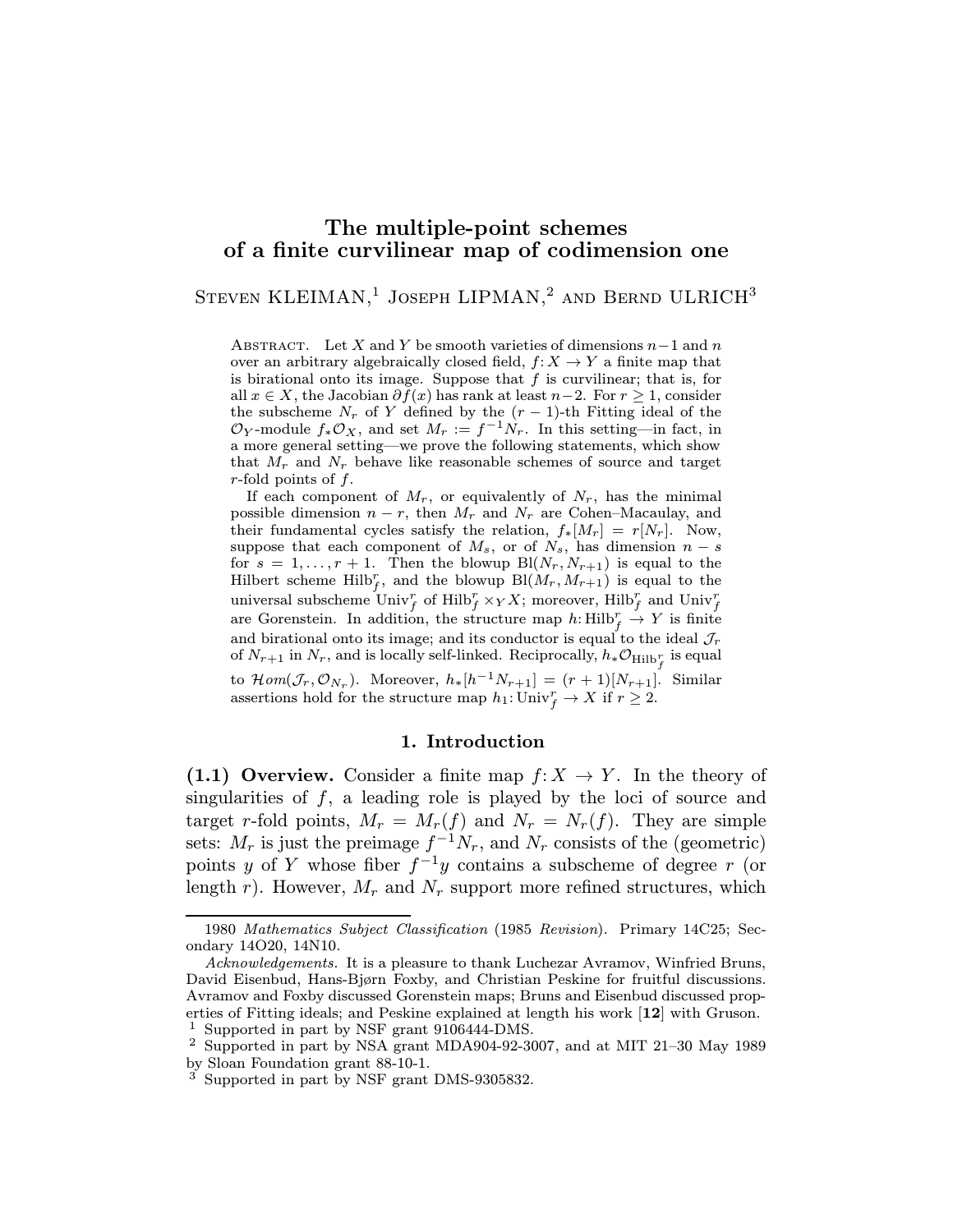reflect the multiplicities of appearance of their points. First of all, they support natural positive cycles, whose classes are given, under suitable hypotheses, by certain multiple-point formulas, which are polynomial expressions in the Chern classes of  $f$ . In fact, there are two different, but related, derivations of these formulas: one is based on iteration [19]; the other, on the Hilbert scheme [20]. In this paper, we use the method of iteration to derive results about  $M_r$  from corresponding results proved about  $N_r$ , to prove results about the Hilbert scheme Hilb $_f^r$  (of degree rsubschemes of the fibers of  $f$ , and to derive corresponding results about the universal subscheme  $\text{Univ}_f^r$  of  $\text{Hilb}_f^r \times_Y X$ .

Secondly,  $M_r$  and  $N_r$  support natural scheme structures:  $N_r$  is the closed subscheme of Y defined by the Fitting ideal  $\mathcal{F}itt_{r-1}^Y(f_*\mathcal{O}_X)$ , and  $M_r$  is the closed subscheme  $f^{-1}N_r$  of X. Under suitable hypotheses, which will be introduced in Article (1.3) below and developed in detail in Sections 2 and 3, these subschemes have many lovely and desirable properties. Work on this matter was carried out by Gruson and Peskine [12] in 1981 and by Mond and Pellikaan [29] in 1988. (Beware: Mond and Pellikaan's  $M_r$  is our  $N_r$ ; moreover, neither they nor Gruson and Peskine really studied our  $M_r$ .) In this paper, we aim to carry their work further. In Section 3, we establish some basic properties of the schemes  $M_r$  and  $N_r$ , and we prove a relation between their fundamental cycles. In Section 4, we relate  $M_r$  and  $N_r$  to  $\text{Hilb}_f^r$  and  $\text{Univ}_f^r$  using some technical commutative algebra developed in Section 5, the final section.

In Section 3, under suitable hypotheses, we prove, that  $M_r$  and  $N_r$ are 'perfect' subschemes, and that their fundamental cycles satisfy the basic relation,

$$
f_*[M_r] = r[N_r];
$$
\n(1.1.1)

see Theorems (3.5) and (3.11). Intuitively, this relation says that a general point of  $N_r$  has exactly r preimages. However, the relation takes into account the multiplicity of the point as an r-fold point. In other words, the Fitting ideal gives the "right" nilpotent structure to the schemes  $M_r$  and  $N_r$ . Of course, off  $N_{r+1}$ , the map  $M_r \to N_r$  is finite and flat of degree  $r$  by a standard property of the Fitting ideal. The subtlety appears when some component of  $N_r$  is also a component of  $N_{r+1}$ .

For example, under suitable hypotheses, Proposition (3.4) says that  $N_1$  is equal to the scheme-theoretic image of f, and that  $N_2$  is defined in  $N_1$  by the conductor of  $f_*\mathcal{O}_X$  into  $\mathcal{O}_{N_1}$ . Therefore, with  $r=2$ , Relation (1.1.1) recovers the following celebrated result (proved in various forms around 1950 by Apery, by Gorenstein, by Kodaira, by Rosenlicht,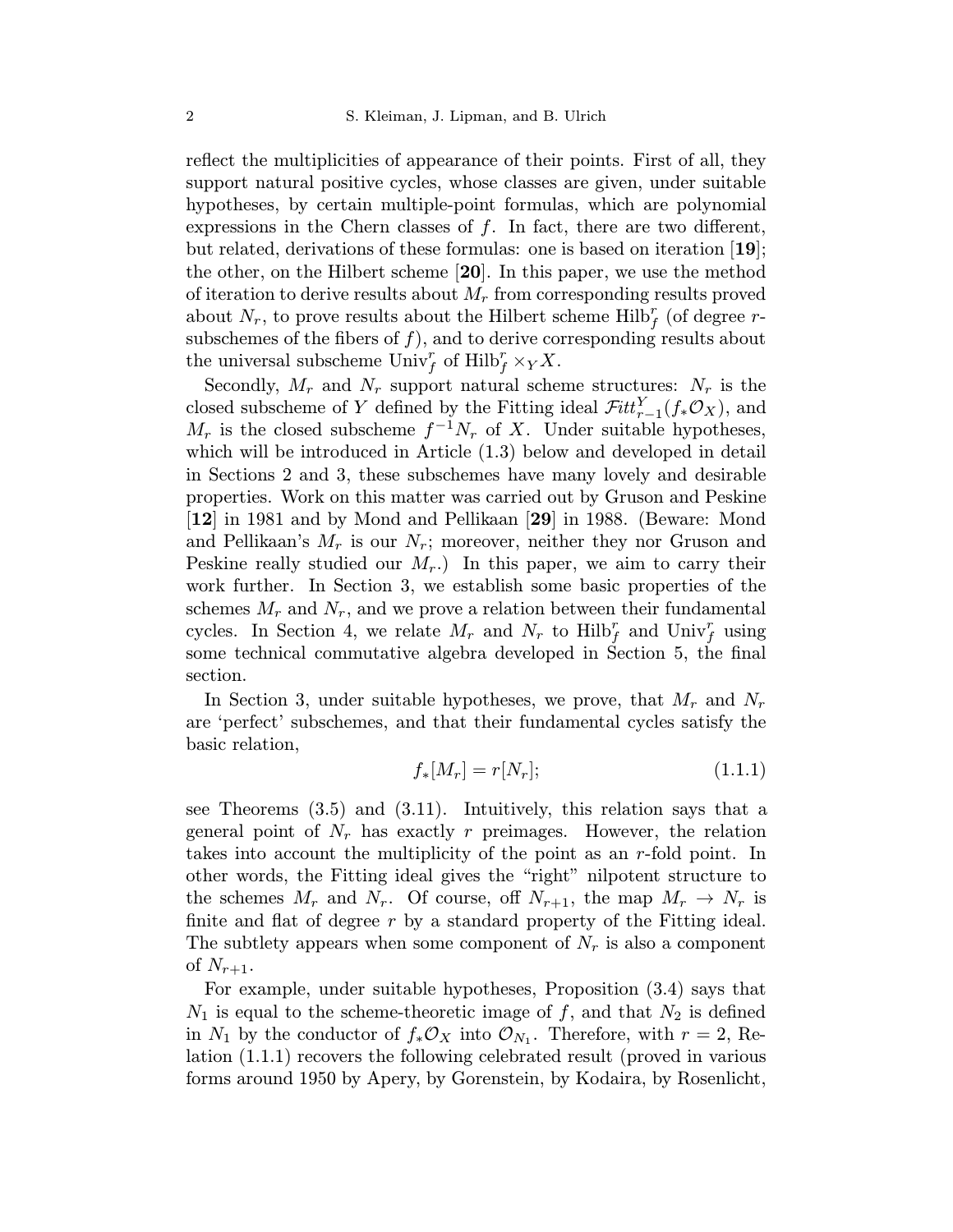and by Samuel): given the local ring of a (closed) point of a curve on a smooth surface, the colength of the conductor in the normalization is equal to twice the colength of the conductor in the given ring; here  $X$ is the normalized curve and  $Y$  is the smooth surface. However, even with  $r = 2$ , Relation (1.1.1) is more general than that. For instance, it is valid for the birational projection into the plane of any reduced projective curve. Furthermore, it yields the equation deg  $M_2 = 2 \deg N_2$ proved indirectly by J. Roberts [31, 2nd par. p.254] in the case of the birational projection of a smooth projective variety of arbitrary dimension onto a hypersurface.

In Section 4, under suitable hypotheses, we study the Hilbert scheme and the universal subscheme. Notably, we prove Theorem (4.2), which asserts that the structure maps,

$$
h: \text{Hilb}_f^r \to Y \text{ and } h_1: \text{Univ}_f^r \to X,
$$

have a number of desirable properties; also,  $h^{-1}N_{r+1}$  is a divisor, and

$$
h_*[h^{-1}N_{r+1}] = (r+1)[N_{r+1}], \qquad (1.1.2)
$$

and similar assertions are valid for  $h_1$  and  $M_{r+1}$ . We also prove Theorem (4.3), which asserts the equations,

Hilb<sup>r</sup> <sup>f</sup> = Bl(Nr, Nr+1) and Univ<sup>r</sup> <sup>f</sup> = Bl(Mr, Mr+1). (1.1.3)

The first equation is obvious off  $N_{r+1}$ ; indeed, Hilb<sup>r</sup><sub>f</sub> is equal to  $N_r$ off  $N_{r+1}$ , because  $M_r \to N_r$  is finite and flat of degree r there. However, it is not obvious, a priori, even that  $h^{-1}N_{r+1}$  is a divisor.

Theorem (4.4) asserts that the ideal  $\mathcal{J}_r$  of  $N_{r+1}$  in  $N_r$  and the direct image  $h_*\mathcal{O}_{\text{Hilb}_f^r}$  are reciprocal fractional ideals; that is, the pairing by multiplication,

$$
\mathcal{J}_r\times h_*\mathcal{O}_{\text{Hilb}_f^r}\longrightarrow \mathcal{O}_{N_r},
$$

is well defined and perfect; in particular,  $\mathcal{J}_r$  is the conductor of  $h_*\mathcal{O}_{\text{Hilb}_f^r}$ in  $\mathcal{O}_{N_r}$ . In addition,  $\mathcal{J}_r$  is locally a self-linked ideal of  $\mathcal{O}_{N_r}$ . Furthermore, if  $r \geq 2$ , then similar assertions hold for  $h_1$ . These results about h and  $h_1$ require the development of a lot of supporting commutative algebra; some of it is developed at the end of Section 4, and the rest, including a generalization of Huneke's theory of strong Cohen–Macaulayness, is developed in Section 5.

Intuitively, the first equation of  $(1.1.3)$  says that when  $N_r$  is blown up along  $N_{r+1}$ , then the  $(r+1)$ -fold points of f on Y are resolved into their constituent r-fold points. Equation  $(1.1.2)$  says that the number of constituents is  $r + 1$ , just as there should be since there are  $r + 1$ different ways in which a group of r points can be chosen from a group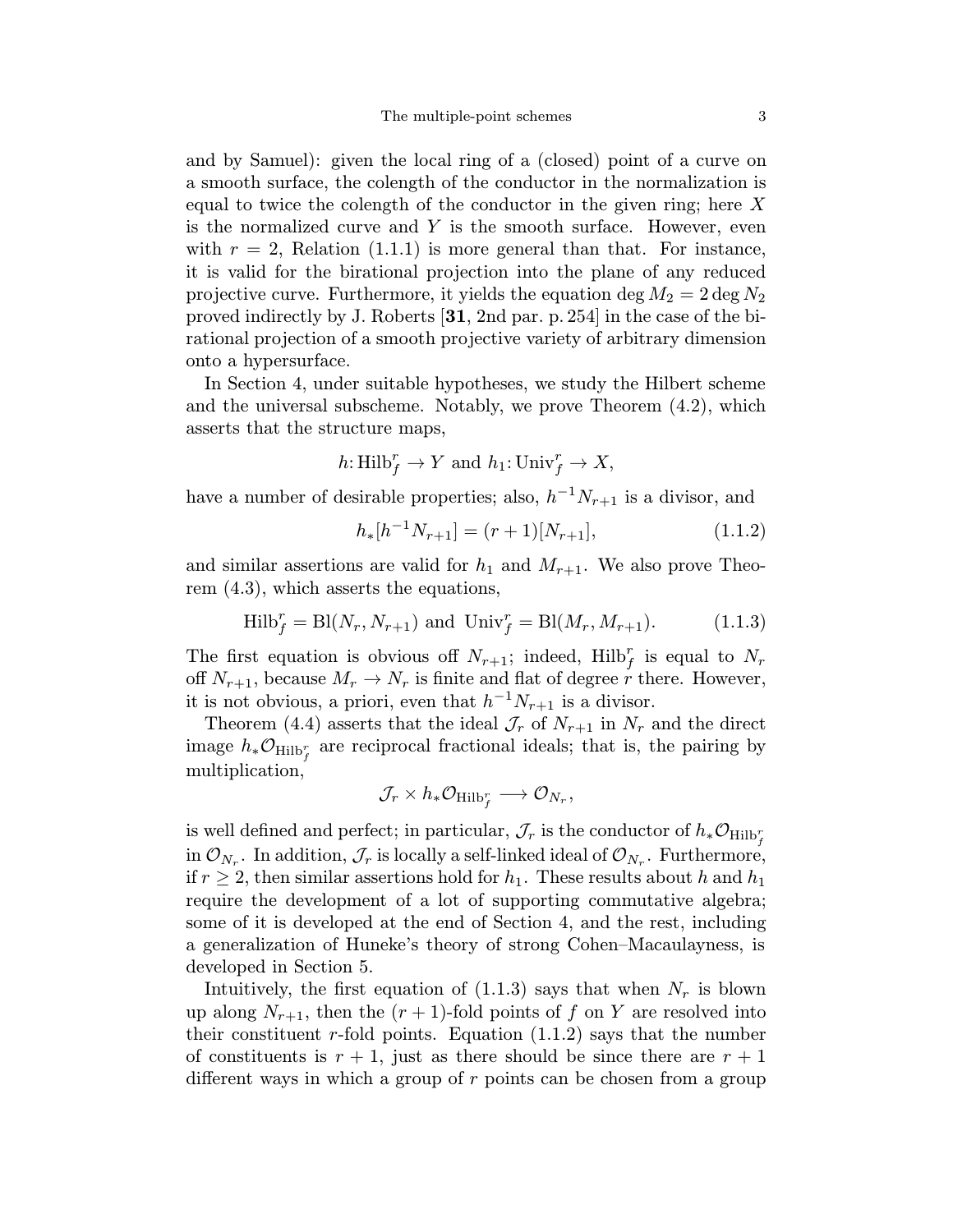of  $r+1$  points. Similar statements hold for the r-fold points of f on X. Moreover, the second equation of (1.1.3) formally implies the equation,

$$
[M_r] = h_{1*}[\text{Univ}_f^r],
$$

which says that  $[M_r]$  is equal to the cycle whose class is given by the refined r-fold-point formula of  $[20, (1.18), p. 107]$ . Furthermore, the first equation of  $(1.1.3)$  implies that the r-fold-point formula is valid when  $N_s$ has codimension s for  $s = 1, \ldots, r$  (assuming the usual hypotheses on f and Y in addition). Thus the present paper clarifies the enumerative significance of the refined r-fold-point formula.

(1.2) Applications. The theory in this paper applies, for example, to the enumeration of the secant curves of a given space curve  $C$ . Indeed, Gruson and Peskine [12] made their development of the theory to give modern derivations of the nineteenth century formulas for the degree and genus of the curve of trisecant lines of C, and for the number of quadrisecant lines. They used the following setup: Y is the Grassmannian of lines; X is the incidence variety of pairs  $(P, L)$  where P is a point of C, and L is a line through P; and  $f: X \to Y$  is the projection. Then  $N_r$  is the scheme of r-secant lines. So the degree of  $N_4$  is the number of quadrisecants, and it is given by a formula of Cayley's. To obtain this formula, Gruson and Peskine used the Grothendieck– Riemann–Roch theorem and Porteous's formula; however, instead, it's possible to use the 4-fold-point formula.

Similarly, by using a stationary multiple-point formula, Colley [8, 5.8, p.62] recovered Salmon's formula for the number of reincident tangent lines of C. In much the same way, S. Katz  $[18, 2.5, p.151]$  recovered Severi's formula for the number of 8-secant conics to C: he worked out the 8-fold-point formula for the map  $f: X \to Y$ , where Y is the variety of conics in space, and where X is the incidence variety of pairs  $(P, L)$ where P is a point of C and L is a conic through P. Later, Johnsen [17] established the enumerative significance of Severi's formula for curves C of two types: (1) complete intersections of general pairs of surfaces, each of degree at least 15, and (2) general rational curves of degree at least 15. He did so by using Gruson and Peskine's local analysis as a model to show that in each case  $N_r$  has codimension r for all r; then he referred to a preliminary version of the present paper, and quoted the discussion given at the end of Article (1.1) above to complete the proof.

Gruson and Peskine obtained the geometric genus of  $N_3$  as follows [12, Thm.3.6, p. 25]: first they found its arithmetic genus; then they determined that, under blowing-up along  $N_4$ , the arithmetic genus drops by the amount of  $3 \text{ deg } N_4$ ; and finally they proved a necessary and suf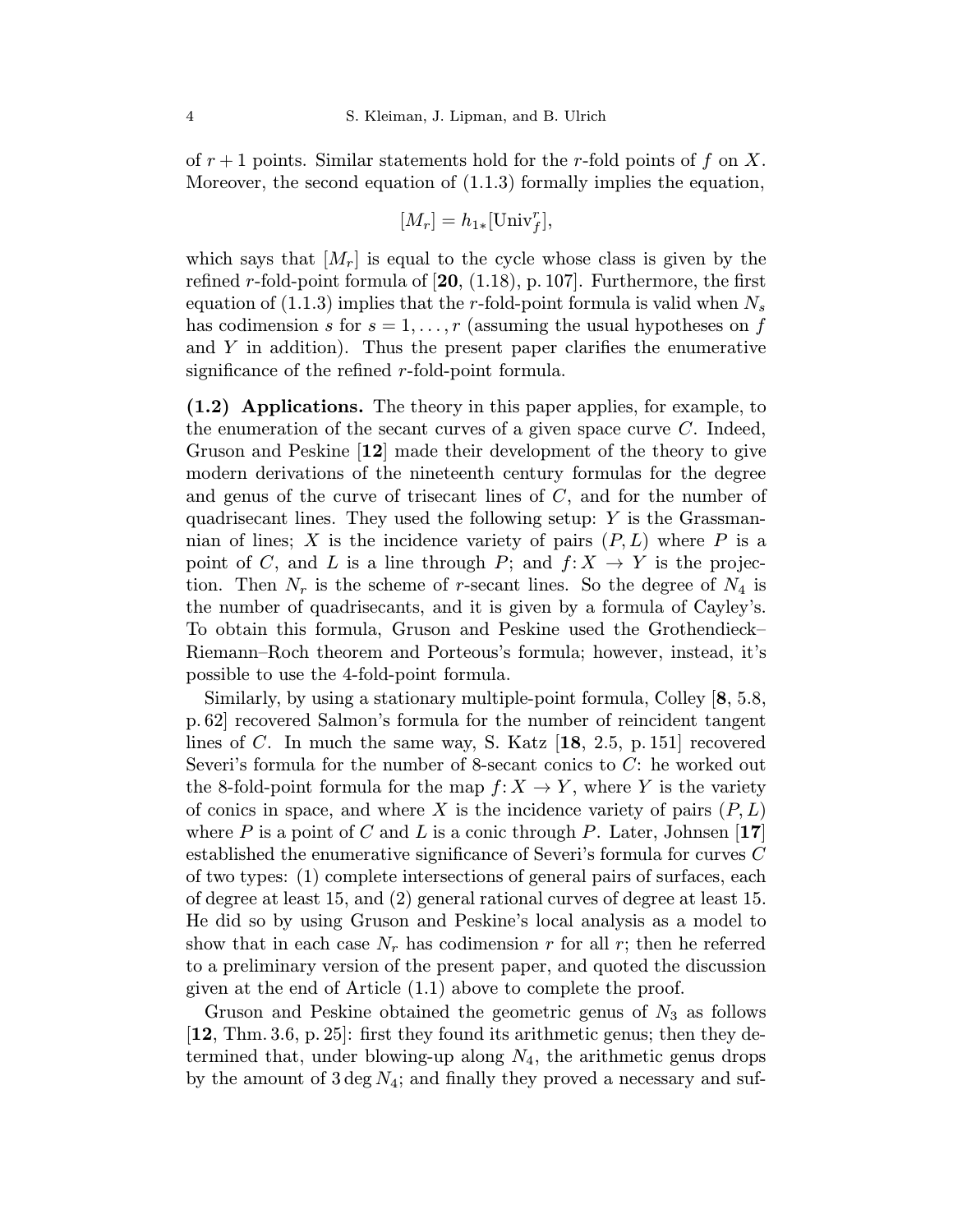ficient geometric condition for this blowup to be smooth. To determine the amount of the drop in the genus, they proved an abstract algebraic result [12, 2.6, p. 13] and a related geometric result [12, 2.7, p. 14]. The former applied, a priori, to a certain modification of  $N_3$ , and the latter result identified this modification as the blowup of  $N_3$  along  $N_4$ . Now, this blowup is equal to  $\text{Hilb}_f^3$  by (1.1.3). Correspondingly, their algebraic result, which they proved for an arbitrary  $r$ , becomes simply Equation  $(1.1.2)$ . Thus we recover their result. In fact, we derive  $(1.1.2)$ from  $(1.1.1)$  by induction on r. Initially, the two results coincide as  $\text{Hilb}_f^1 = X$  and  $h = f$ ; more precisely, (1.1.2) with  $r = 1$  coincides with  $(1.1.1)$  with  $r = 2$ . Gruson and Peskine [12, p. 13] themselves observed that, when  $r = 1$ , they had recovered the old result about the colength of the conductor of a curve on a smooth surface. Thus (1.1.2) and (1.1.1) may be viewed as different generalizations of this old result.

It is of some importance to determine how  $M_r$  and  $N_r$  vary in a family. Of course, since they are defined by the  $(r-1)$ -th Fitting ideal of the  $\mathcal{O}_Y$ -module  $f_*\mathcal{O}_X$ , their formations commute with base change. So the problem is to find conditions guaranteeing that these schemes are flat when X and Y are flat over a given parameter space. Mond and Pellikaan devoted much of their paper [29] to the issue; they considered only  $N_r$ , but the situation is similar for  $M_r$ . Assuming that the parameter space is smooth, they noted [29, top p. 113] that  $N_r$  is flat if it is Cohen–Macaulay and its fibers are equidimensional of constant dimension. Although  $N_r$  is defined by a Fitting ideal, the expected codimension r of  $N_r$  is not the "generic" value for that Fitting ideal. So a portion of  $[29]$  is devoted to re-expressing the ideal of  $N_r$ , locally, as the zeroth Fitting ideal of a suitable  $\mathcal{O}_Y$ -module under suitable hypotheses; see (1.3.1). Then they could conclude that  $N_r$  is Cohen-Macaulay.

Similarly, we prove Theorem (3.5) below by re-expressing the ideal of  $N_r$  as a zeroth Fitting ideal; this theorem asserts, in particular, that  $N_r$  is perfect of grade r. We derive the corresponding result for  $M_r$ from this result for  $N_r$  in Theorem (3.11). These results yield the flatness of  $M_r$  and  $N_r$ , by virtue of the local criterion, without any special assumptions on the parameter space.

(1.3) Hypotheses. In this paper, we work with a finite map  $f: X \to Y$ of arbitrary locally Noetherian schemes (whereas Gruson and Peskine [12] worked with algebraic varieties, and Mond and Pellikaan [29] worked with complex analytic spaces, although much in their papers generalizes with little or no change). Thus our results apply not only to individual varieties in arbitrary characteristic, but also to families of varieties, including infinitesimal families and families of mixed char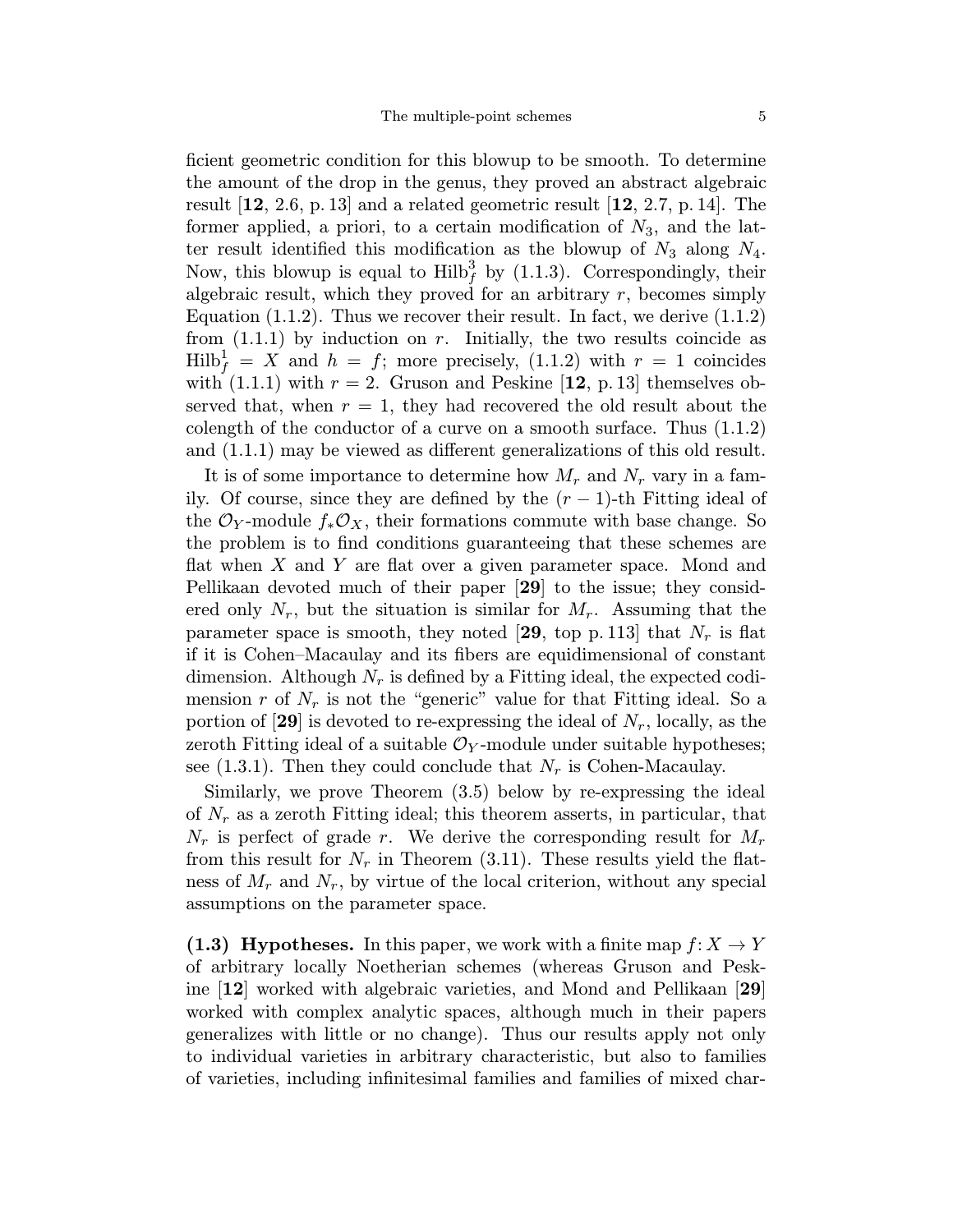acteristic. Moreover, for the most part, there would be little technical advantage in it if we worked over a field, let alone over an algebraically closed field or over a field of characteristic 0.

To develop the theory fully, we need to make a number of hypotheses. Often we need to assume, for an appropriate r, that Y satisfies Serre's condition  $(S_r)$ ; that is, every local ring  $\mathcal{O}_{Y,y}$  is either Cohen–Macaulay or of depth at least r. In addition, we make six hypotheses on  $f: X \to Y$ . However, they are not independent. We now discuss these six, one after the other.

The first hypothesis on  $f$  is that  $f$  be locally of codimension 1; in other words, every local ring  $\mathcal{O}_{X,x}$  is of dimension 1 less than that of  $\mathcal{O}_{Y,fx}$ . Without this hypothesis, the  $N_r$  needn't be Cohen–Macaulay when they should be. To illustrate this point, Mond and Pellikaan [29, bottom p. 110] gave the following example:  $X$  is the  $t$ -line;  $Y$  is 3-space; and  $f(t) := (t^3, t^4, t^5)$ . Here  $N_1$  is not Cohen-Macaulay at the origin because it is not reduced there. However, this  $f$  is not dimensionally generic, as f is singular at the origin; so  $N_2$  has codimension 1 in  $N_1$ , whereas its expected codimension is the codimension of  $f$ , namely, 2. On the other hand, Joel Roberts (pvt. comm., April 18, 1991, see also [35, Cor.2.7]) gave the following argument, which shows that the preceding phenomenon is not accidental. Suppose that  $X$  and  $N_1$  are both Cohen– Macaulay, and consider the sheaf

$$
\mathcal{M}_2 := \mathcal{O}_{f_*\mathcal{O}_X}/\mathcal{O}_{N_1}.
$$

Its support is the set  $N_2$  and, at any point x of  $N_2$ , its depth is at least depth $(\mathcal{O}_{X,x}) - 1$ , which is equal to dim $(\mathcal{O}_{X,x}) - 1$ . However, the depth of a sheaf is at most the dimension of its support. Hence, at  $x$ , the codimension of  $N_2$  in  $N_1$  cannot be 2 or more. However, again, its expected value is the codimension of f.

The second hypothesis is that  $f$  be *locally of flat dimension* 1; in other words, every local ring  $\mathcal{O}_{X,x}$  is an  $\mathcal{O}_{Y,fx}$ -module of flat dimension 1. It is equivalent that  $f_*\mathcal{O}_X$  be presented, locally, by a square matrix with regular determinant; see [29, 2.1, p. 114] and Lemma (2.3) below. By the same token, it is equivalent that  $N_1$  be a divisor. Now, the second hypothesis implies the first by Corollary (2.5). In practice, often Y is nonsingular; if so, then, by the Auslander–Buchsbaum formula, the second hypothesis obtains if and only if the first does and  $X$  is Cohen– Macaulay.

The third hypothesis is that  $f$  be *birational* (or of degree 1) onto its image. Suppose that Y satisfies Serre's condition  $(S_2)$ , and that the first three hypotheses obtain. Then Proposition  $(3.4)$  implies that  $N_1$ is equal to the scheme-theoretic image of  $f$ ; in other words, the Fitting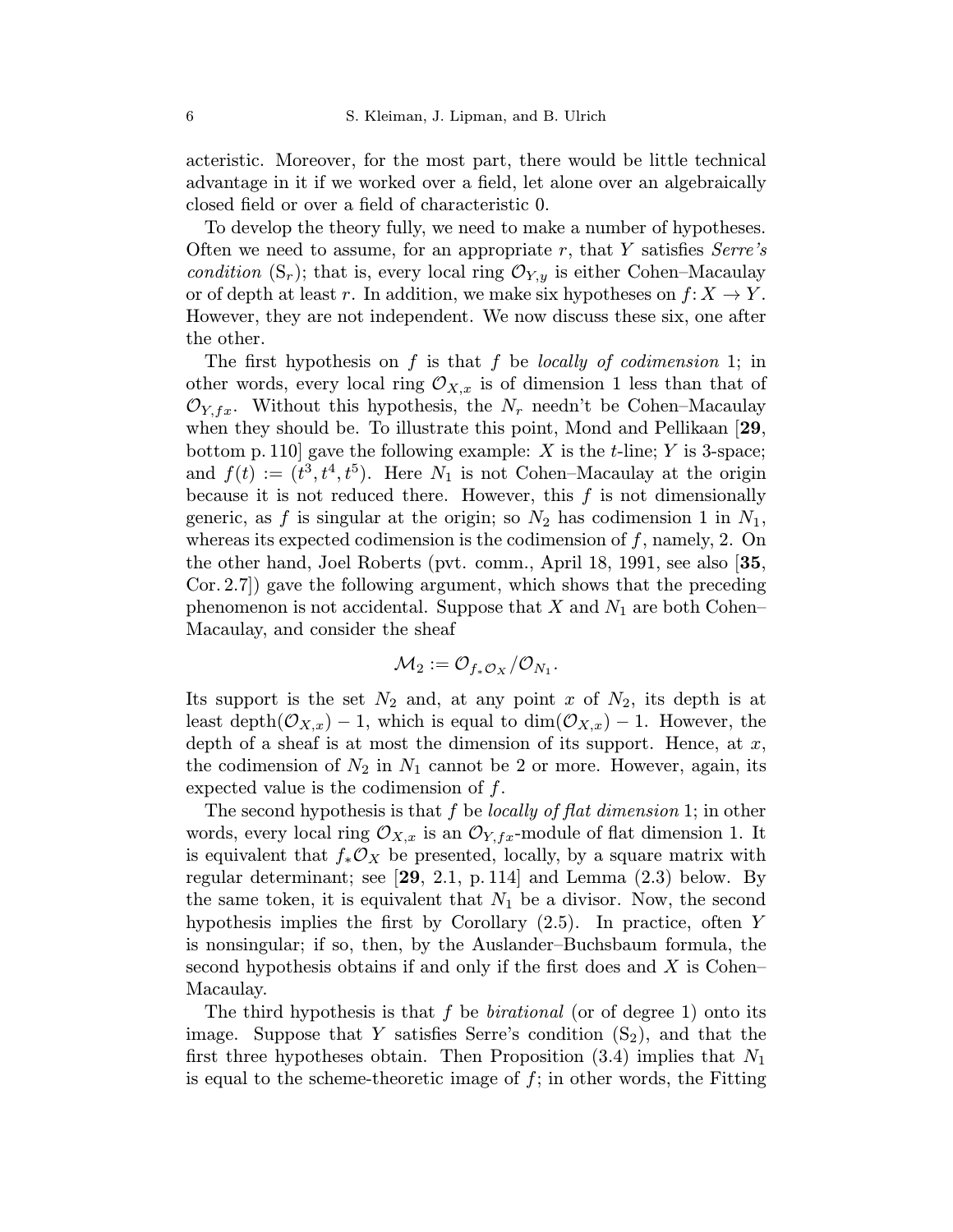ideal  $\mathcal{F}itt_0^Y(f_*\mathcal{O}_X)$  is equal to the annihilator  $\mathcal{A}nn_Y(f_*\mathcal{O}_X)$ . Moreover, then  $N_2$  has codimension 2 in Y, and

$$
\mathcal{A}nn_Y(f_*\mathcal{O}_X/\mathcal{O}_{N_1})=\mathcal{F}\mathrm{itt}_1^Y(f_*\mathcal{O}_X)=\mathcal{F}\mathrm{itt}_0^Y(f_*\mathcal{O}_X/\mathcal{O}_{N_1}).
$$

The history of these equations is involved, and was indicated in the discussion of  $(1.6)$ ,  $(1.7)$  and  $(1.8)$  in  $[21, p.202]$ ; since then, Zaare-Nahandi [35] handled a few additional, but special, cases, in which f need not have codimension 1. The first equation above implies that  $N_2$ is defined in  $N_1$  by the conductor; the second equation implies that  $N_2$ is perfect (compare also with J. Roberts' [31, Thm. 3.1, p. 258]).

The fourth hypothesis is that f be *curvilinear*; in other words, the differential corank of  $f$ , that is, the corank of the Jacobian map

$$
\partial f(x) \colon f^* \Omega^1_Y(x) \longrightarrow \Omega^1_X(x),
$$

is at most 1 at every x in X. This hypothesis implies that f is cyclic; that is, locally the  $\mathcal{O}_Y$ -algebra  $f_*\mathcal{O}_X$  has a primitive element. This implication was proved in the case that  $X$  is smooth by Marar and Mond [27, 2.9, p.560], and it is proved in full generality in Proposition (2.7) below. As a special case, this proposition contains the usual theorem of the primitive element for a field extension with limited inseparability.

Assume that f is cyclic and that Y satisfies Serre's condition  $(S_r)$ . If, in addition,  $N_r$  locally has codimension r in Y, then  $N_r$  is perfect by Theorem (3.5); in fact, if a is a primitive element at  $y \in N_r$ , then

$$
\mathcal{F}itt_{r-1}^Y(f_*\mathcal{O}_X)_y = \mathcal{F}itt_0^Y(\mathcal{M}_r)
$$
\n(1.3.1)

where

$$
\mathcal{M}_r := (f_* \mathcal{O}_X)_y / \sum_{i=0}^{r-2} \mathcal{O}_{Y,y} a^i.
$$

This relation between Fitting ideals was proved by Mond and Pellikaan [29, 5.2, p. 136] under the additional assumption that  $N_{r+1}$  has codimension  $r + 1$ . Briefly put, they proved that the two ideals are equal off  $N_{r+1}$ , where the job is simpler because  $(f_*\mathcal{O}_X)_y$  is generated by  $1,\ldots,a^{r-1}$ ; then they concluded that the two ideals are equal everywhere because the one on the left contains the one on the right, and the latter has no embedded components. However, the relation had already been proved without the assumption on the codimension of  $N_{r+1}$  by Gruson and Peskine [12, 1.3, p. 4]; they gave an elementary argument which applies to any finite cyclic extension of an arbitrary commutative ring. The relation plays an essential role in the present paper, entering in the proofs of Lemma (3.6) and Theorem (4.4).

In passing, let's note some other interesting properties of  $\mathcal{M}_r$ . First,

$$
Proj(\mathcal{Sym}(\mathcal{M}_r)/\mathcal{O}_{N_r}\text{-torsion}) = Bl(N_r, N_{r+1}).
$$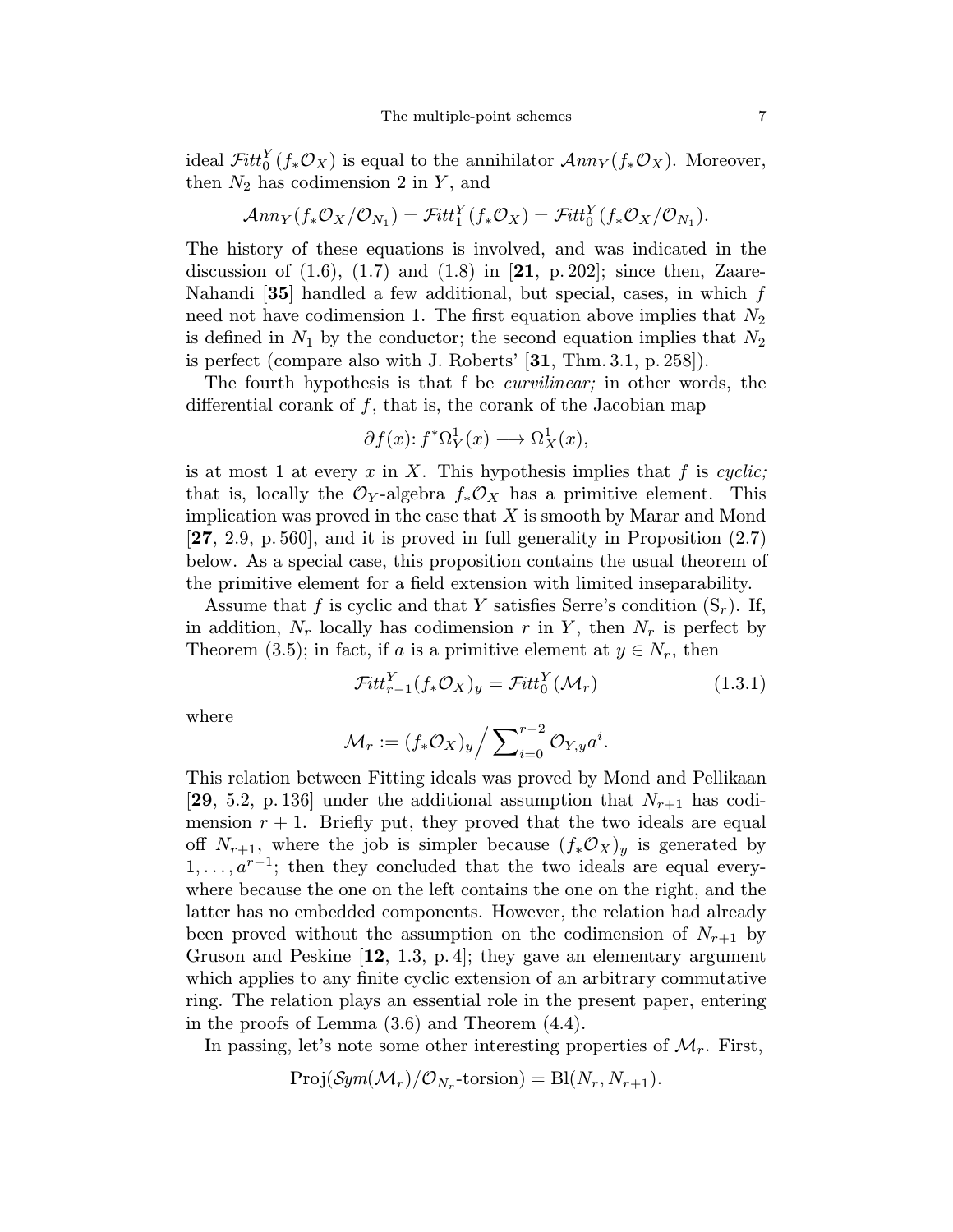if Y satisfies  $(S_{r+1})$ , if  $N_r$  and  $N_{r+1}$  are locally of codimensions r and  $r+1$  in Y, and if f is also locally of flat dimension 1. This equation was proved by Gruson and Peskine  $\left[12, 2.7, p. 14\right]$  for  $r = 3$ , and here in brief is a version of their proof for arbitrary  $r$ . There is a natural surjection  $\mu$  from  $\mathcal{M}_r$  onto the sheaf associated to the ideal I in the proof of Theorem (4.4) below. In that proof, it is shown that  $B(f)$  is equal to  $Bl(N_r, N_{r+1})$ . Now,  $\mu$  is, obviously, an isomorphism modulo  $\mathcal{O}_{N_r}$ -torsion; in fact,  $\mu$  is an isomorphism because the (Fitting) ideals defining  $N_r$  and  $N_{r+1}$  have the correct grades, namely, r and  $r + 1$ . Thus the equation holds. Second, there is a natural surjection from  $Sym_{r+1} \mathcal{M}_r$  onto the ideal  $\mathcal{J}_r$  of  $N_{r+1}$  in  $N_r$ , as Gruson and Peskine [12, 2.2, p. 8 show, and it factors through  $\mathcal{S}ym_{r+1}(\mu)$ .

The fifth hypothesis is that f be *Gorenstein*; that is, f has finite flat dimension and its dualizing complex  $f^{!}O_Y$  is quasi-isomorphic to a shifted invertible sheaf. If also the second hypothesis obtains (that is, f is locally of flat dimension 1), then  $f_*\mathcal{O}_X$  is presentable locally by a symmetric matrix. This result was proved over the complex numbers by Mond and Pellikaan [29, 2.5 p. 117], and a version of it had been proved earlier by Catanese [7, 3.8, p. 84]. Mond and Pellikaan [29, 4.3 p. 131] went on to prove that, if  $N_3$  has codimension in Y at least 3, then  $N_3$  has codimension exactly 3 and  $N_3$  is Cohen–Macaulay because then  $\mathcal{F}itt_2^Y(f_*\mathcal{O}_X)_y$  is locally a symmetric determinantal ideal. Those results will not be recovered in this paper; however, see [22] where there are new proofs, which, unlike the old, work in the present general setting, and there are related new proofs of the characterization (due to Valla and Ferrand) of perfect self-linked ideals of grade 2 in an arbitrary Noetherian local ring as the ideals of maximal minors of suitable  $n$  by  $n-1$  matrices having symmetric  $n-1$  by  $n-1$  subblocks.

The sixth hypothesis is that f be a *local complete intersection*; that is, each point of X has a neighborhood that is a complete intersection in some (and so any) smooth Y-scheme (see  $[2, VIII 1, pp. 466-75]$ ). For example, if X and Y are smooth, then the graph map of  $f$  embeds X in  $X \times Y$ ; so f is a local complete intersection. In the presence of the second and fourth hypotheses, the fifth and sixth are equivalent. Indeed, the sixth obviously implies the fifth; the converse is proved in Proposition (2.10) via a version of an old argument of Serre's. (The converse should now be borne in mind when reading [21, bot. p. 200].) Moreover, by Proposition (2.10), the sixth hypothesis, combined with the first, implies the second. The sixth hypothesis is required in global enumerative multiple-point theory to ensure an adequate theory of Chern classes of  $f$ and of the pullback operator  $f^*$ . Although the sixth hypothesis played no special role in Mond and Pellikaan's paper [29], the hypothesis plays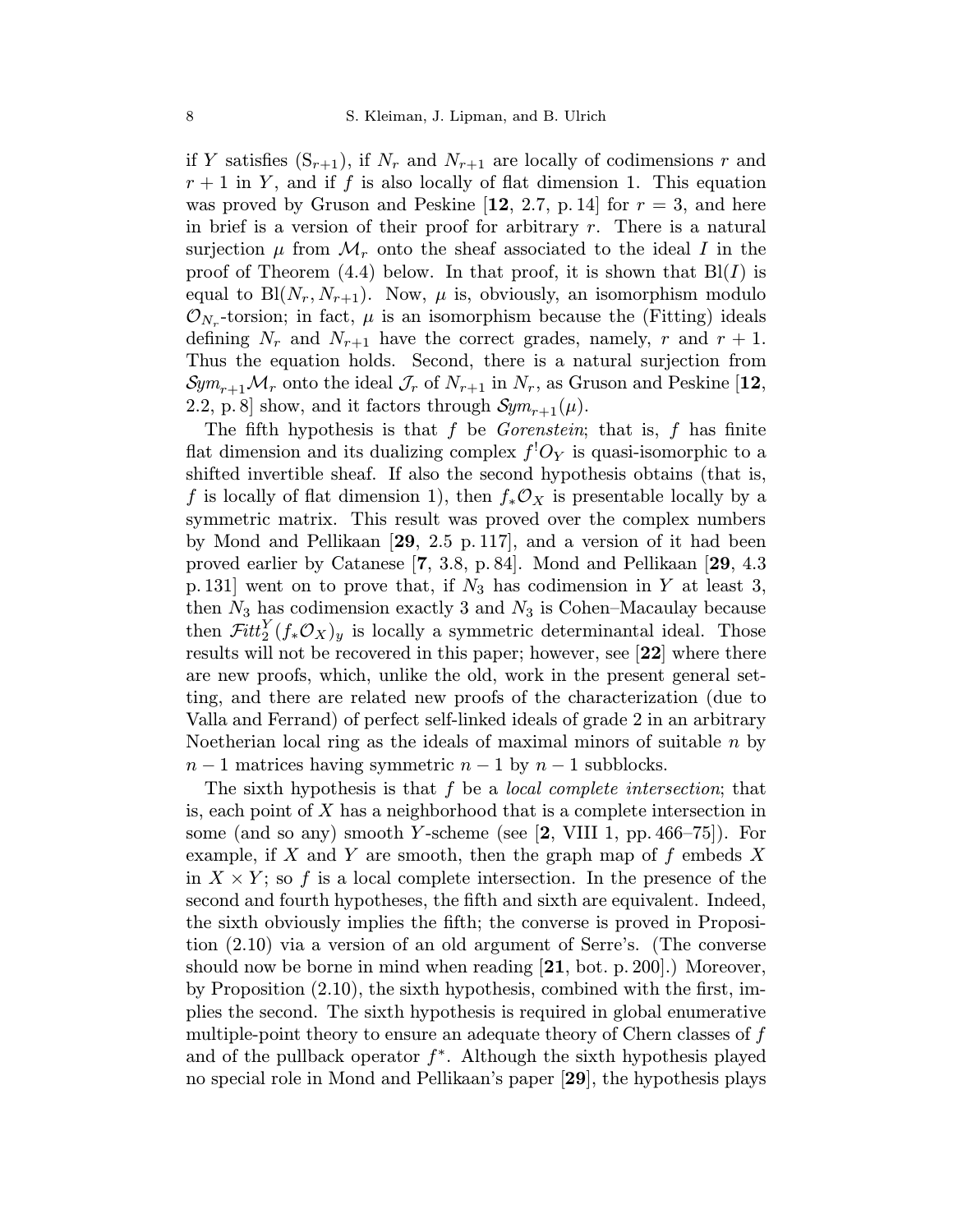an essential role in the present paper.

The various hypotheses on f are inherited by the iteration map  $f_1$ thanks to Lemma (3.10), and this fact plays a leading role in this paper. The *iteration map*  $f_1: X_2 \to X$  is defined as follows:  $X_2 := \mathbf{P}(\mathcal{I}(\Delta))$ where  $\mathcal{I}(\Delta)$  is the ideal of the diagonal, and  $f_1$  is induced by the second projection. It is remarkable how strong a condition it is for  $f_1$  to satisfy the second hypothesis; indeed, by Proposition  $(3.12)$ , if  $f_1$  does, if Y satisfies  $(S_2)$ , and if f satisfies the second and fourth hypotheses, then f satisfies all six. The usefulness of  $f_1$  stems from the equations,

$$
M_r(f) = N_{r-1}(f_1)
$$
 and  $Univ_f^r = Hilb_{f_1}^{r-1}$  for  $r \ge 2$ ,

which are proved in Lemma  $(3.9)$  and Proposition  $(4.1)$ . These equations permit us to derive general properties of the source multiple-point loci and the universal subschemes from corresponding properties of the target multiple-point loci and the Hilbert schemes, proceeding by induction on r when convenient.

## 2. Special finite maps

**Definition** (2.1) A map  $f: X \to Y$  of schemes will be said to be locally of flat dimension s if X is nonempty and if, for every x in X, the local ring  $\mathcal{O}_{X,x}$  is of flat dimension s over  $\mathcal{O}_{Y,fx}$ .

**Proposition (2.2)** Let  $f: X \to Y$  be a finite map that locally has a finite presentation. Then f is locally of flat dimension 1 if and only if its scheme of target points  $N_1$  is a divisor of Y.

**Proof.** The assertion results immediately from the equivalence of (iii) and (v) in the following lemma, where the rings need not be Noetherian.

**Lemma (2.3)** Let  $\phi: R \to B$  be a nonzero homomorphism of rings. Assume that B has a finite presentation as an R-module. Then the following five conditions are equivalent:

- (i) The ring B has flat dimension 1 over R, and for every prime  $p$ in B, the prime  $\mathbf{q} := \phi^{-1} \mathbf{p}$  is nonminimal in R.
- (ii) For every prime **p** in B, the prime  $\mathbf{q} := \phi^{-1} \mathbf{p}$  is nonminimal in R, and the localization  $B_p$  has flat dimension at most 1 over  $R_q$ .
- (iii) For every prime  $\bf{p}$  in B, the localization  $B_{\bf{p}}$  has flat dimension exactly 1 over  $R_{\mathbf{q}}$  where  $\mathbf{q} := \phi^{-1} \mathbf{p}$ .
- (iv) For every maximal ideal **q** of R, the R<sub>q</sub>-module  $B_q := B \otimes R_q$  is presented by a square matrix whose determinant is regular.
- (v) The zeroth Fitting ideal  $Fitt_0^R(B)$  is invertible.

The preceding (equivalent) conditions imply the following condition, and they are all equivalent if R is Noetherian.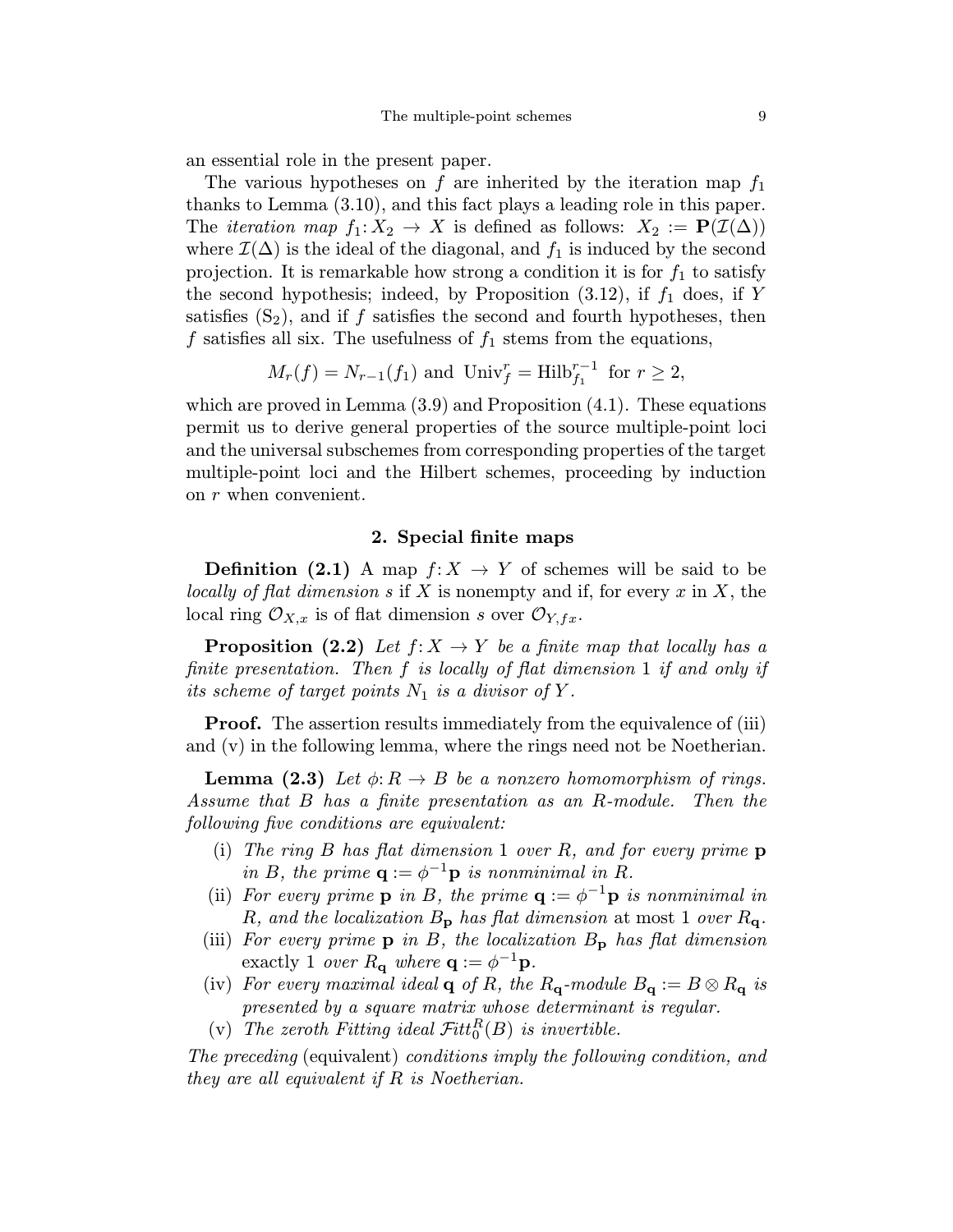(vi) The R-module B is perfect of grade 1.

Furthermore, if (iv) obtains, then a suitable square matrix may be obtained from any matrix presenting B by omitting suitable columns.

**Proof.** Assume (i). Now, for any R-module M,

$$
B_{\mathbf{p}} \otimes_B \operatorname{Tor}_i^R(B, M) = \operatorname{Tor}_i^{R_{\mathbf{q}}}(B_{\mathbf{p}}, M_{\mathbf{q}}); \tag{2.3.1}
$$

indeed, for any free resolution  $E_{\bullet}$  of  $M$ ,

 $B_{\mathbf{p}} \otimes_B H_i(B \otimes_R E_{\bullet}) = H_i(B_{\mathbf{p}} \otimes_B B \otimes_R E_{\bullet}) = H_i(B_{\mathbf{p}} \otimes_{R_{\bullet}} R_{\bullet} \otimes_R E_{\bullet}).$ 

Hence  $B_{\mathbf{p}}$  has flat dimension at most 1 over  $R_{\mathbf{q}}$ , because every  $R_{\mathbf{q}}$ module N is of the form  $M_{\mathbf{q}}$  (for example, take  $M := N$ ). Thus (ii) holds.

Assume (ii). Then the minimal primes  $p'$  in  $B_p$  have nonminimal preimages  $\mathbf{q}'$  in  $R_{\mathbf{q}}$ . So, if  $\mathbf{q}''$  is a minimal prime contained in  $\mathbf{q}'$  and if  $a \in (\mathbf{q}' - \mathbf{q}'')$ , then a is regular on  $R_{\mathbf{q}}/\mathbf{q}''$ , but not on  $B_{\mathbf{p}'}/\mathbf{q}''B_{\mathbf{p}'},$ since its image in  $B_{\mathbf{p}'} / \mathbf{q}'' B_{\mathbf{p}'}$  is nilpotent. Hence  $B_{\mathbf{p}}$  is not flat over  $R_{\mathbf{q}}$ . Therefore,  $B_p$  has flat dimension exactly 1 over  $R_q$ . Thus (iii) holds.

Assume (iii). To prove (iv), we may assume that  $q \supset \ker \phi$ , because otherwise  $B_{q} = 0$ . Then q is of the form  $\phi^{-1}p$  because  $\phi$  is finite. So (2.3.1) implies that  $B_{q}$  has flat dimension at most 1 over  $R_{q}$ . By hypothesis, there is a short exact sequence of  $R_{q}$ -modules,

$$
0 \longrightarrow E \longrightarrow F \longrightarrow B_{\mathbf{q}} \longrightarrow 0,
$$

in which  $F$  is free and  $E$  is finitely generated. Hence  $E$  is flat, and therefore free by, for example, [28, 7.10. p.51].

Set  $I := \mathcal{F}itt_0^R(B)$ . Then  $\text{Ann}(I_{\mathbf{q}})$  vanishes by McCoy's theorem [26, Thm. 51, p. 159 (or by  $[24, \text{ Lem.}, p. 889]$ ) because E is free. Hence, q is not a minimal prime of R; indeed, otherwise,  $R_{q}$  would have dimension 0, so  $B_{\mathbf{q}}$  would be free because  $I_{\mathbf{q}}$  would be equal to  $R_{\mathbf{q}}$ , but  $B_{\mathbf{p}}$  has flat dimension exactly 1. Hence, if  $q'$  is any minimal prime of R contained in q, then  $B_{\mathbf{q}} \otimes R_{\mathbf{q}'} = 0$ . Therefore, rk  $E = \text{rk } F$ . In other words,  $B_{q}$  is presented by a square matrix M. Now, det M generates  $I_{q}$ , and  $\text{Ann}(I_{\mathbf{q}}) = (0)$ ; so det **M** is regular. Thus (iv) holds.

Obviously (iv) implies (v). The converse is a special case of  $[25,$ Lem. 1, p. 423], but may be proved directly as follows. Assume (v). Take any matrix **M** presenting  $B_{q}$  over  $R_{q}$ ; say **M** is m by n with  $m \leq n$ . Moreover, we may assume that the zeroth Fitting ideal is generated by the determinant of the submatrix  $N$  formed by the first m columns because the ideal is invertible and  $R_{q}$  is local. Hence det N is regular, and divides the determinant of every m by m submatrix of M. Hence, by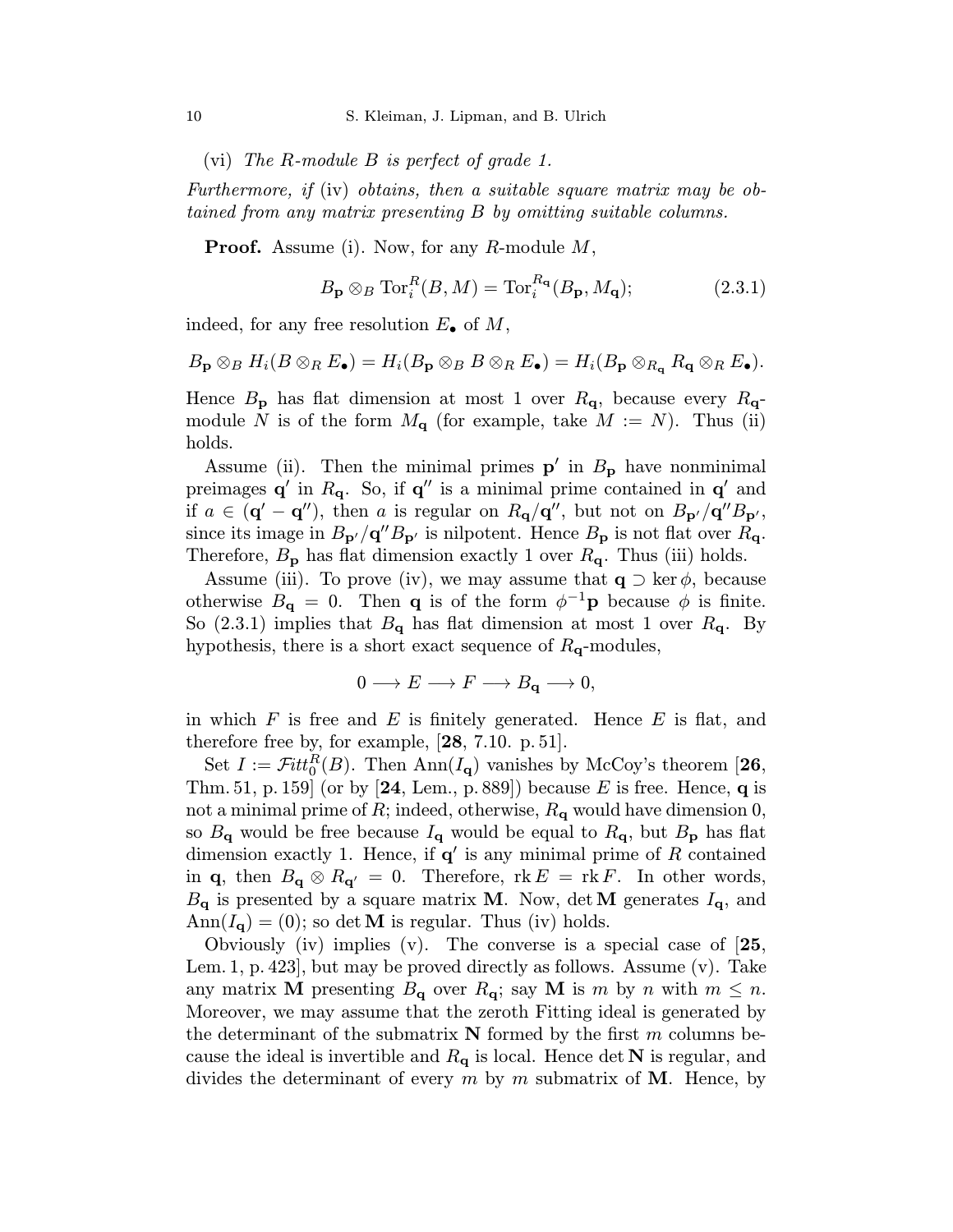Cramer's rule, every column of M is a linear combination of the first  $m$ . Therefore, N too presents  $B_{q}$ . Thus (iv) and the last assertion hold.

Assume (iv). Then, for every prime **q** of R, the  $R_{q}$ -module  $B_{q}$  has flat dimension at most 1. Hence the  $R$ -module  $B$  has flat dimension at most 1. If  $\mathbf{q} = \phi^{-1} \mathbf{p}$  for some prime  $\mathbf{p}$  in B, then  $\mathbf{q}R_{\mathbf{q}}$  contains a regular element, namely, the determinant of a matrix presenting  $B_{q}$ ; indeed, this determinant lies in Ann<sub>R<sub>q</sub></sub> B<sub>q</sub>, which is contained in  $qR_q$ . Hence, q is not minimal. Moreover,  $\text{Hom}_{R_{q}}(B_{q}, R_{q})=0$ ; whence,  $\text{Hom}_{R}(B, R)=0$ because B has a finite presentation. Now, if  $\bf{p}$  is a minimal prime of  $B$ , if  $\mathbf{q}'$  is a minimal prime contained in  $\mathbf{q} = \phi^{-1} \mathbf{p}$  and if  $a \in (\mathbf{q} - \mathbf{q}')$ , then a is regular on  $R/\mathbf{q}'$ , but not on  $B/\mathbf{q}'B$ ; hence B is not flat over R. Alternatively,  $B$  is not flat over  $R$  because its zeroth Fitting ideal is invertible, so nonzero. Thus both (i) and (vi) hold.

Finally, assume that (vi) holds and that  $R$  is Noetherian. Then  $\text{Ann}_{R} B$  contains a regular element. This element lies in any prime q of R of the form  $\mathbf{q} = \phi^{-1} \mathbf{p}$  where p is a prime of B. Hence, q is not minimal. Thus (i) holds, and the proof is complete.

**Definition** (2.4) Let  $f: X \rightarrow Y$  be a map of locally Noetherian schemes, and s an integer. Call f locally of codimension s if  $X$  is nonempty and if, for every  $x$  in  $X$ ,

$$
\dim \mathcal{O}_{X,x} = \dim \mathcal{O}_{Y,fx} - s.
$$

**Corollary (2.5)** Let  $f: X \to Y$  be a finite map of locally Noetherian schemes. Assume that f is locally of flat dimension 1.

- (1) Then f is locally of codimension 1.
- (2) Then the fundamental cycles satisfy the relation,  $f_*[X]=[N_1]$ .

**Proof.** To prove (1), let x be a point of X, and y its image in Y. Let  $R$  and  $B$  be the corresponding local rings, and  $C$  the semi-local ring of  $f^{-1}y$ . Let '<sup>o</sup>' denote completion. It suffices to check that dim  $\widehat{B} =$  $\dim \widehat{R}-1$ . Now,  $\mathcal{F}\textit{itt}_0^RC$  is invertible by  $(2.2)$ ; hence,  $\mathcal{F}\textit{itt}_0^RC$  is invertible. However,  $\widehat{B}$  is a direct summand of  $\widehat{C}$ . Hence  $\mathcal{F}itt_0^R\widehat{B}$  is invertible. Therefore,  $\dim(\widehat R/\mathcal Fitt_0^R\widehat B)$  is equal to  $\dim\widehat R-1$ . Finally,  $\widehat R/\mathcal Fitt_0^R\widehat B$ and  $\widehat{B}$  have the same dimension because  $\mathcal{F}itt_0^R\widehat{B}$  and  $\text{Ann}_{\widehat{R}}(\widehat{B})$  have the same radical. Thus (1) holds. same radical. Thus (1) holds.

Consider (2). Since  $N_1$  is a divisor by (2.2), at the generic point  $\nu$  of any of its components, the lengths  $\ell_{\nu}(f_*\mathcal{O}_X)$  and  $\ell_{\nu}(\mathcal{O}_{N_1})$  are equal by the determinantal length formula,  $[6, 2.4, 4.3, 4.5]$  or  $[3, 2.10, p. 154]$ ; in other words, (2) holds.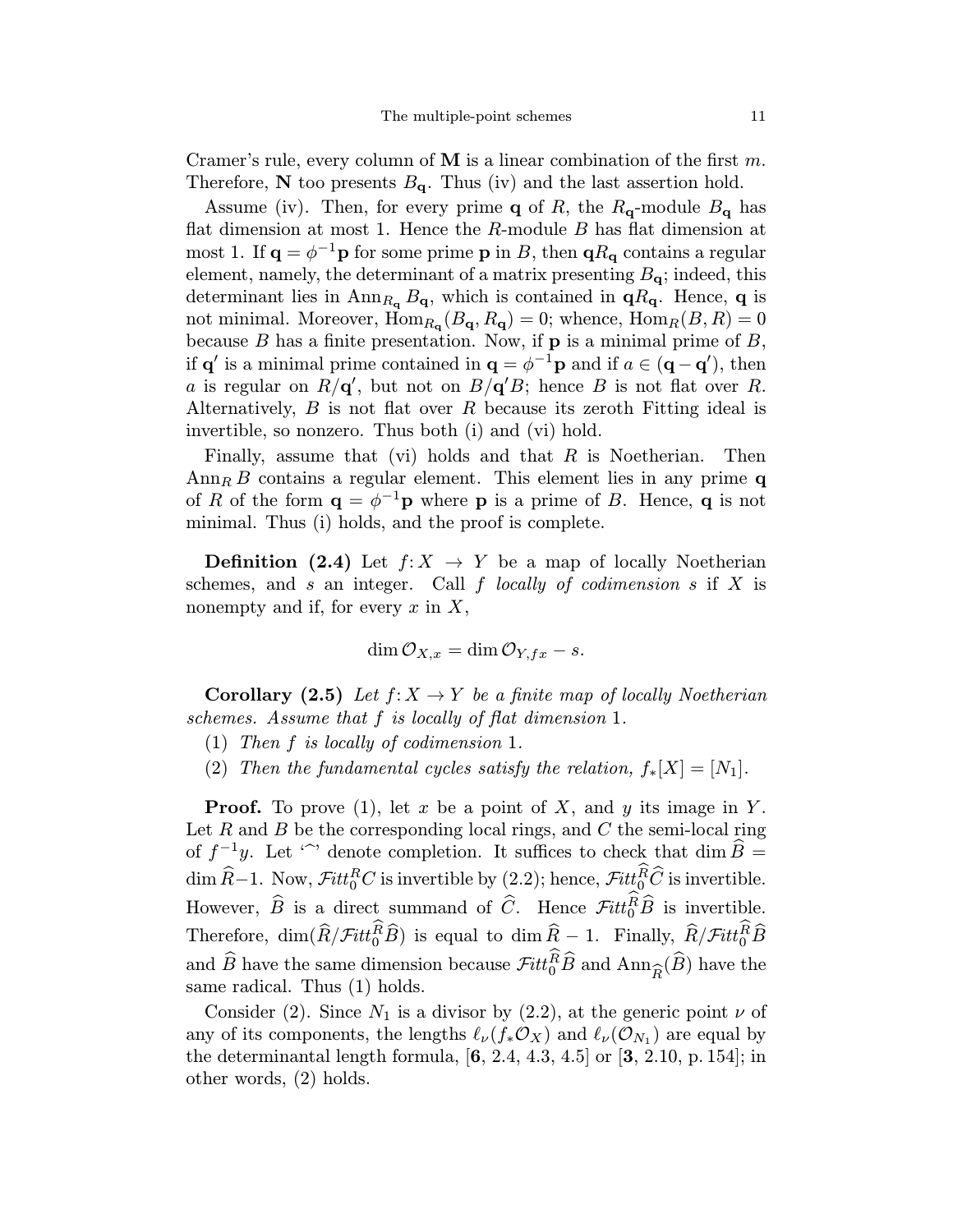**Definition (2.6)** Let  $f: X \to Y$  be a map of schemes,  $x \in X$ . Call the number,

$$
\dim_{k(x)} \Omega_f^1(x),
$$

the *differential corank* of f at x. In terms of a base scheme  $S$ , this number is simply the corank of the Jacobian map,

$$
\partial f(x) \colon f^* \Omega^1_{Y/S}(x) \longrightarrow \Omega^1_{X/S}(x).
$$

Call f curvilinear if its differential corank is at most 1 at every  $x$  in  $X$ .

**Proposition (2.7)** Let  $f: X \to Y$  be a finite map of schemes,  $t \geq 1$ . (1) Let  $x \in X$ . Then f has differential corank at most t at x if and only if x has a neighborhood U such that the restriction  $f|U$  factors through an embedding of U into the affine t-space  ${\bf A}_Y^t$ .

(2) Let  $y \in Y$  be a point whose residue class field is infinite. Then f has differential corank at most t at every point x of  $f^{-1}y$  if and only if y has a neighborhood V such that the restriction  $f^{-1}V \rightarrow V$  factors through a closed embedding of  $f^{-1}V$  in the affine t-space  ${\bf A}^t_V$ .

**Proof.** The assertions follow immediately from the next lemma.

**Lemma (2.8)** Let R be a local ring (which need not be Noetherian). Let B be an R-algebra that's finitely generated as an R-module,  $t \geq 1$ .

(1) Let m be a maximal ideal of B, let C be an R-subalgebra of B generated by t elements, and set  $\mathbf{n} := \mathbf{m} \cap C$ . If the canonical map  $C_{\bf n} \rightarrow B_{\bf m}$  is surjective, then

$$
\dim_{B/\mathbf{m}}(\Omega^1_{B/R}/\mathbf{m}\Omega^1_{B/R}) \le t \tag{2.8.1}
$$

 $(2)$  Let **m** be a maximal ideal of B such that  $(2.8.1)$  obtains. Then there exists an R-subalgebra  $C$  of  $B$  generated by t elements such that, if  $\mathbf{n} := \mathbf{m} \cap C$ , then the natural map  $C_{\mathbf{n}} \to B_{\mathbf{m}}$  is bijective.

(3) Assume that  $(2.8.1)$  obtains for every maximal ideal  $\mathbf{m}$  of  $B$ , and that the residue class field of R is infinite. Then B is generated as an R-algebra by t elements.

**Proof.** In (1), say C is generated by  $x_1, \ldots, x_t$ . Then the images of  $dx_1, \ldots, dx_t$  generate  $(\Omega_{C/R}^1)_n$ . Hence (2.8.1) holds, as asserted.

To prove  $(2)$  and  $(3)$ , we may assume that R is a field. Indeed, let k be the residue field of R. First, consider (3). Suppose that  $B \otimes k$ is generated by t elements. Lift them to  $B$ , and let  $C$  be the resulting subalgebra. Then the inclusion  $C \rightarrow B$  is surjective by Nakayama's lemma, because  $C \otimes k \to B \otimes k$  is surjective by assumption and B is finitely generated as an  $R$ -module by hypothesis. Thus, to prove  $(3)$ , we may replace R and B by k and  $B \otimes k$ .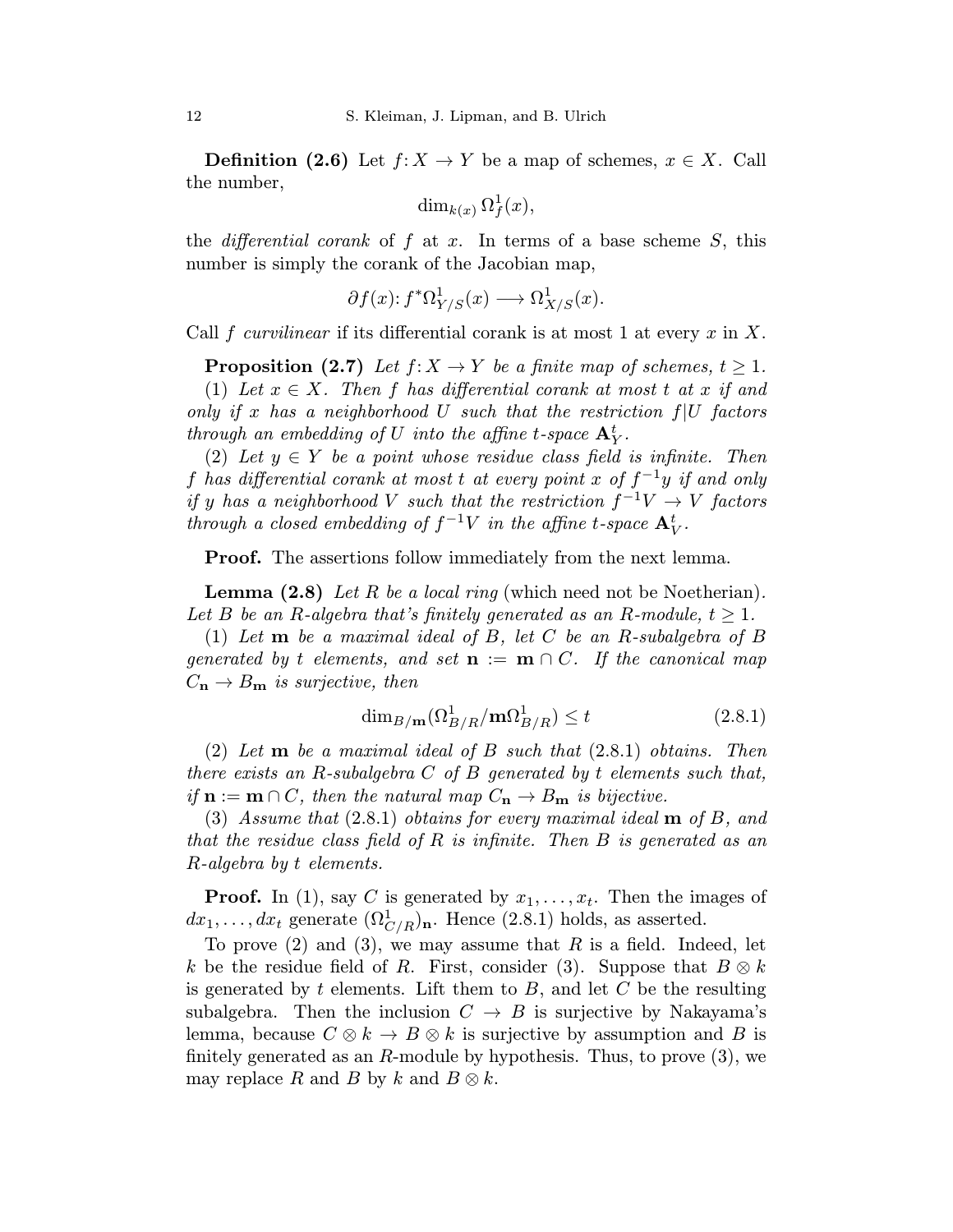Next, consider (2). Suppose that there exists a subalgebra  $C$  of  $B$ generated by t elements, such that if  $\mathbf{n} := \mathbf{m} \cap C$ , then  $C_{\mathbf{n}} \otimes k \to B_{\mathbf{m}} \otimes k$ is surjective. If  $x_1$  lies in **n**, replace it by  $x_1 + 1$ ; obviously, doing so does not change C. Now,  $B \otimes k$  is equal to the direct product of its localizations at the maximal ideals of  $B$ ; so there is an element x of  $B$ whose image in  $B_{\mathbf{m}} \otimes k$  is equal to 1 and whose image in the other localizations is equal to 0. For each i, replace  $x_i$  by  $x_ix$ ; doing so may change C, but  $C_n \otimes k \to B_m \otimes k$  remains surjective. The following argument, adapted from [11, (18.4.6.1), p. 120], shows that  $C_{\mathbf{n}} \to B_{\mathbf{m}}$ is now bijective.

The map  $C_{\mathbf{n}} \to B_{\mathbf{m}}$  factors as follows:

$$
C_{\mathbf{n}} \xrightarrow{\alpha} B_{\mathbf{n}} \xrightarrow{\beta} B_{\mathbf{m}}.
$$

Consider  $\beta$ . It will be bijective if every element of  $B - m$  becomes a unit in  $B_n$ , so if every maximal ideal **p** of  $B_n$  contracts to **m**. Since  $\alpha$  is finite,  $\alpha^{-1}$ **p** is a maximal ideal of  $C_n$ ; hence,  $\alpha^{-1}$ **p** = **n** $C_n$ . Therefore, if q denotes the trace of p in B, then  $q \cap C = n$ . Since B is a finitely generated C-module,  $\bf{n}$  is a maximal ideal of C, and so  $\bf{q}$  is a maximal ideal of B. Now,  $x_1 \notin \mathbf{q}$  because  $x_1 \notin \mathbf{n}$  and  $x_1 \in C$ . Since  $x_1$  lies in every maximal ideal of B other than  $m$ , necessarily  $q = m$ , as required. Thus  $\beta$  is bijective.

Consider  $\alpha$ . It is injective because  $C \subseteq B$ . Now,  $\alpha$  is finite; hence, by Nakayama's lemma, it will be surjective if  $\alpha \otimes k$  is. However,  $(\beta \alpha) \otimes k$  is surjective by assumption, and  $\beta$  is bijective by the preceding paragraph. Hence  $\alpha$  is surjective, so bijective. So  $C_{\mathbf{n}} \to B_{\mathbf{m}}$  is bijective. Thus, to prove  $(2)$  as well as  $(3)$ , we may assume that R is a field.

We may also assume that B is local. Indeed, since R is a field, B is equal to the direct product, over its finite set of maximal ideals m, of its localizations:  $B = \prod_{m} B_m$ . Suppose one of the localizations  $B_m$  has t generators. Lift them to elements  $x_1, \ldots, x_t$  of B whose images in the other localizations are equal to 0. Then form  $C$  and  $n$  as usual. Clearly  $C = B_{\mathbf{m}}$  and  $C_{\mathbf{n}} = C$ . Hence, to prove (2), we may replace B by  $B_{\mathbf{m}}$ , and then we have to prove that B is generated as an R-algebra by t elements.

Consider (3). Suppose that each  $B_{\mathbf{m}}$  has t generators  $x_{\mathbf{m},i}$ . Set  $x_i :=$  $(x_{\mathbf{m},i})$  in B. Now, in the polynomial ring in one variable  $R[\lambda]$ , let  $f_{\mathbf{m}}(\lambda)$ be a polynomial of minimal degree such that  $f_{\mathbf{m}}(x_{\mathbf{m},1}) = 0$ . Suppose that R is infinite. Then we may assume that the  $f_{\mathbf{m}}(\lambda)$  are relatively prime; indeed, replacing  $x_{m,1}$  by  $x_{m,1} + a_m$  where the  $a_m$  are suitable elements of R, we may ensure that no two  $f_{\mathbf{m}}(\lambda)$  share a root in some algebraic closure of R. Set  $f := \prod f_m$ . Then  $R[\lambda]/(f)$  is isomorphic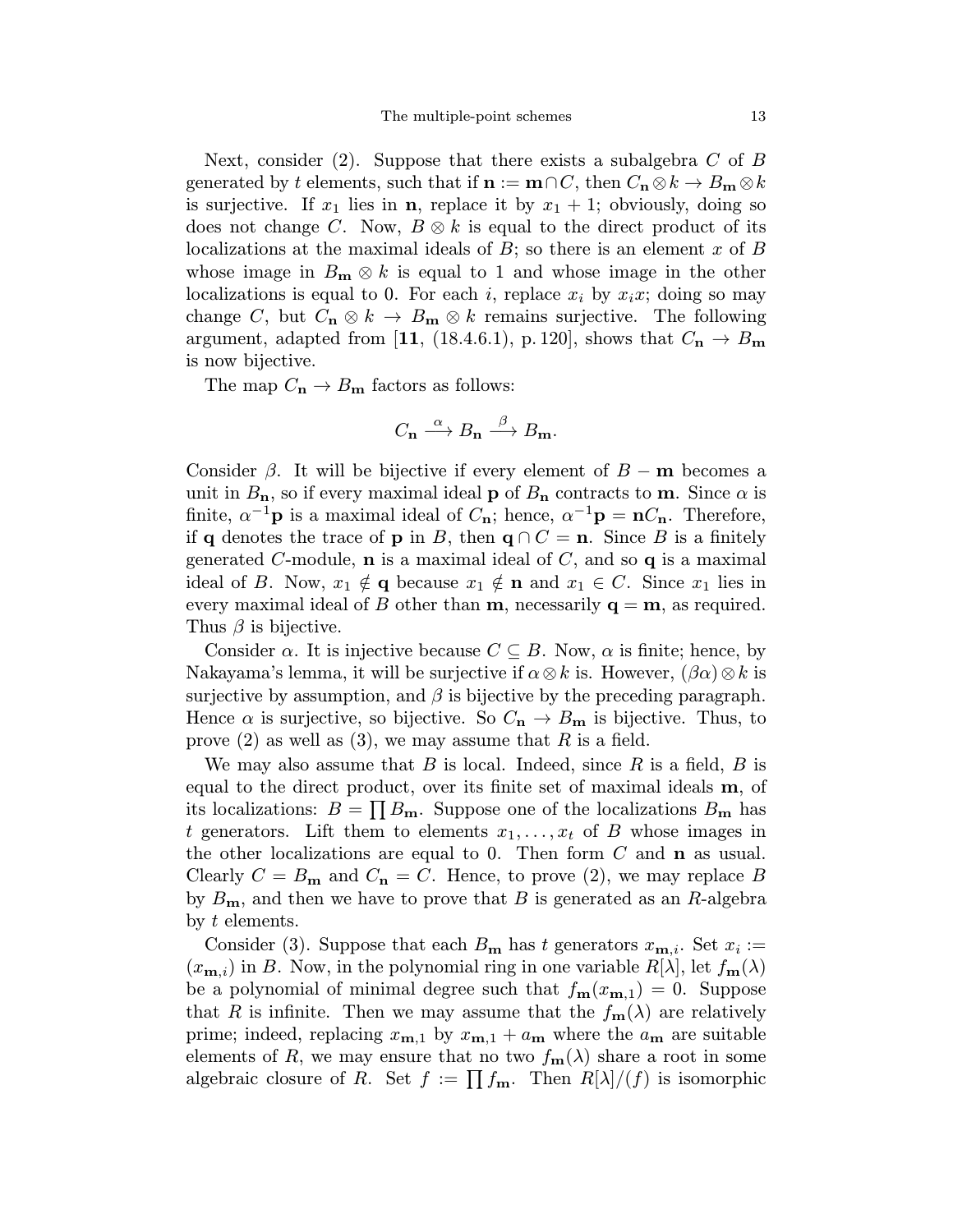to the subalgebra  $B_1$  of B generated by  $x_1$ . Hence, by the Chinese remainder theorem,  $B_1$  contains the idempotents of the decomposition  $B = \prod B_{\rm m}$ . Therefore, B is generated by the  $x_i$ . Thus, to prove (3) as well as  $(2)$ , we may assume that B is local.

We may also assume  $t = 1$ . Indeed, suppose  $\Omega^1_{B/R}/m\Omega^1_{B/R}$  has dimension at least 2, and let  $x_1$  be an element of B such that the residue class of  $dx_1$  is nonzero. Let  $B_1$  be the subalgebra of B generated by  $x_1$ . Then  $B$  is a finitely generated  $B_1$ -module; so, by the Cohen–Seidenberg theorem,  $B_1$  is local as B is. Moreover,  $\Omega^1_{B/B_1}$  is equal to the quotient of  $\Omega_{B/R}^1$  by the submodule generated by  $dx_1$ . Hence, we may assume by induction on t that there exist  $t-1$  elements  $x_2,\ldots,x_t$  of B that generate it as a  $B_1$ -algebra. Then  $x_1, \ldots, x_t$  generate B as an R-algebra.

Suppose that the natural map  $R \to B/\mathbf{m}$  is an isomorphism. Then there exists an element  $x$  in  $m$  that generates  $B$  as an  $R$ -algebra. Indeed,  $\mathbf{m}/\mathbf{m}^2$  is equal to  $\Omega^1_{B/R}/\mathbf{m}\Omega^1_{B/R}$ ; see, for example, [23, Cor. 6.5(a), p.96. So dim $(m/m^2) \leq 1$ . Let x be an element of m whose residue class generates  $\mathbf{m}/\mathbf{m}^2$  over R; possibly,  $x = 0$ . Then  $B = R[x]$ . (The argument is standard. Let y be an element of B. For all  $n \geq 0$ , there is a polynomial  $y_n := \sum_{i=0}^n a_i x^i$  with  $a_i \in R$  and  $y - y_n$  in  $\mathbf{m}^{n+1}$ ; indeed, take  $a_0$  to be the image of y in  $R = B/m$ , and given  $y_n$ , take  $a_{n+1}$  so that  $y-y_n$  is equal to  $a_{n+1}x^{n+1}$ . However,  $\mathbf{m}^n = 0$  for  $n \gg 0$ , so  $y = y_n$ for  $n \gg 0.$ 

Suppose that R is infinite. Let  $R'$  be an algebraic closure of R, and set  $B' := B \otimes_R R'$ . Then there exists an element  $x'$  of  $B'$  that generates it as an  $R'$ -algebra by the preceding paragraphs, because  $B'$  is a finite  $R'$ -algebra whose residue class fields are all equal to  $R'$  and because the formation of  $\Omega^1$  commutes with base change. To descend the existence of a generator, let  $y_1, \ldots, y_n$  be a vector space basis of B over R, and let  $\tau_1,\ldots,\tau_n$  be indeterminates. In the polynomial ring  $B[\tau_1,\ldots,\tau_n]$ , set  $u := \sum \tau_i y_i$  and expand the powers  $u^j$  for  $j = 0, \ldots, n-1$ . Form the matrix  $\Phi(\tau_1,\ldots,\tau_n)$  such that

$$
(1, u, \ldots, u^{n-1})^{\mathrm{tr}} = \Phi(\tau_1, \ldots, \tau_n)(y_1, \ldots, y_n)^{\mathrm{tr}}
$$

where 'tr' denotes transpose. Say  $x' = \sum \tau'_i y_i$  where  $\tau'_i \in R'$ . Then the  $\tau'_{i}$  do not satisfy the equation det  $\Phi(\tau_1,\ldots,\tau_n) = 0$  because  $x'$  generates  $B'$  as an R'-algebra. Hence, since R is infinite, there exist elements  $\tau''_1, \ldots, \tau''_n$  in R that do not satisfy this equation. Therefore,  $x := \sum \tau''_i y_i$ generates  $B$  as an  $R$ -algebra.

Finally, suppose that R is finite, say of characteristic p. Take  $q := p^e$ so large that  $\mathbf{m}^q = 0$  and  $z^q = z$  for all  $z \in B/\mathbf{m}$ . Consider  $L := B^q$ . Obviously, L is an R-subalgebra. In fact, L is a field: if  $x \in B$  and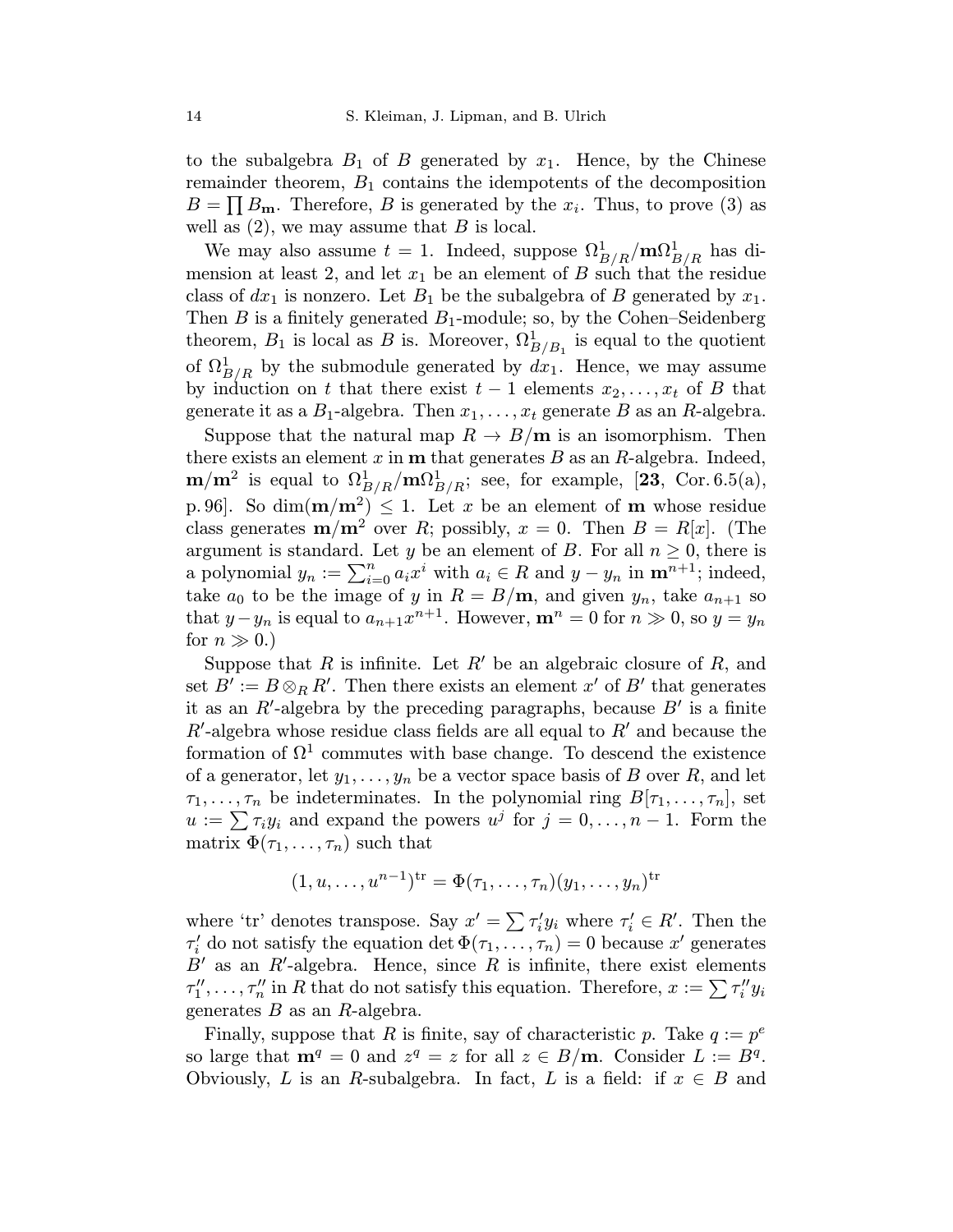$x^q \neq 0$ , then  $x \notin \mathbf{m}$  as  $\mathbf{m}^q = 0$ ; hence, there is a  $y \in B$  such that  $xy = 1$ ; so  $x^q y^q = 1$ . Now, since  $z^q = z$  for all  $z \in B/m$ , the natural map  $L \to B/\mathbf{m}$  is surjective; so it is an isomorphism because L is a field. Since  $\Omega^1_{B/L}$  is a quotient of  $\Omega^1_{B/R}$ , by the paragraph before the last, there is an  $x \in \mathbf{m}$  such that  $B = L[x]$ . Since L is finite, its multiplicative group is generated by an element y. Set  $z := x + y$ , and  $B' := R[z]$ . Then  $z^q = x^q + y^q$ , so  $z^q = y$ . Thus  $y \in B'$ . Hence  $L \subseteq B'$ . Moreover,  $z - z^q = x + y - y = x$ . Thus  $x \in B'$ . So  $L[x]$  lies in B'. Therefore  $B = B'$ , and the proof is now complete.

**Definition** (2.9) Let  $f: X \rightarrow Y$  be a map of locally Noetherian schemes. Following  $[2, 1.1, p.466]$  call f a local complete intersection if, locally on X, there is a factorization  $f = \pi i$  where  $i: X \hookrightarrow P$  is a regular embedding and  $\pi: P \to Y$  is smooth. Following [13, p. 144], call f Gorenstein if it has finite flat dimension and if in the derived category  $f^{!}\mathcal{O}_Y$  is isomorphic to a (shifted) invertible sheaf.

**Proposition (2.10)** Let  $f: X \to Y$  be a finite map of locally Noetherian schemes, s an integer. If f is a local complete intersection and is locally of codimension s, then f is Gorenstein and locally of flat dimension s. Moreover, the converse holds if also  $s = 1$  and f is curvilinear.

**Proof.** Suppose f is a local complete intersection and is locally of codimension s. Then clearly f is Gorenstein; see [13, Cor. 7.3, p. 180, ] and  $[13, 3, p. 190]$ . Now, for every x in X, clearly

$$
\operatorname{depth} \mathcal{O}_{X,x} = \operatorname{depth} \mathcal{O}_{Y,fx} - s.
$$

Hence,  $f$  is locally of flat dimension  $s$  by the Auslander–Buchsbaum formula, which applies after completion because  $f$  is finite. Thus the direct assertion holds. The converse follows from  $(2.7)(1)$  and the following lemma.

**Lemma (2.11)** Let  $R \to B$  be a quasi-finite local homomorphism of Noetherian local rings, and t an integer. Assume

- (i) that  $B$  is of the form  $S/I$  where  $S$  is a localization at a prime *ideal of the polynomial ring in one variable*  $R[u]$ ,
- (ii) that  $\text{Ext}^i_S(B, S)$  vanishes for  $i \neq t$  and is isomorphic to B for  $i = t$ , and
- (iii) that  $B$  has flat dimension 1 over  $R$ .

Then  $t = 2$  and I is generated by a regular sequence of length 2; moreover,  $\dim B = \dim R - 1$ .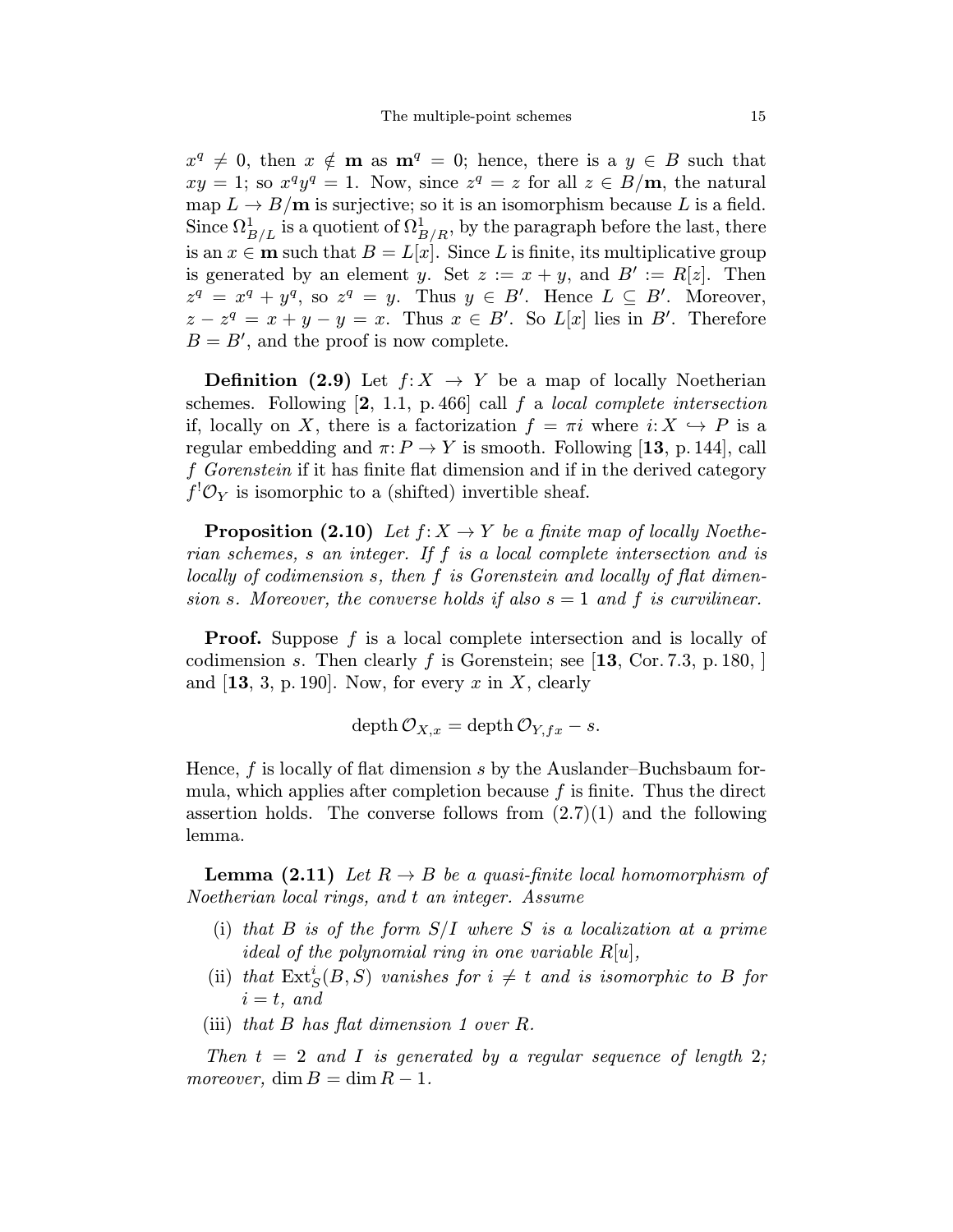**Proof.** Assumptions (i) and (iii) imply that I is flat over R. Say I is generated by n elements with n minimal, and form the exact sequence,

$$
0 \longrightarrow F \longrightarrow S^n \stackrel{\sigma}{\longrightarrow} I \longrightarrow 0. \tag{2.10.1}
$$

Then  $F$  is flat over  $R$ . Moreover, if  $k$  denotes the residue field of  $R$ , then  $F \otimes k$  is free over  $S \otimes k$ , because  $S \otimes k$  is a Principal Ideal Domain. Hence F is a free S-module. So, clearly,  $F = S^{n-1}$ .

Sequence  $(2.10.1)$  therefore yields this free resolution of B over S:

$$
0 \longrightarrow S^{n-1} \longrightarrow S^n \longrightarrow S \longrightarrow B \longrightarrow 0. \tag{2.10.2}
$$

Hence  $t \leq 2$ . Suppose  $t \leq 2$ . Then, because of (ii), dualizing (2.10.2) yields a surjection  $v: S^n \to S^{n-1}$ . However,  $v \otimes k = 0$  because n is minimal. Hence  $n = 1$ . Therefore, the map  $\sigma: S \to I$  is an isomorphism. Consequently, there is a short exact sequence,

$$
0\longrightarrow \mathrm{Tor}_{1}^{S}(B,k)\longrightarrow S\otimes k\longrightarrow S\otimes k\longrightarrow B\otimes k\longrightarrow 0.
$$

Since  $B/R$  is quasi-finite,  $\dim_k B \otimes k$  is finite. Hence the map in the middle is nonzero. Therefore, it is injective because  $S \otimes k$  is a domain. So  $\text{Tor}_1^S(B, k) = 0$ . Hence B is flat over R by the local criterion. Thus (iii) is contradicted, and so  $t = 2$ .

Because  $t = 2$  and because of (ii), dualizing  $(2.10.2)$  yields the following exact sequence:

$$
0\longrightarrow S\longrightarrow S^n\longrightarrow S^{n-1}\longrightarrow B\longrightarrow 0.
$$

Because  $S$  is local, this sequence may be reduced to the sequence,

$$
0 \longrightarrow S \longrightarrow S^2 \longrightarrow S \longrightarrow B \longrightarrow 0,
$$

by splitting off copies of the trivial exact sequence  $0 \rightarrow S \rightarrow S \rightarrow 0$ . Therefore, I is generated by two elements, and because  $t = 2$ , they form a regular sequence. Finally, by hypothesis, S is the localization of  $R[u]$ at a prime ideal, and this ideal must be maximal because  $B$  is quasifinite over R; hence, dim  $S = \dim R + 1$ . Therefore,  $\dim B = \dim R - 1$ because I is generated by a regular sequence of length 2.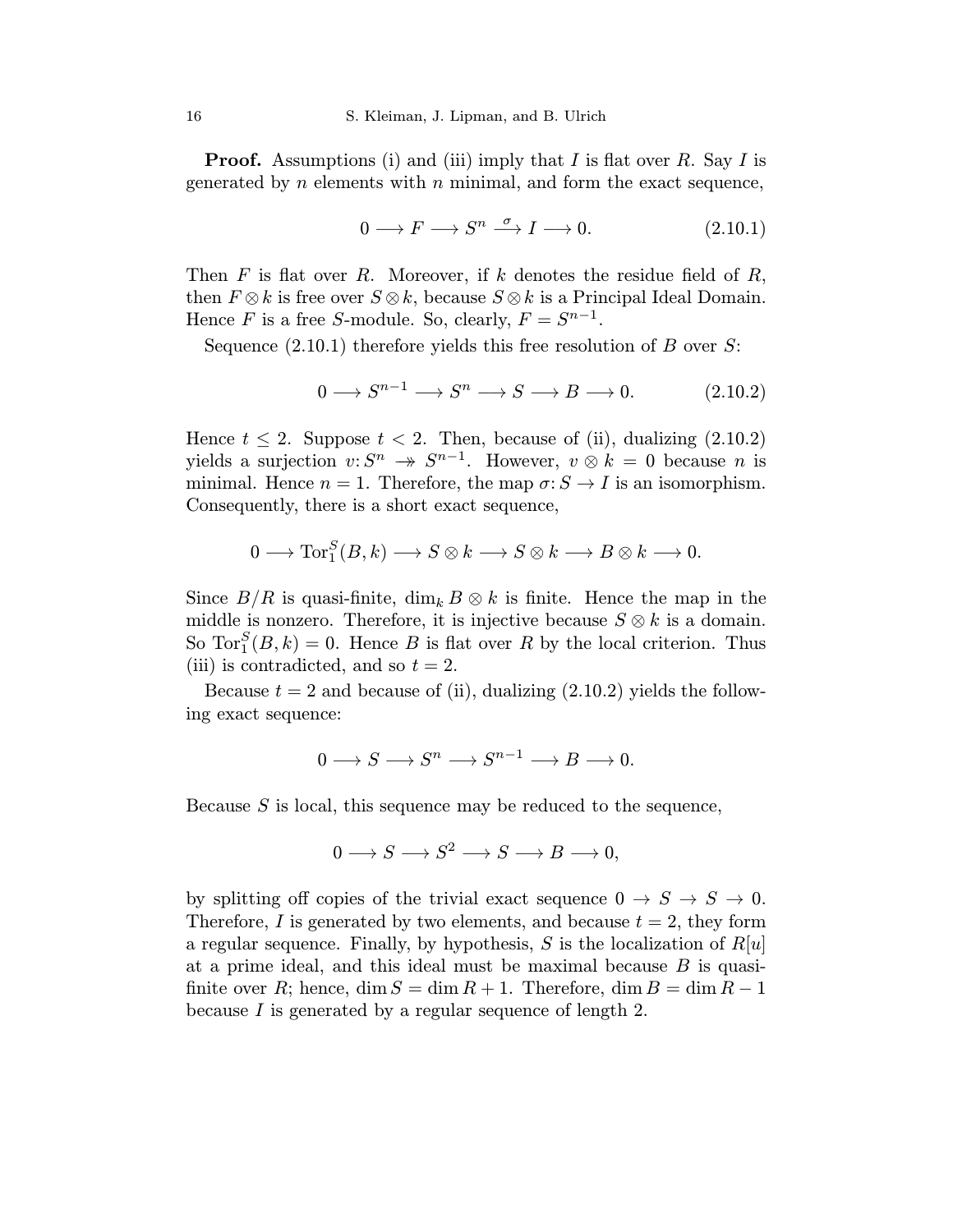#### 3. The multiple-point schemes

**Definition** (3.1) A map  $f: X \to Y$  of locally Noetherian schemes will be said to be *birational onto its image* if there is an open subset  $U$ of Y such that (i) its preimage  $f^{-1}U$  is dense in X and (ii) the restriction  $f^{-1}U \rightarrow U$  is an embedding.

**Proposition (3.2)** Let  $f: X \to Y$  be a finite map of locally Noetherian schemes.

(1) The map f is birational onto its image if and only if the source double-point scheme  $M_2$  is nowhere topologically dense in X. These two equivalent conditions imply that  $N_2$  is nowhere topologically dense in  $N_1$ , and all three conditions are equivalent if f is locally of codimension 1.

 $(2)$  The scheme-theoretic image of f is a closed subscheme of the scheme of target points  $N_1$ . The two schemes have the same support, and they are equal off the scheme of target double-points  $N_2$ . If they are equal everywhere and if f is locally of flat dimension 1, then f is birational onto its image.

(3) The map f induces a finite, surjective map  $M_r \to N_r$  for  $r \geq 1$ .

**Proof.** Let U be the largest open subset of Y such that  $f^{-1}U \to U$ is an embedding. Since f is finite, U consists of all  $y \in Y$  at which the comorphism  $\mathcal{O}_Y \to f_* \mathcal{O}_X$  is surjective. So, by Nakayama's lemma, U consists of the y at which the vector space  $(f_*\mathcal{O}_X)(y)$  has dimension at most 1. Hence,  $U = Y - N_2$ . Therefore, since  $M_2 = f^{-1}N_2$ , the first assertion of (2) holds. Obviously, if  $M_2$  is nowhere topologically dense in X, then  $N_2$  is nowhere topologically dense in  $N_1$ . Finally, if f is locally of codimension 1, then every component of  $X$  must map onto a component of  $N_1$ ; hence, if also  $N_2$  is nowhere topologically dense in  $N_1$ , then  $M_2$  is nowhere topologically dense in X. Thus (1) holds.

The scheme-theoretic image of  $f$  is defined as the smallest closed subscheme Z of Y through which f factors  $[10, (6.10.1), p.324]$ . Because f is quasi-compact and quasi-separated, Z exists and is associated to the ideal  $\mathcal{A}nn_Y(f_*\mathcal{O}_X)$ . Since locally on Y there is an integer n such that

$$
\mathcal{A}nn_Y(f_*\mathcal{O}_X)^n\subseteq \mathcal{F}itt_0^Y(f_*\mathcal{O}_X)\subseteq \mathcal{A}nn_Y(f_*\mathcal{O}_X),
$$

the image  $Z$  is a closed subscheme of  $N_1$ , and the two schemes have the same support. They are equal off  $N_2$  because there  $f_*\mathcal{O}_X$  is a cyclic  $\mathcal{O}_Y$ -module. If they are equal everywhere, then  $\mathcal{A}nn_Y(f_*\mathcal{O}_X)$  =  $Fitt_0^Y(f_*\mathcal{O}_X)$ . On the other hand, by [5, Thm. 3.1],

$$
\mathcal{A}nn_Y(f_*\mathcal{O}_X)=\mathcal{F}\mathrm{itt}_0^Y(f_*\mathcal{O}_X):\mathcal{F}\mathrm{itt}_1^Y(f_*\mathcal{O}_X).
$$

It follows that the stalk  $\mathcal{F}itt_1^Y(f_*\mathcal{O}_X)_x$  is not contained in any associated prime of the stalk  $\mathcal{F}itt_0^Y(f_*\mathcal{O}_X)_x$  for any  $x \in X$ . So  $N_2$  is nowhere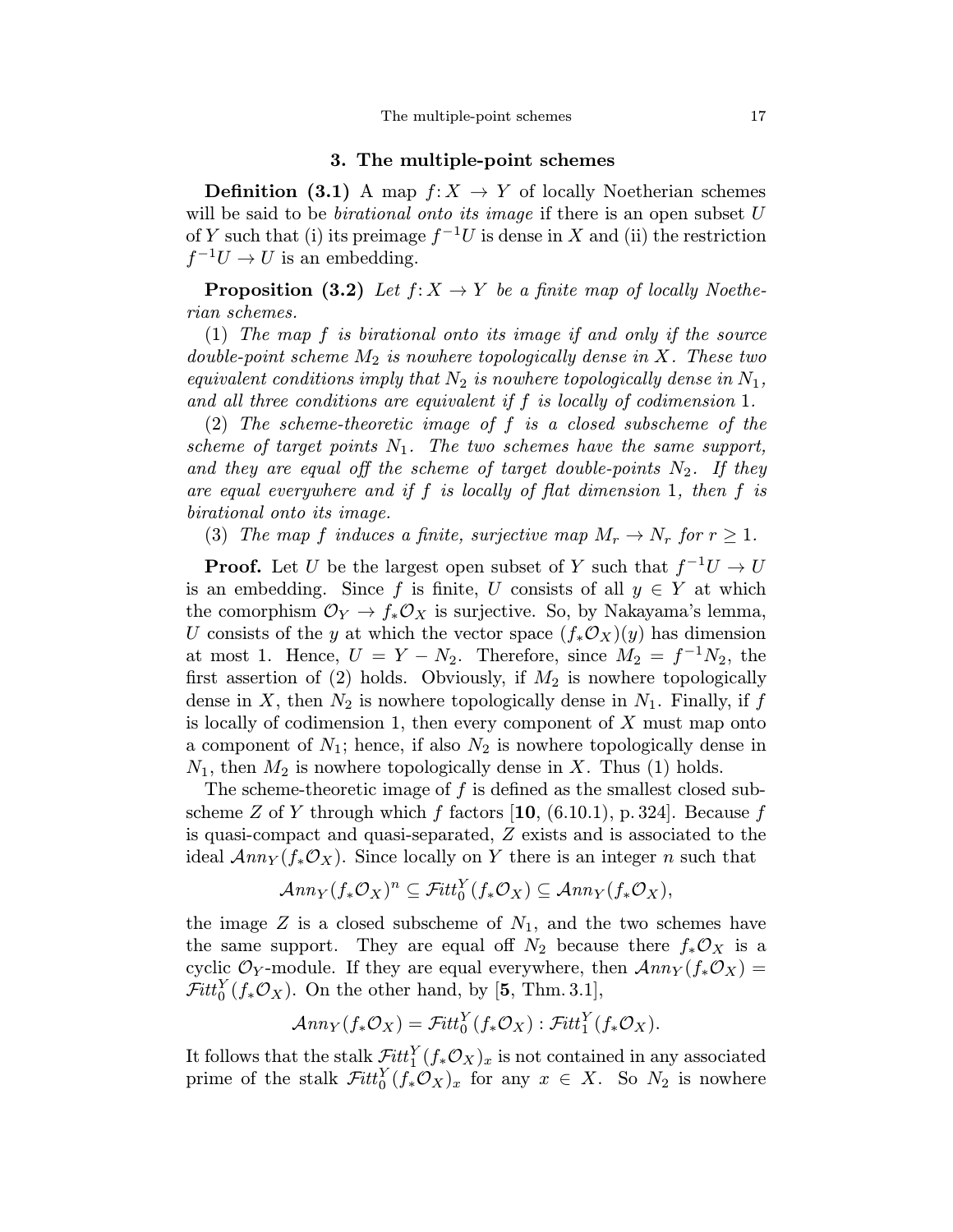topologically dense in  $N_1$ . Therefore, f is birational onto its image by  $(1)$  and  $(2.5)(1)$ . Thus  $(2)$  holds.

By definition,  $M_r = f^{-1}N_r$ . Hence f induces a finite map  $M_r \to N_r$ . It is surjective because  $N_r \subseteq N_1$  and because f carries X onto  $N_1$  by (1). Thus (3) holds.

**Definition (3.3)** Following  $[11, (5.7.2), p. 103]$ , a locally Noetherian scheme Y will be said to satisfy Serre's condition  $(S_r)$ , if for every  $y \in Y$ ,

$$
\mathrm{depth}(\mathcal{O}_{Y,y}) \geq \inf(r, \, \dim(\mathcal{O}_{Y,y})).
$$

**Proposition (3.4)** Let  $f: X \to Y$  be a finite map of locally Noetherian schemes. Assume that f is locally of flat dimension 1 and is birational onto its image. Assume also that Y satisfies  $(S_2)$ . Let Z denote the scheme-theoretic image of f.

Then Z is equal to  $N_1$ . Furthermore,  $N_2$  is defined by the adjoint ideal  $\mathcal{A}nn_Y(f_*\mathcal{O}_X/\mathcal{O}_Z)$ , and  $M_2$  is defined by the conductor  $\mathcal{C}_X$ . Each component of  $M_2$  has codimension 1 and maps onto a component of  $N_2$ ; each component of  $N_2$  has codimension 2; and the fundamental cycles of these two schemes are related by the equation,

$$
f_*[M_2] = 2[N_2].
$$

Finally,  $\mathcal{O}_{N_2}$  and  $\mathcal{O}_{f_*M_2}$  are perfect  $\mathcal{O}_Y$ -modules of grade 2.

**Proof.** By  $(3.2)(2)$ , we have  $Z \subseteq N_1$ , with equality off  $N_2$ , and  $N_2$  is nowhere topologically dense in  $N_1$  by  $(3.2)(1)$  and  $(2.5)(1)$ . Now,  $N_1$  has no embedded components because it is a divisor by  $(2.2)$  and because Y satisfies  $(S_2)$ . Hence  $N_1 = Z$ , as asserted.

The cyclic  $\mathcal{O}_Y$ -module with ideal  $\mathcal{A}nn_Y(f_*\mathcal{O}_X/\mathcal{O}_Z)$  has a Hilbert– Burch resolution, and

$$
\mathcal{A}nn_Y(f_*\mathcal{O}_X/\mathcal{O}_Z) = \mathcal{F}itt_1^Y(f_*\mathcal{O}_X) = \mathcal{F}itt_0^Y(f_*\mathcal{O}_X/\mathcal{O}_Z); \qquad (3.4.1)
$$

see  $[21, (3.5), p. 208]$ . The first equation of  $(3.4.1)$  says that the adjoint ideal defines  $N_2$ . Since  $\mathcal{C}_X$  is the ideal on X induced by the adjoint ideal, therefore  $\mathcal{C}_X$  defines  $M_2$ . Because of the Hilbert–Burch resolution, (3.4.1) implies that  $\mathcal{O}_{N_2}$  is a perfect  $\mathcal{O}_Y$ -module of grade 2. Hence  $\mathcal{O}_{f_*M_2}$  is perfect of grade 2 too because Z is a divisor. Moreover, the determinantal length formula (see  $[6, 2.4, 4.3, 4.5]$  or  $[3, 2.10, p.154]$ ) gives the following equation, in which  $\nu$  is the generic point of an arbitrary component of  $N_2$  and  $\ell_{\nu}$  indicates the length of the stalk at  $\nu$ :

$$
\ell_{\nu}(f_*\mathcal{O}_X/\mathcal{O}_Z)=\ell_{\nu}(\mathcal{O}_Y/\mathcal{F}itt_0^Y(f_*\mathcal{O}_X/\mathcal{O}_Z)).
$$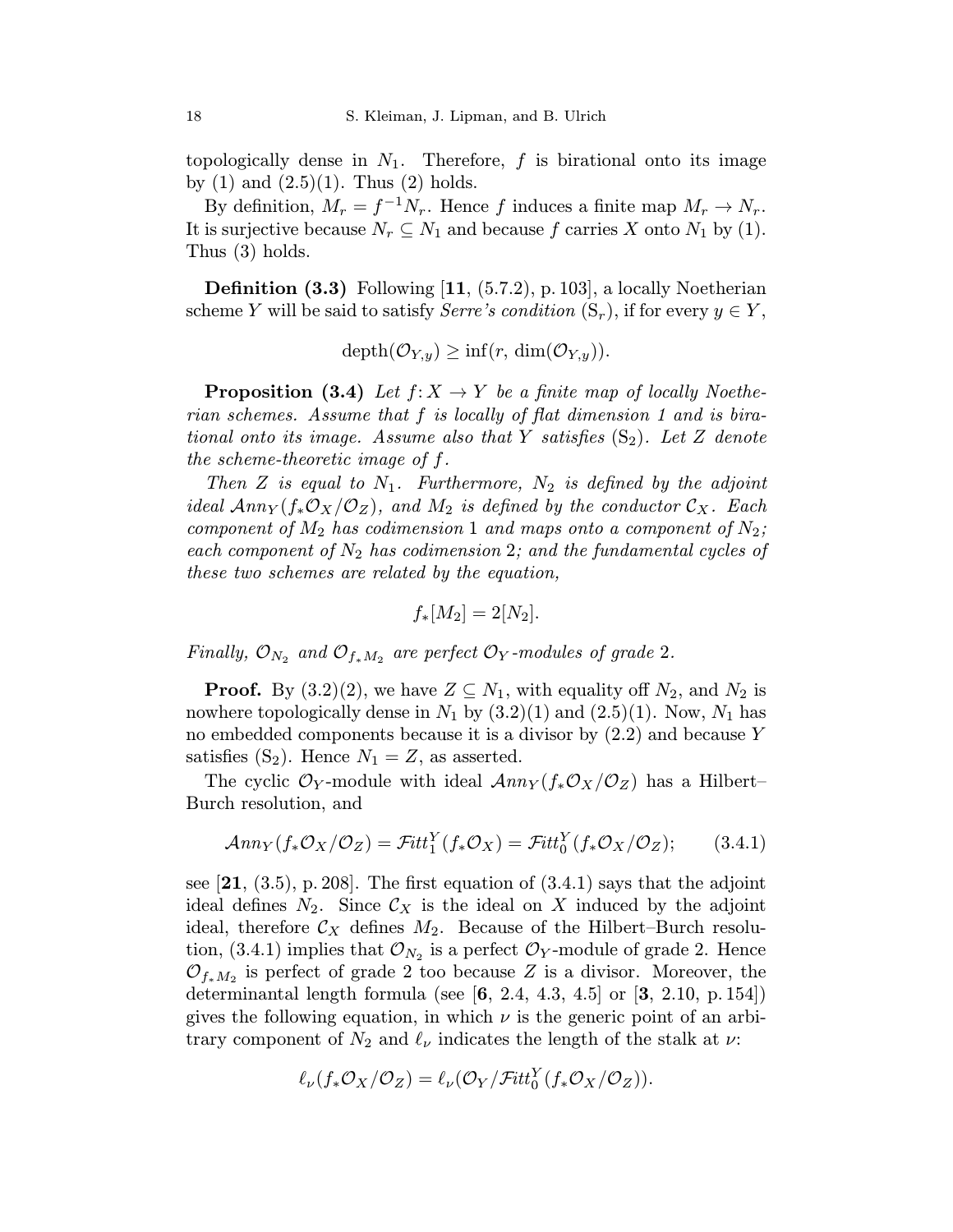Let  $\mathcal{C}_Z$  denote the conductor on Z, namely, the ideal induced by the adjoint ideal. Then, clearly,

$$
f_*(\mathcal{O}_X/\mathcal{C}_X) = (f_*\mathcal{O}_X)/\mathcal{C}_Z
$$
 and  $\mathcal{O}_Y/\mathcal{F}itt_0^Y(f_*\mathcal{O}_X/\mathcal{O}_Z) = \mathcal{O}_Z/\mathcal{C}_Z$ .

The preceding two displays yield

$$
\ell_{\nu}(f_*(\mathcal{O}_X/\mathcal{C}_X))=2\ell_{\nu}(\mathcal{O}_Z/\mathcal{C}_Z).
$$

Rewritten, the latter equation will become  $[N_2]=2f_*[M_2]$ , once we prove the assertion about the components of  $N_2$  and  $M_2$ .

Let  $\eta$  be the generic point of a component of  $M_2$ . Then  $\mathcal{O}_{M_2,\eta}$  is an Artin ring, and its residue field is a finite extension of that of  $\mathcal{O}_{Y,fn}$ . So  $\mathcal{O}_{M_2,\eta}$  is an  $\mathcal{O}_{Y, f\eta}$ -module of finite length, and of flat dimension at most 2, hence of projective dimension at most 2. Therefore the intersection theorem of P. Roberts [32] implies that  $\mathcal{O}_{Y, f\eta}$  has dimension at most 2. However, every component of  $N_2$  has codimension at least 2. Consequently, the original component of  $M_2$  has codimension 1 by  $(2.5)(1)$ . Finally, every component of  $N_2$  is the image of a component of  $M_2$  by  $(3.2)(3)$ . The proof is now complete.

**Theorem (3.5)** Let  $f: X \to Y$  be a finite map of locally Noetherian schemes, and r an integer,  $r \geq 1$ . Assume that f is locally of flat dimension 1 and curvilinear. Then each component of  $N_r$  has codimension at most r (that is, the local ring at the generic point has dimension at most r). Assume further that each component of  $N_r$  has codimension r and that Y satisfies Serre's condition  $(S_r)$ . Then  $\mathcal{O}_{N_r}$  and  $\mathcal{O}_{M_r}$  are perfect  $\mathcal{O}_Y$ -modules of grade r, each component of  $M_r$  has codimension  $r-1$ and maps onto a component of  $N_r$ , and the fundamental cycles of these two schemes are related by the equation

$$
f_*[M_r] = r[N_r].
$$

**Proof.** The assertion results from  $(2.2)$ ,  $(3.2)(3)$  and the next lemma.

**Lemma (3.6)** Let R be a local Noetherian ring, and B an R-algebra that is finitely generated as a module. Assume that, for every maximal ideal m of B,

$$
\dim_{B/{\bf m}}(\Omega^1_{B/R}/{\bf m}\Omega^1_{B/R})\leq 1.
$$

Assume that the R-module B is presented by a square matrix whose determinant is regular. Fix  $r \geq 1$  and let  $F := Fitt_{r-1}^R(B)$  denote the Fitting ideal, and ht F its height. If  $F \neq R$ , then ht  $F \leq r$ . If ht  $F = r$ and if R satisfies  $(S_r)$ , then both  $R/F$  and  $B/FB$  are perfect R-modules of grade r; moreover, then, any minimal prime of FB has height  $r-1$ ,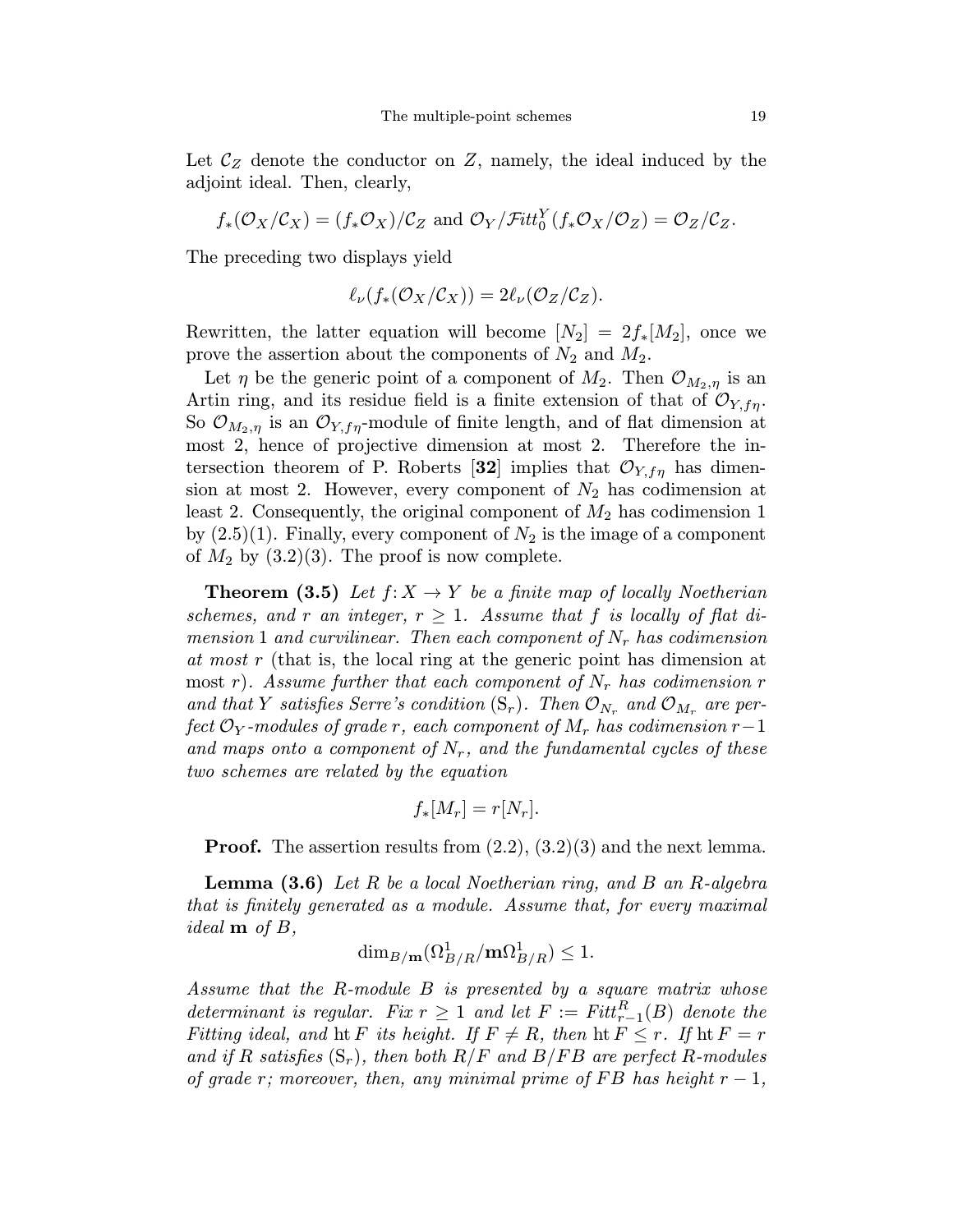and its preimage in R is a minimal prime of  $F$  of height r. Finally, if  $\dim R = r$  too, then the following length relation obtains:

$$
\ell_R(B/FB)=r\,\ell_R(R/F).
$$

**Proof.** By using a standard device, we may assume that  $R$  has an infinite residue class field: replace R and B by R' and  $B \otimes_R R'$ , where  $R'$  is the flat local R-algebra obtained by forming the polynomial ring in one variable over  $R$  and localizing it at the extension of the maximal ideal of R. Then  $(2.8)(3)$  implies that there is an x in B such that  $B = \sum_{i=0}^{n-1} Rx^i$  where  $n \geq r$ . By Lemma (2.3), there is an n by n matrix  $\psi$  with entries in R such that the corresponding short sequence is exact:

$$
0\longrightarrow R^n\stackrel{\psi}{\longrightarrow} R^n\longrightarrow B\longrightarrow 0
$$

where the natural basis element  $e_i$  of  $R^n$  is mapped to the generator  $x^{i-1}$  of  $B$ .

Let M be the R-module  $B/\sum_{i=0}^{r-2}Rx^i$ , and let  $\phi$  be the  $n-r+1$ by n matrix consisting of the last  $n - r + 1$  rows of  $\psi$ . Then there is a commutative diagram with exact rows and surjective columns,

$$
R^n \xrightarrow{\psi} R^n = \bigoplus_{i=1}^n Re_i \longrightarrow B \longrightarrow 0
$$
  

$$
\parallel \qquad \qquad \downarrow \qquad \qquad \downarrow
$$
  

$$
R^n \xrightarrow{\phi} R^{n-r+1} = \bigoplus_{i=r}^n Re_i \longrightarrow M \longrightarrow 0.
$$

Let  $I_{n-r+1}(\phi)$  and  $I_{n-r+1}(\psi)$  denote the ideals of  $n-r+1$  by  $n-r+1$ minors. So

$$
F = I_{n-r+1}(\psi)
$$
 and  $Fitt_0^R(M) = I_{n-r+1}(\phi)$ .

Now, Gruson and Peskine [12, Lem. 1.3, p.4] proved (using the multiplicative structure of B) that  $F = Fitt_0^R(M)$ . So F is generated by the maximal minors of  $\phi$ . So, by the classical height result [4, (2.1), p. 10],

$$
ht F = ht I_{n-r+1}(\phi) \le n - (n - r + 1) + 1.
$$

Suppose ht  $F = r$  and R satisfies  $(S_r)$ . Then  $R/F$  and M are perfect R-modules of grade r by Eagon's theorem  $[4, (2.16)(c), p. 18]$ .

Let '<sup>-</sup>' denote reduction modulo  $I_{n-r+1}(\phi)$ . We will construct a commutative diagram with exact rows

$$
\overline{R}^{n-r+1} \otimes_R \bigwedge^{n-r+1} \overline{R}^n \stackrel{\overline{\delta}}{\longrightarrow} \overline{R}^n \stackrel{\overline{\psi}}{\longrightarrow} \overline{R}^n \longrightarrow B \otimes_R \overline{R} \longrightarrow 0
$$
  

$$
\parallel \qquad \qquad \parallel
$$
  

$$
\overline{R}^{n-r+1} \otimes_R \bigwedge^{n-r+1} \overline{R}^n \stackrel{\overline{\delta}}{\longrightarrow} \overline{R}^n \stackrel{\overline{\phi}}{\longrightarrow} \overline{R}^{n-r+1} \longrightarrow M \longrightarrow 0
$$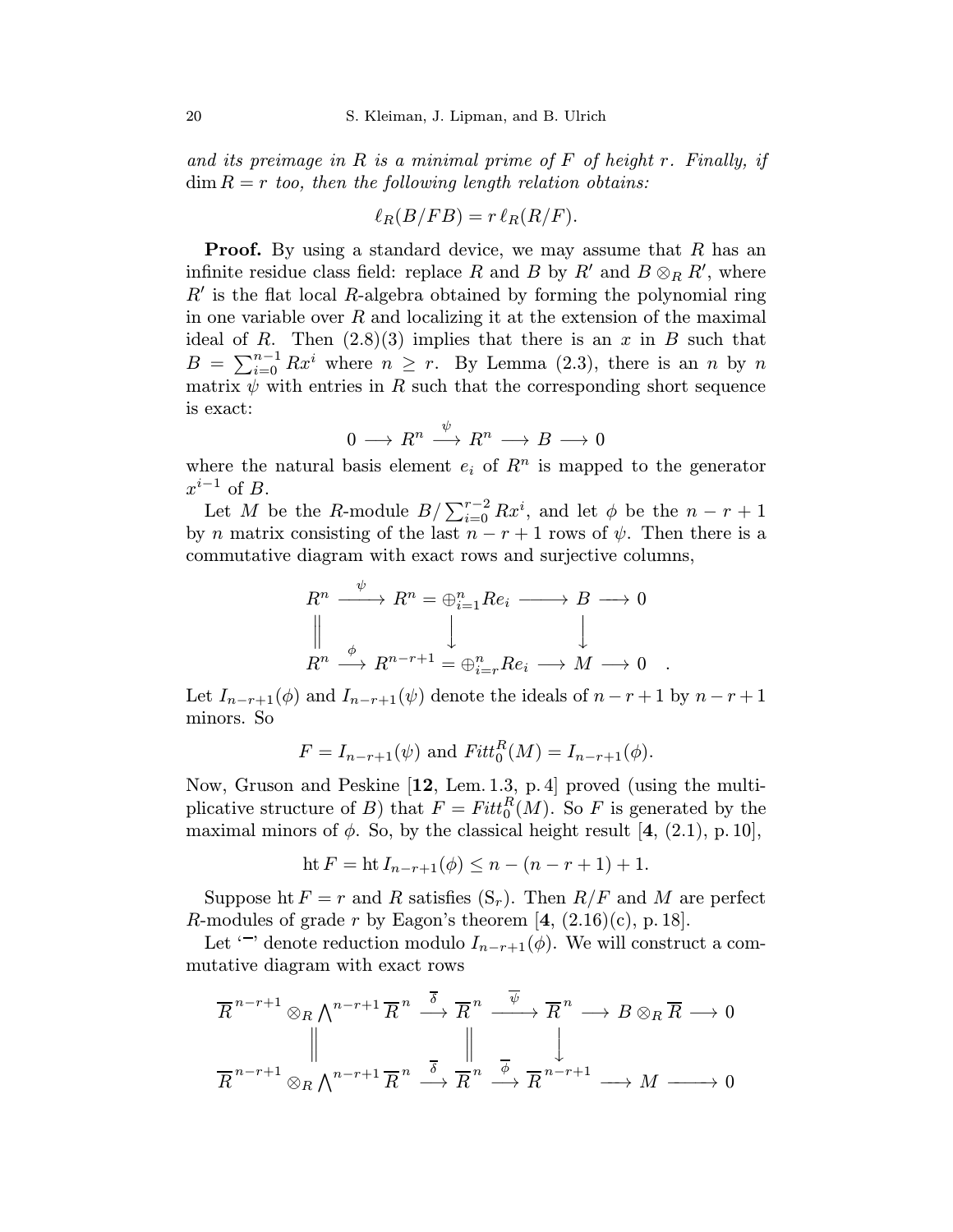in which the right vertical map is surjective. Once constructed, this diagram yields an exact sequence,

$$
0 \longrightarrow \overline{R}^{r-1} \longrightarrow B \otimes_R \overline{R} \longrightarrow M \longrightarrow 0. \tag{3.6.1}
$$

Now,  $B \otimes_R \overline{R}$  is equal to  $B/FB$ ; hence,  $B/FB$  is perfect over R of grade r because  $\overline{R}$  and M are.

Let **p** be a minimal prime of the B-ideal  $FB$ , and let **q** be its preimage in R. Then  $(B/FB)_{\rm p}$  is an Artin ring, and its residue field is a finite extension of that of  $R_{q}$ . So  $(B/FB)_{p}$  is an  $R_{q}$ -module of finite length, and of flat dimension at most  $r$ , hence of projective dimension at most  $r$ . Therefore the intersection theorem of P. Roberts [32] implies that  $R_{q}$  has dimension at most r. However, ht  $F = r$ . Consequently, **q** is a minimal prime of F of height r. So,  $(2.5)(1)$  implies that B<sub>p</sub> has dimension  $r-1$ , as asserted.

If dim  $R = r$  too, then the determinantal length formula [6, 2.4, 4.3, 4.5] and [3, 2.10, p.154] yields

$$
\ell_R(M) = \ell_R(\text{Cok }\phi) = \ell_R(R/I_{n-r+1}(\phi)) = \ell_R(R/F).
$$

Since  $R/F = \overline{R}$  and  $B \otimes_R \overline{R} = B/FB$ , then (3.6.1) yields the asserted length relation.

To define  $\overline{\delta}$ , use the bases  $\{e_r, \ldots, e_n\}$  and  $\{e_1, \ldots, e_n\}$  of  $R^{n-r+1}$ and  $R^n$ . For  $r \leq i \leq n$ , for  $1 \leq j \leq n-r+1$ , and for  $1 \leq k_1 < \cdots <$  $k_{n-r+1} \leq n$ , denote by  $d_i^{\mathbf{k}_j}$  the minor (of  $\phi$ ) that is obtained from  $\psi$  by deleting rows  $1, \ldots, r-1$ , i and taking columns  $k_1, \ldots, k_{j-1}, k_{j+1}, \ldots$  $k_{n-r+1}$ . Now, define

$$
\delta: R^{n-r+1} \otimes_R \bigwedge^{n-r+1} R^n \longrightarrow R^n \qquad \text{by}
$$

$$
\delta(e_i \otimes e_{k_1} \wedge \dots \wedge e_{k_{n-r+1}}) := \sum_{j=1}^{n-r+1} (-1)^j d_i^{k_j} \cdot e_{k_j}.
$$

It is easy to see that the image of the composite map,

$$
R^{n-r+1} \otimes_R \bigwedge^{n-r+1} R^n \xrightarrow{\delta} R^n \xrightarrow{\phi} R^{n-r+1},
$$

is exactly  $I_{n-r+1}(\phi) \cdot R^{n-r+1}$ .

On the other hand, since  $I_{n-r+1}(\phi)$  has generic grade in R, it follows that an R-resolution of  $M = \text{Cok } \phi$  is given by the Buchsbaum–Rim complex [6, 2.4, p. 207],

$$
\cdots \longrightarrow \bigwedge\nolimits^{n-r+2} R^n \stackrel{\beta}{\longrightarrow} R^n \stackrel{\phi}{\longrightarrow} R^{n-r+1} \longrightarrow M \longrightarrow 0
$$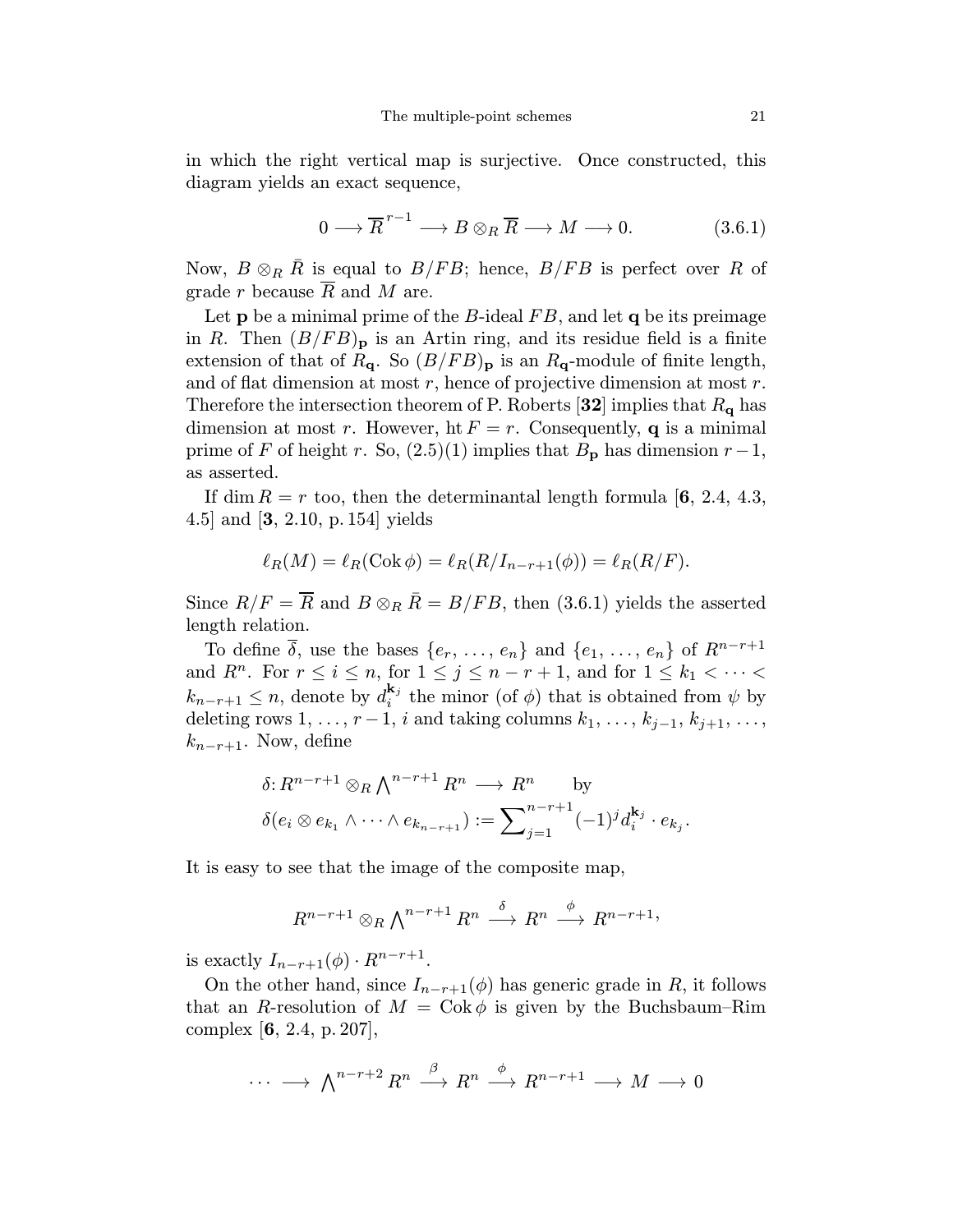where  $\overline{\beta} = 0$ . Since  $\phi$  maps Im  $\delta$  onto  $I_{n-r+1}(\phi) \cdot R^{n-r+1}$ , the preimage  $\phi^{-1}(I_{n-r+1}(\phi) \cdot R^{n-r+1})$  is exactly Im  $\delta + \text{Im }\beta$ . Therefore, the sequence

$$
\dfrac{\bigwedge^{n-r+2} \overline{R}^{\,n}}{\overline{R}^{\,n-r+1}\otimes \bigwedge^{n-r+1} \overline{R}^{\,n}} \xrightarrow{\overline{\beta} \oplus \overline{\delta}} \overline{R}^{\,n} \xrightarrow{\overline{\phi}} \overline{R}^{\,n-r+1} \longrightarrow M \otimes_{R} \overline{R} \longrightarrow 0
$$

is exact. Thus the bottom row of the diagram is exact, because  $\overline{\beta} = 0$ and  $M \otimes_R \overline{R} = M$ .

It is also easy to see that the image of the composite map

$$
R^{n-r+1} \otimes_R \bigwedge\nolimits^{n-r+1} R^n \xrightarrow{\delta} R^n \xrightarrow{\psi} R^n
$$

is contained in  $I_{n-r+1}(\psi) \cdot R^n$ , which is equal to  $I_{n-r+1}(\phi) \cdot R^n$ . Therefore, the top row of the diagram is a complex. This complex is exact, because every relation on the columns of  $\overline{\psi}$  is a relation on the columns of  $\phi$  and hence contained in the image of  $\overline{\delta}$ . The proof is now complete.

**Corollary (3.7)** Let  $f: X \to Y$  be a finite map of locally Noetherian schemes, and r an integer,  $r \geq 1$ . Assume that f is locally of flat dimension 1, and, if  $r \geq 3$ , then assume that f is curvilinear. Assume also that Y satisfies  $(S_{r+1})$ , that each component of  $N_r$  has codimension r, and that each component of  $N_{r+1}$  has codimension  $r+1$ . Then  $N_r$  is the scheme-theoretic image of  $M_r$ .

**Proof.** Since  $M_r = f^{-1}N_r$  and f is finite,  $f_*\mathcal{O}_{M_r}$  is equal to the restriction of  $f_*\mathcal{O}_X$  to  $N_r$ . Hence,  $f_*\mathcal{O}_{M_r}$  is locally free of rank r on  $N_r - N_{r+1}$  by standard linear algebra. So the comorphism  $\gamma: \mathcal{O}_{N_r} \to$  $f_*\mathcal{O}_{M_r}$  is injective off  $N_{r+1}$ . Now,  $N_r$  is perfect by (2.2) if  $r = 1$ ; by  $(3.2)(2)$ ,  $(2.5)(1)$ , and  $(3.4)$  if  $r = 2$ ; and by  $(3.5)$  if  $r \geq 3$ . Hence  $\mathcal{O}_{N_r}$  has no embedded points because Y satisfies  $(S_{r+1})$ . Therefore,  $\gamma$  is injective everywhere because each component of  $N_{r+1}$  has codimension  $r + 1$ . The proof is now complete.

**Definition (3.8)** Let  $f: X \to Y$  be a finite map of locally Noetherian schemes. Following [19, 4.1, pp. 36–37], [20, (2.10), pp. 112–113], and  $[21, (3.1)]$ , define the *iteration scheme*  $X_2$  and the *iteration map*  $f_1: X_2 \to X$  of f as follows:

$$
X_2 := \mathbf{P}(\mathcal{I}(\Delta)) \quad \text{and} \quad f_1: X_2 \xrightarrow{p} X \times_Y X \xrightarrow{p_2} X,
$$

where  $\Delta$  is the diagonal,  $\mathcal{I}(\Delta)$  is its ideal, p is the structure map, and  $p_2$  is the second projection. (Thus,  $X_2$  is the residual scheme of  $\Delta$ .)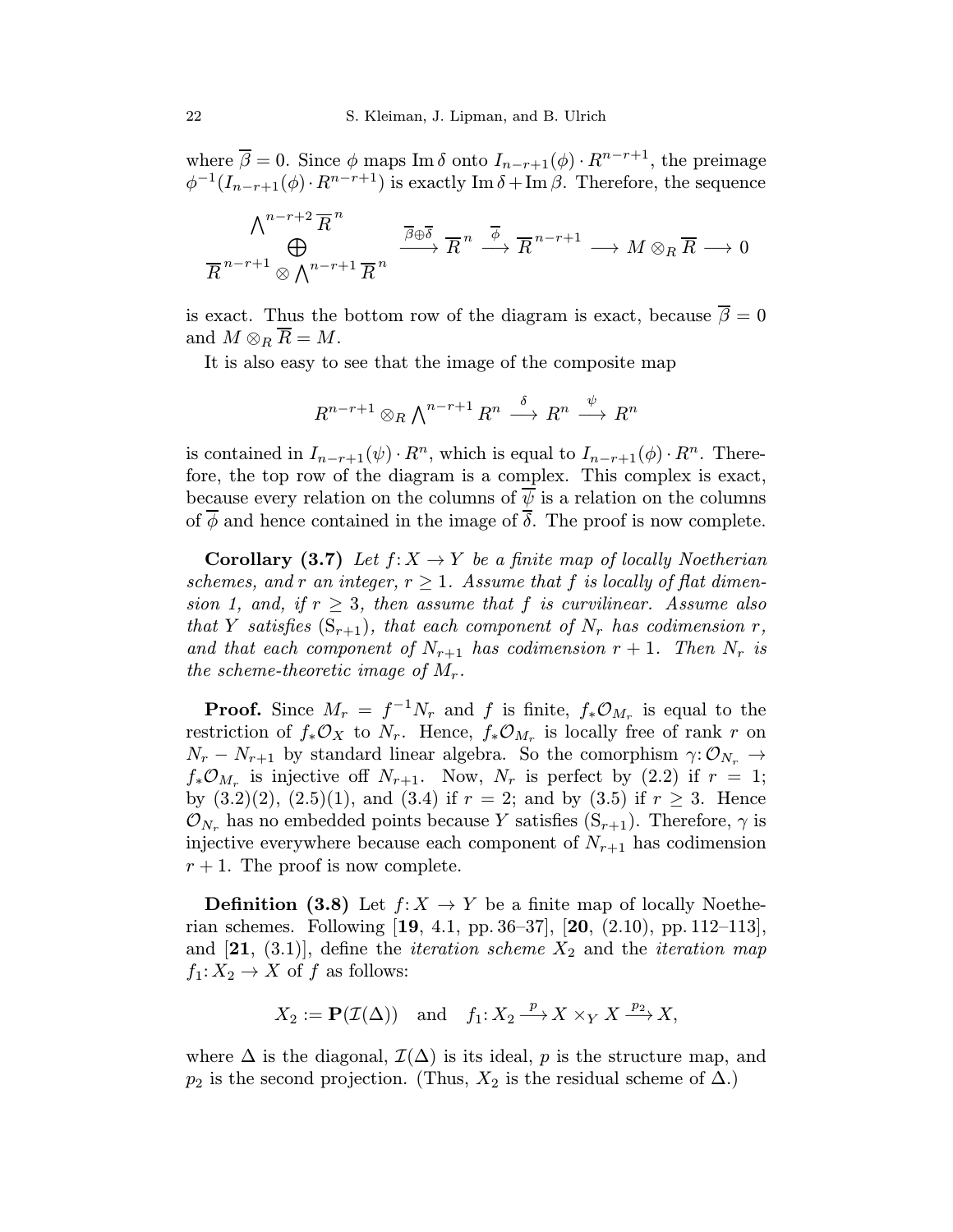**Lemma (3.9)** Let  $f: X \to Y$  be a finite map of locally Noetherian schemes, and assume that f is curvilinear. Then, for any  $r \geq 2$ ,

$$
M_r(f) = N_{r-1}(f_1).
$$

**Proof.** The structure map  $p: X_2 \to X \times_Y X$  is a closed embedding if and only if f is curvilinear. If so, then  $p_*\mathcal{O}_{X_2}$  is locally isomorphic to  $\mathcal{I}(\Delta)$ , and therefore, for any  $r \geq 0$ ,

$$
\mathcal{F}itt_r^X(f_{1*}\mathcal{O}_{X_2}) = \mathcal{F}itt_r^X(p_{2*}\mathcal{I}(\Delta)).
$$
\n(3.9.1)

These statements are not hard to prove; see  $[21, (3.2), (3.4)]$ . In that reference,  $(3.9.1)$  is stated only for  $r = 0$ , but the proof works without change for any r.

Since f is an affine map, the operator  $f_*$  is exact and commutes with base change. Hence, applying  $p_{2*}$  to the natural exact sequence,

$$
0 \longrightarrow \mathcal{I}(\Delta) \longrightarrow \mathcal{O}_{X \times X} \longrightarrow \mathcal{O}_{\Delta} \longrightarrow 0,
$$

yields an exact sequence,

$$
0 \longrightarrow p_{2*}\mathcal{I}(\Delta) \longrightarrow f^*f_*\mathcal{O}_X \longrightarrow \mathcal{O}_X \longrightarrow 0.
$$

Hence, by standard properties of Fitting ideals,

$$
\mathcal{F}itt_r^X(p_{2*}\mathcal{I}(\Delta)) = \mathcal{F}itt_{r+1}^X(f^*f_*\mathcal{O}_X) = \mathcal{F}itt_{r+1}^Y(f_*\mathcal{O}_X)\mathcal{O}_X.
$$

Therefore, (3.9.1) yields the assertion.

**Lemma (3.10)** Let  $f: X \rightarrow Y$  be a finite and curvilinear map of locally Noetherian schemes.

(1) Then  $f_1: X_2 \to X$  is finite and curvilinear.

 $(2)$  Assume that X has no embedded components. Assume either  $(i)$ that each component of  $N_2$  has codimension at least 2 in Y, or (ii) that each component of  $M_2$  has codimension at least 1 in X, or (iii) that f is birational onto its image. Finally, assume that f is a local complete intersection and is locally of codimension 1. Then  $f_1$  is also a local complete intersection and locally of codimension 1.

**Proof.** Assertion (1) holds because (a) the map  $p: X_2 \to X \times_Y X$  is a closed embedding; (b) the projection  $p_2: X \times_Y X \to X$  is finite; and (c)  $\Omega_{p_2}^1 = p_2^* \Omega_f^1$ .

Consider  $(2)$ . Conditions  $(i)$  and  $(ii)$  are equivalent because f is locally of codimension 1. Conditions (ii) and (iii) are equivalent by  $(3.2)(1)$ ; in particular, (ii) obtains. By (1),  $f_1: X_2 \to X$  is finite, and by (3.2)(2), it factors through  $N_1(f_1)$ . By (3.9),  $N_1(f_1) = M_2$ . So, for any  $x \in X_2$ ,

 $\dim \mathcal{O}_{X_2,x} \leq \dim \mathcal{O}_{N_1(f_1),f_1x} = \dim \mathcal{O}_{M_2,f_1x} \leq \dim \mathcal{O}_{X,f_1x} - 1.$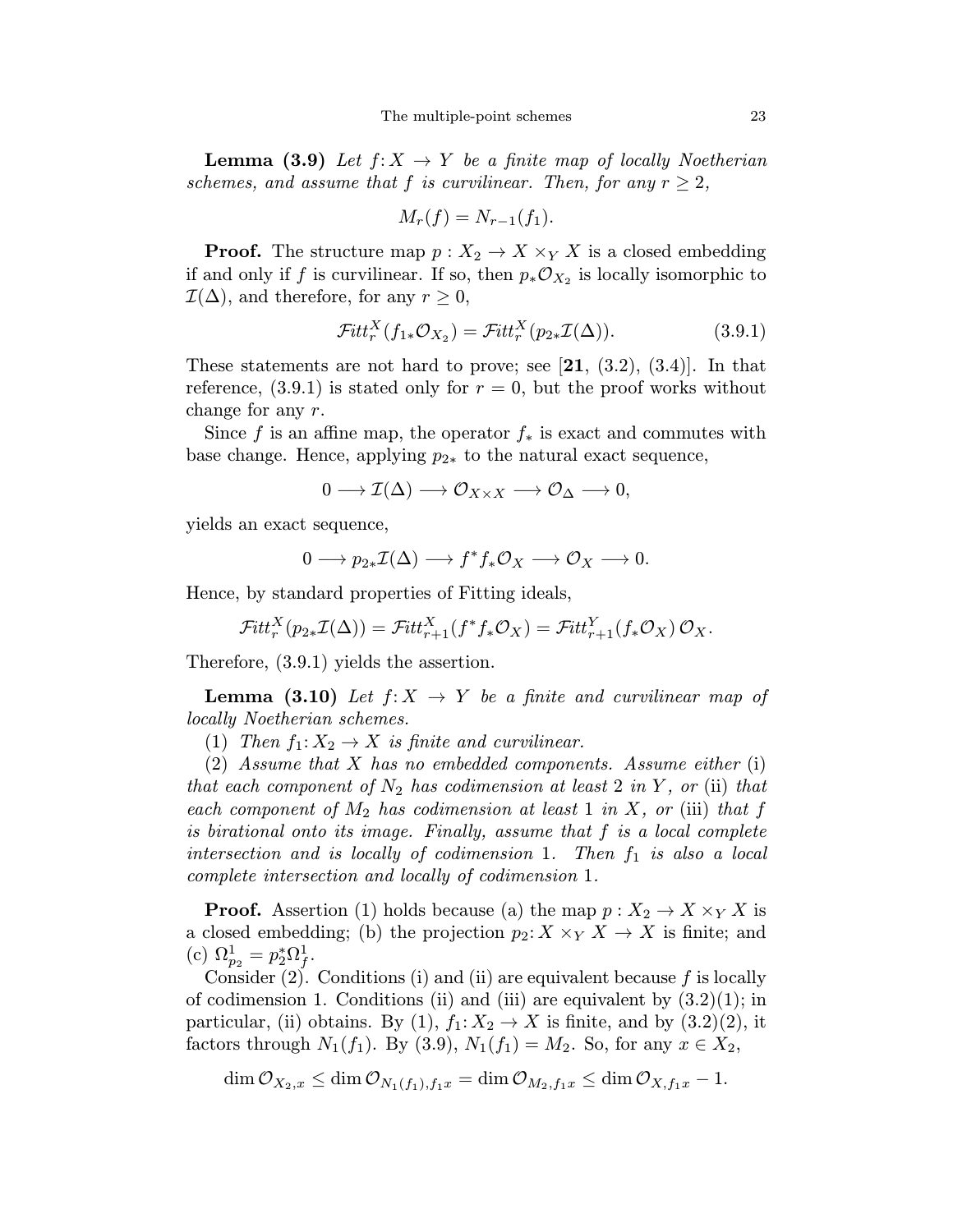Since X has no embedded components, and since  $f$  is a local complete intersection and locally of codimension 1, it follows that  $f_1$  is also. Indeed, it is not hard to show, see [19, 4.3, p. 39], that  $X_2$  is, locally at any point x, cut out of some smooth  $X$ -scheme  $P$ , say of relative dimension p, by  $p+1$  elements. Since  $f_1$  is finite and locally of codimension 1, a subset of  $p$  of the elements must restrict to a system of parameters in the fiber of  $P$  through  $x$ . Since the fiber is smooth, this system is a regular sequence. Hence, by the local criterion of flatness, the  $p$  elements themselves form a regular system and they cut out of  $P$  a flat X-scheme  $Q$ . Since X has no embedded components, neither does  $Q$ because Q is X-flat. Since the remaining element cuts  $X_2$  out of  $Q$ , it is regular on Q. Thus the  $p+1$  elements form a regular sequence on P. Thus (2) holds.

**Theorem (3.11)** Let  $f: X \to Y$  be a finite map of locally Noetherian schemes, and r an integer,  $r \geq 2$ . Assume that f is a local complete intersection, is locally of codimension 1, and is curvilinear. Assume also that either (i) each component of  $N_2$  has codimension at least 2 in Y, or (ii) each component of  $M_2$  has codimension at least 1 in X, or (iii)  $f$  is birational onto its image.

If X has no embedded components, then each component of  $M_r$  has codimension at most  $r-1$  in X. Furthermore, if each component of  $M_r$ has codimension  $r-1$  and if Y satisfies Serre's condition  $(S_r)$ , then  $M_r$ is a perfect subscheme of X.

**Proof.** If Y satisfies  $(S_r)$ , then X satisfies  $(S_{r-1})$  because f is locally of codimension 1, and because, for every  $x$  in  $X$ , clearly

$$
\operatorname{depth} \mathcal{O}_{X,x} = \operatorname{depth} \mathcal{O}_{Y,fx} - 1
$$

since  $f$  is also a local complete intersection. Hence, in any event,  $X$  has no embedded components. Therefore,  $f_1: X_2 \to X$  is a local complete intersection and locally of codimension 1 by  $(3.10)(2)$ . Moreover,  $f_1$  is finite and curvilinear by  $(3.10)(1)$ . Hence  $f_1$  is locally of flat dimension 1 by  $(2.10)$ . Therefore,  $(3.9)$  and  $(3.5)$  yield the assertions.

**Proposition (3.12)** Let  $f: X \to Y$  be a finite map of locally Noetherian schemes. Assume that f is curvilinear and that Y satisfies  $(S_2)$ . Then the following conditions are equivalent:

- (i) f is a local complete intersection, is locally of codimension 1, and is birational onto its image;
- (ii) f and  $f_1$  are both locally of flat dimension 1;
- (iii) f is locally of flat dimension 1 and  $M_2$  is a divisor;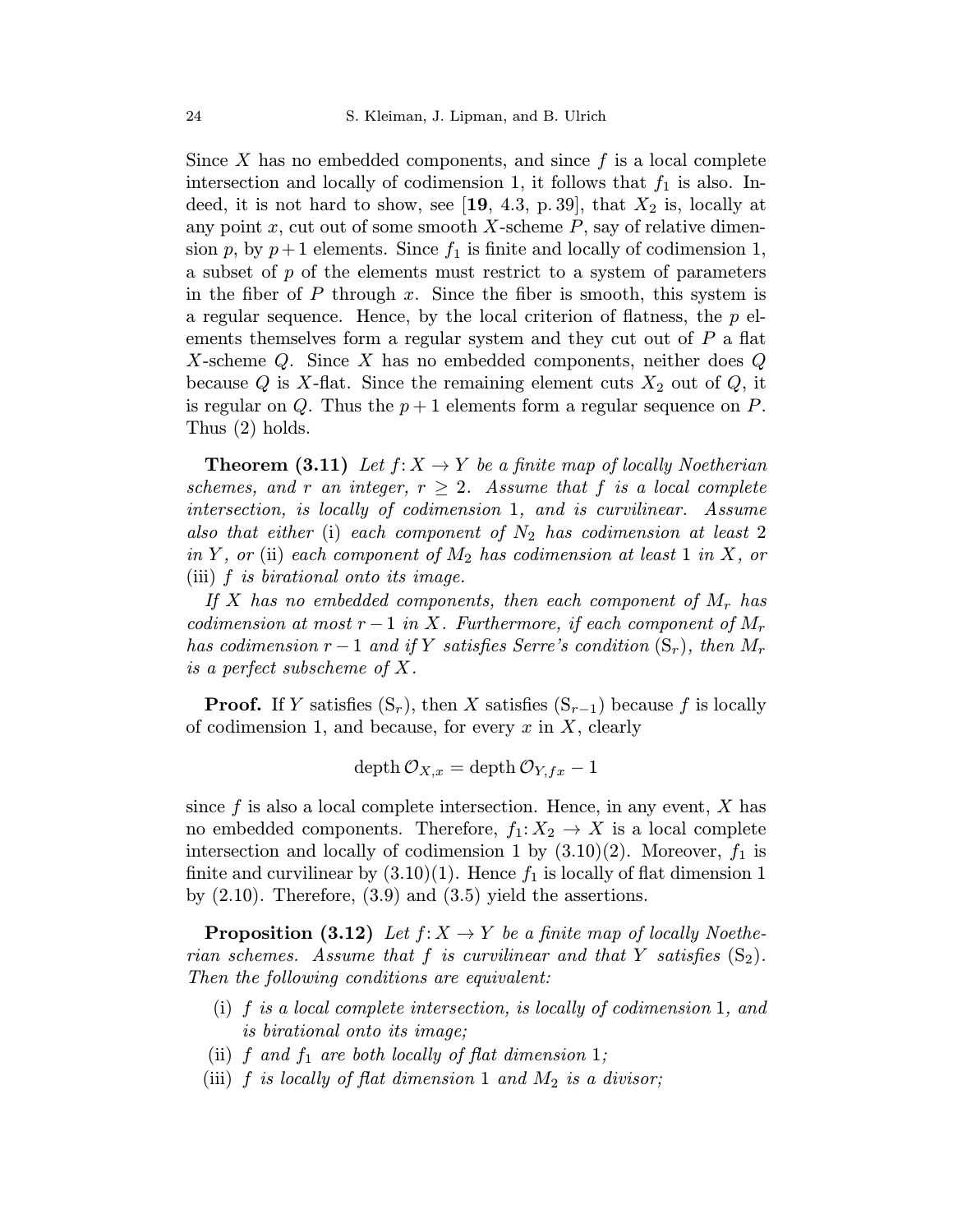(iv) f is locally of flat dimension 1, is birational onto its image, and is Gorenstein.

Moreover, in (i) or (iv) or both, the condition that  $f$  is birational onto its image may be replaced either by the condition that  $M_2$  is nowhere topologically dense in X or by the condition that  $N_2$  is nowhere topologically dense in  $N_1$ .

**Proof.** In the course of proving  $(3.11)$ , it was shown that (i) implies (ii). Assume (ii). Then  $N_1(f_1)$  is a divisor by (2.2), and  $N_1(f_1) = M_2$ by  $(3.9)$ . Thus (iii) holds. Next, assume (iii). Then f is birational onto its image by  $(3.2)(2)$ , and it is locally of codimension 1 by  $(2.5)(1)$ . Moreover, the ideal of  $M_2$  is equal to the conductor  $\mathcal{C}_X$  by (3.4); so  $\mathcal{C}_X$  is invertible. Hence f is Gorenstein by  $[21, (2.3)]$ . Thus (iv) holds. Now, (iv) implies (i) by  $(2.10)$ . Finally, the last assertion holds by  $(3.2)(2)$ .

#### 4. The Hilbert scheme

**Proposition (4.1)** Let  $f: X \to Y$  be a finite map of locally Noetherian schemes, and assume that f is curvilinear. Let  $r \geq 2$ . Then the universal subscheme  $\text{Univ}_f^r$  of  $\text{Hilb}_f^r \times_Y X$  is equal to the Hilbert scheme  $\mathrm{Hilb}_{f_1}^{r-1}$  of the iteration map  $f_1: X_2 \to X$  defined in (3.8),

$$
\text{Univ}_f^r = \text{Hilb}_{f_1}^{r-1}.
$$

**Proof.** For convenience, set  $U_f^r := \text{Univ}_f^r$  and  $H_f^r := \text{Hilb}_f^r$ . It will be shown that both  $U_f^r$  and  $H_{f_1}^{r-1}$  have canonical closed embeddings in  $H_f^{r-1} \times_Y X$  and then that the two subschemes are equal. First of all, the structure map  $p: X_2 \to X \times_Y X$  is a closed embedding because f is curvilinear. Hence, there is a canonical embedding of  $H_{f_1}^{r-1}$  in  $H_{p_2}^{r-1}$ , which is equal to  $H_f^{r-1} \times_Y X$ .

Secondly, there is a canonical map  $v: V \to \mathbf{U}_f^r$  where V is the residual scheme of  $U_f^{r-1}$  in  $H_f^{r-1} \times_Y X$  by [20, (2.9)(1), p. 111]. The map v is an isomorphism by  $[20, (2.9)(4), p. 111]$ ; indeed, every length-r subscheme z of every fiber  $f^{-1}(y)$  is Gorenstein, because  $f^{-1}(y)$  is isomorphic, locally at each of its points, to a closed subscheme of the affine line over the field  $k(y)$  by  $(2.7)(2)$  as f is curvilinear. Moreover, the structure map  $V \to \text{H}_{f}^{r-1} \times_Y X$  is a closed embedding because the ideal of  $\text{U}_{f}^{r-1}$ is locally generated by a single element. Indeed, the formation of this ideal commutes with base change through  $H_f^{r-1}$  because  $U_f^{r-1}$  is flat, and on each fiber of  $H_f^{r-1} \times X$ , the ideal is generated by a single element; the latter obtains because the fiber comes via base field extension from a fiber  $f^{-1}(y)$ , and as noted above,  $f^{-1}(y)$  is isomorphic to a closed subscheme of the affine line over the field  $k(y)$ .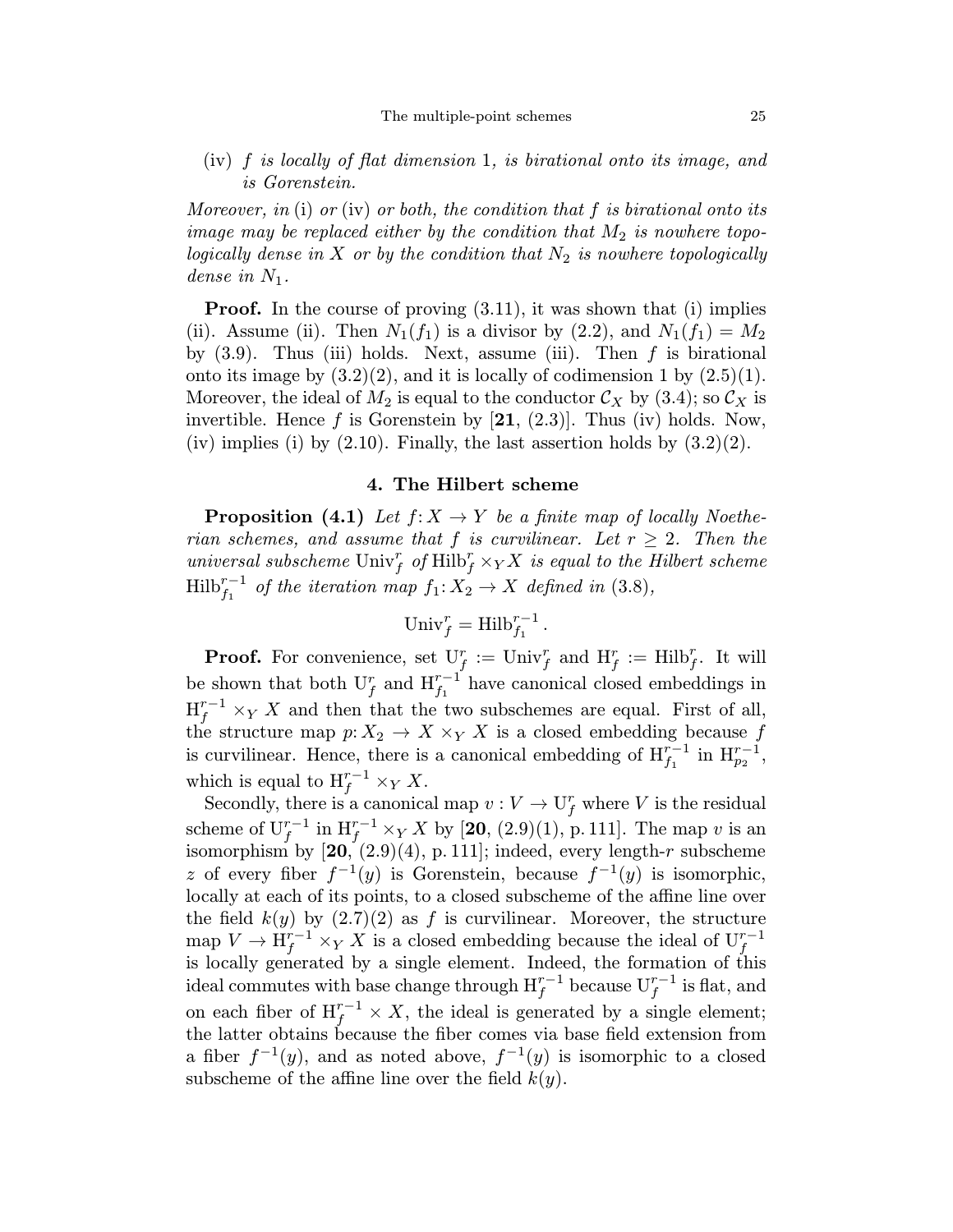Consider the rth iteration scheme  $X_r$  and the corresponding iteration map  $f_{r-1}: X_r \to X_{r-1}$  of f. For  $r = 2$ , they are simply the iteration scheme  $X_2$  and the iteration map  $f_1: X_2 \to X$ , and, for  $r \geq 3$ , they are defined recursively as the iteration scheme and iteration map of  $f_{r-2}$ ; see  $[19, 4.1, p. 36-37]$  or  $[20, (4.4), p. 120]$ . Since f is curvilinear, there is a canonical finite, flat, and surjective map  $u: X_r \to U_f^r$  by [20, (5.10)(i), p. 128]. Then  $u_*\mathcal{O}_{X_r}$  is a locally free  $\mathcal{O}_{U_f^r}$ -module, so the comorphism  $\mathcal{O}_{U_f^r} \to u_* \mathcal{O}_{X_r}$  is injective. Hence,  $U_f^r$  is equal to the scheme-theoretic image of  $X_r$  in  $\mathbf{H}_f^{r-1} \times_Y X$ .

It is clear from the definition of  $X_r$  that it is equal to the  $(r-1)$ st iteration scheme of  $f_1$ . Hence, there is a canonical finite, flat, and surjective map  $X_r \to \mathcal{H}_{f_1}^{r-1}$  by [20, (5.10)(i), p. 128]. This map yields a second map from  $X_r$  to  $\text{H}_{f}^{r-1} \times_Y X$ , and its scheme-theoretic image is equal to  $H_{f_1}^{r-1}$ . It may be checked using the universal property of the Hilbert scheme that the two maps from  $X_r$  to  $\text{H}_{f}^{r-1} \times_Y X$  are equal. Therefore,  $U_f^r$  and  $H_{f_1}^{r-1}$  are equal too.

**Theorem (4.2)** Let  $f: X \to Y$  be a finite map of locally Noetherian schemes, and  $r \geq 1$ . Assume that  $f: X \to Y$  is a local complete intersection, locally of codimension 1, and curvilinear. Assume that Y satisfies Serre's condition  $(S_{r+1})$ . Finally, assume that each component of  $N_s$ has codimension s for  $s = 1, \ldots, r + 1$ . Let  $h: \text{Hilb}_f^r \to Y$  denote the structure map. Then h is finite, locally of flat dimension r, locally of codimension r, and Gorenstein. Moreover,  $h^{-1}N_{r+1}$  is a divisor, and

$$
h_*[h^{-1}N_{r+1}] = (r+1)[N_{r+1}].
$$

Similar assertions hold for the structure map  $h_1:$  Univ $f \to X$  too.

**Proof.** First of all, h has finite fibers because f does. Hence, h is finite because it is proper. Now,  $f$  is locally of flat dimension 1 by  $(2.10)$ . Hence, by  $(3.5)$ ,

$$
f_*[M_{r+1}] = (r+1)[N_{r+1}]. \tag{4.2.1}
$$

The proof proceeds by induction on r. Suppose  $r = 1$ . Then h is equal to f, and the asserted equation becomes  $(4.2.1)$ . Now,  $N_2$  is nowhere topologically dense in  $N_1$ ; hence, f is locally of flat dimension 1, locally of codimension 1, and Gorenstein, and  $M_2$  is a divisor by  $(3.12)$ . However,  $M_2 = f^{-1}N_2$  essentially by definition. Thus the assertions about h hold. Furthermore,  $\text{Univ}_f^1$  is equal to the diagonal subscheme of  $X \times_Y X$ . Hence the assertions about  $h_1$  hold too when  $r = 1$ .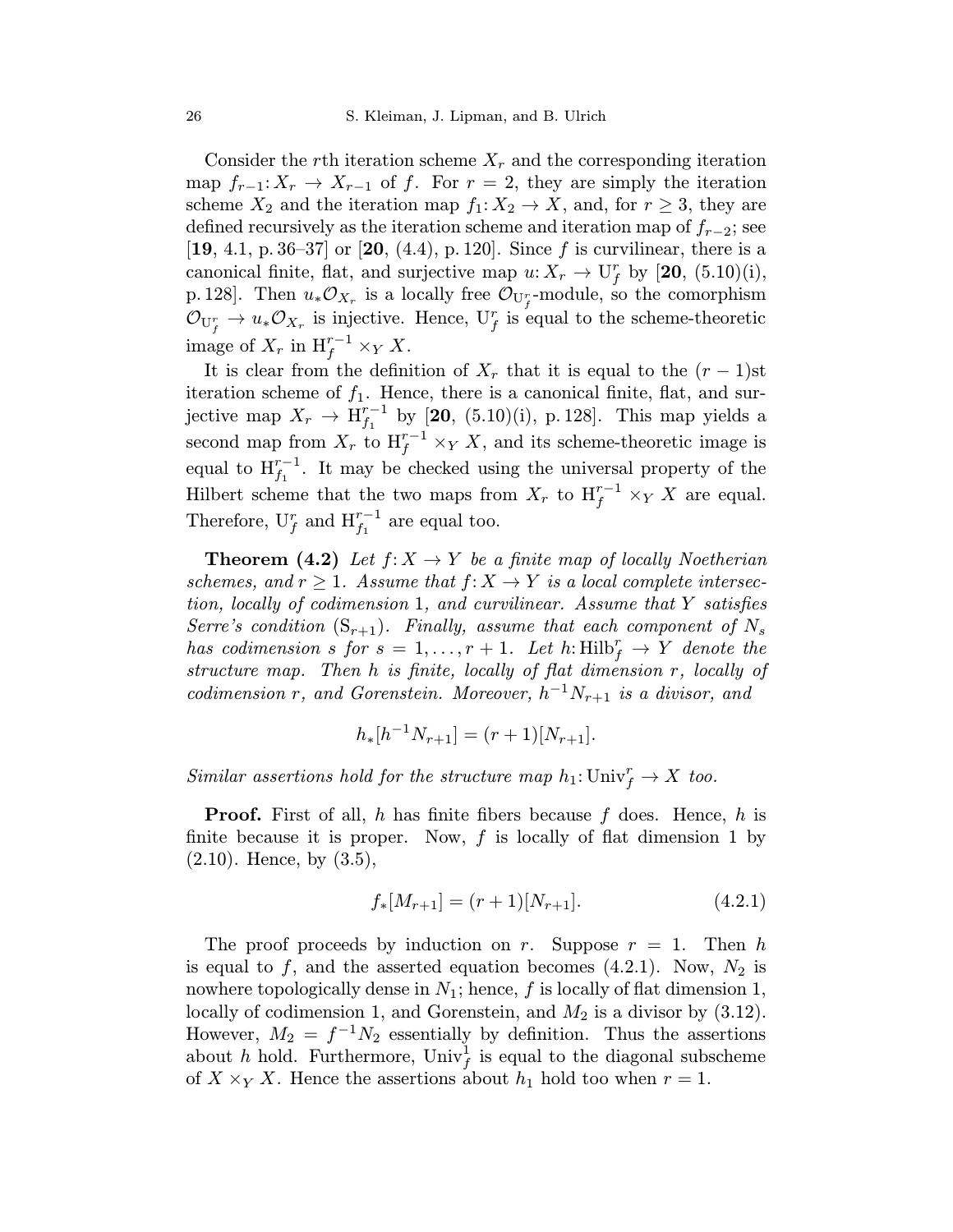Suppose  $r \geq 2$ . Consider the map  $f_1: X_2 \to X$  and the diagram

$$
X \stackrel{h_1}{\leftarrow} \text{Univ}_f^r \equiv \text{Hilb}_{f_1}^{r-1}
$$

$$
f \downarrow u \downarrow
$$

$$
Y \stackrel{h}{\leftarrow} \text{Hilb}_f^r
$$

in which  $h_1$  and u are the natural maps and the equality is that of (4.1). Since  $f$  is a local complete intersection and is locally of codimension 1 and since Y satisfies  $(S_{r+1})$ , clearly X satisfies  $(S_r)$ . In particular, X has no embedded components. So  $f_1$  is finite, curvilinear, a local complete intersection, and locally of codimension 1 by (3.10). Now,  $N_s(f_1) = M_{s+1}$  for  $s \ge 1$  by (3.9), and f induces a finite, surjective map  $M_{s+1} \to N_{s+1}$  by (3.7); hence,  $N_s(f_1)$  is of pure codimension s for  $s=1,\ldots,r.$ 

The induction hypothesis therefore applies to  $f_1$ . Hence,  $h_1$  is locally of flat dimension  $r-1$ , locally of codimension  $r-1$ , and Gorenstein; moreover,  $h_1^{-1}M_{r+1}$  is a divisor, and

$$
h_{1*}[h_1^{-1}M_{r+1}] = r[M_{r+1}].
$$

Since  $f$  is locally of flat dimension 1, locally of codimension 1, and Gorenstein, therefore  $fh_1$  is locally of flat dimension r, locally of codimension  $r$ , and Gorenstein. (With the residue field of an arbitrary point in the image of  $fh_1$  as first argument, the "change of rings" spectral sequence for 'Tor' shows that  $fh_1$  is locally of flat dimension at least r.)

Since  $fh_1$  is locally of flat dimension r and locally of codimension r, so is h because  $fh_1 = hu$  and because u is flat and finite. Also because u is finite, the dualizing complexes of  $hu$  and  $h$  are related by the formula,

$$
u_*\omega_{hu} = \mathcal{H}om(u_*\mathcal{O}_{\mathrm{Univ}_f^r}, \ \omega_h).
$$

Since  $u_*\mathcal{O}_{\text{Univ}_f^r}$  is locally free and since  $hu$  is Gorenstein (being equal to  $fh_1$ ), it follows that h is Gorenstein. Finally, since  $h_1^{-1}M_{r+1}$  is a divisor, so is  $h^{-1}N_{r+1}$  because  $fh_1 = hu$  and because u is flat and finite. Since  $u$  is of degree  $r$ ,

$$
u_*[h_1^{-1}M_{r+1}] = r[h^{-1}N_{r+1}].
$$

Since  $f_*h_{1*} = h_*u_*,$  therefore

$$
h_*[h^{-1}N_{r+1}] = f_*[M_{r+1}].
$$

Consequently, the asserted equation follows from (4.2.1). Thus, the theorem is proved.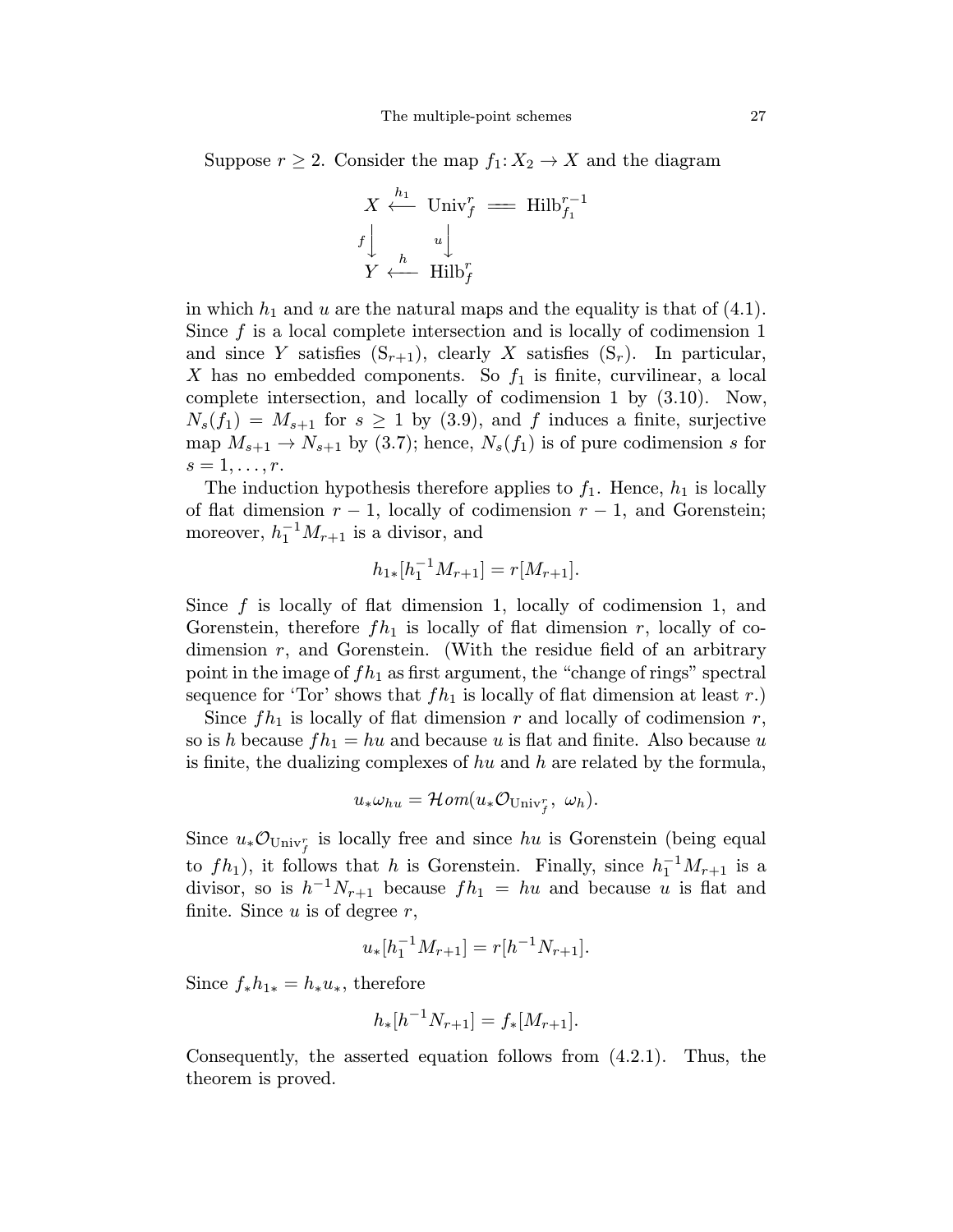**Theorem (4.3)** Under the conditions of  $(4.2)$ , the Hilbert scheme  $\mathrm{Hilb}_f^r$  is equal to the blowup  $\mathrm{Bl}(N_r,N_{r+1}),$  and the universal subscheme Univ<sub>f</sub> of  $Hilb_f^r \times_Y X$  is equal to the blowup  $Bl(M_r, M_{r+1})$ ; that is,

$$
\text{Hilb}_f^r = \text{Bl}(N_r, N_{r+1}) \text{ and } \text{Univ}_f^r = \text{Bl}(M_r, M_{r+1}).
$$

**Proof.** First of all, the structure map  $h: \text{Hilb}_f^r \to Y$  factors through a map

$$
\beta: \operatorname{Hilb}_f^r \longrightarrow \operatorname{Bl}(N_r, N_{r+1}),
$$

which restricts to an isomorphism off  $h^{-1}N_{r+1}$ . Indeed, a map  $g: G \to Y$ factors through  $N_r - N_{r+1}$  if and only if  $g^* f_* \mathcal{O}_X$  is locally free of rank r by  $[30, (*), p.56]$ . Hence, h induces an isomorphism,

$$
(\operatorname{Hilb}_f^r - h^{-1}N_{r+1}) \longrightarrow (N_r - N_{r+1}).
$$

Therefore, the ideal of  $h^{-1}N_r$  in Hilb<sup>r</sup><sub>f</sub> vanishes off  $h^{-1}N_{r+1}$ . So the ideal vanishes everywhere because  $h^{-1}N_{r+1}$  is a divisor by (4.2). Consequently, h factors through  $N_r$ . Therefore, since  $h^{-1}N_{r+1}$  is a divisor, the universal property of the blowup implies that  $h$  factors through a map  $\beta$ , as claimed.

For convenience, set  $B := Bl(N_r, N_{r+1})$ , denote the exceptional divisor by E, and set  $U := B - E$ . To construct an inverse  $\gamma$  to  $\beta$ , it suffices to construct a length-r subscheme Z of  $X \times B/B$  whose restriction over U is equal to  $X \times U$ . Indeed, such a Z defines a map  $\gamma: B \to \text{Hilb}_f^r$  such that  $\beta \gamma$  is equal to the identity off E and  $\gamma \beta$  is equal to the identity off  $h^{-1}N_{r+1}$ . Since E and  $h^{-1}N_{r+1}$  are both divisors and since B and  $\text{Hilb}_f^r$ are both separated over  $N_r$ , each composition is equal to the identity everywhere. (Indeed, each is equal to the identity on a closed subscheme of the source because its target is separated; this subscheme is equal to the source because it contains an open subscheme that includes every associated point of the source.)

Let  $\iota: U \to B$  denote the inclusion, let  $f_B$  and  $f_U$  denote the base extensions of f, and let  $\mathcal E$  denote the image of  $f_{B*}\mathcal O_{X\times B}$  in  $\iota_*(f_{U*}\mathcal O_{X\times U})$ . Since  $\mathcal E$  is the image of an  $f_{B*}\mathcal O_{X\times B}$ -map,  $\mathcal E$  is an  $f_{B*}\mathcal O_{X\times B}$ -module. Hence  $\mathcal E$  is equal to the direct image of the structure sheaf of a subscheme Z of  $X \times B/B$ . This Z has the desired properties, because  $\mathcal E$  is locally free of rank r, as will now be proved.

The question is local on  $B$ . Now, each point of  $B$  has a neighborhood V on which  $f_{B*}\mathcal{O}_{X\times B}$  has a free quotient  $\mathcal F$  of rank r by  $(4.7)(3)$ applied to any matrix **X** presenting  $f_{B*}\mathcal{O}_{X\times B}$  over the local ring R of the point and applied with any minor generating the  $(r + 1)$ st Fitting ideal as  $\Delta_i$ . On  $U \cap V$ , the canonical surjection from  $f_{B*} \mathcal{O}_{X \times B} | V$  to  $\mathcal{F}$  is an isomorphism because the source is locally free of rank  $r$ . Hence there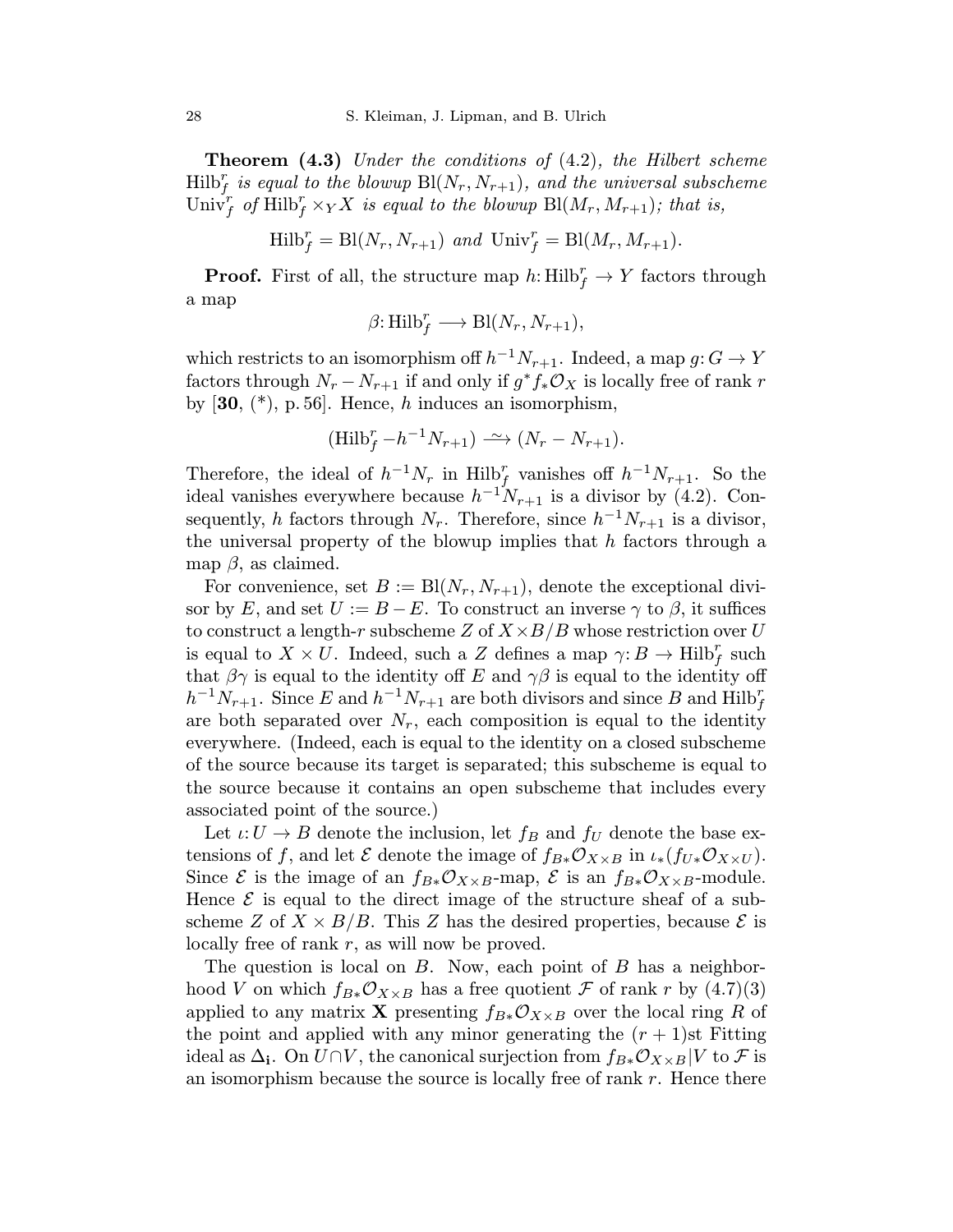is an induced map  $u: \mathcal{F} \to \mathcal{E}|V$ , which is an isomorphism on  $U \cap V$ . Since E is a divisor, F has no associated point off U. Hence, u is injective on all of V. On the other hand, u is surjective because  $\mathcal E$  is a quotient of  $f_{B*}\mathcal{O}_{X\times B}$ . Thus  $\mathcal E$  is locally free, and the first assertion is proved.

The second assertion follows from the first applied to  $f_1: X_2 \to X$ because of  $(4.1)$  and because  $f_1$  satisfies the corresponding hypotheses; the claim about  $f_1$  was established in the proof of  $(4.2)$ .

**Theorem (4.4)** Under the conditions of  $(4.2)$ , the structure map h:  $\text{Hilb}_f^r \rightarrow N_r$  is finite and birational, its conductor is equal to the ideal  $\mathcal{J}_r$  of  $N_{r+1}$  in  $N_r$ , and reciprocally,  $h_*\mathcal{O}_{\text{Hilb}_f^r}$  is equal to  $\mathcal{H}om(\mathcal{J}_r, \mathcal{O}_{N_r}).$ Moreover,  $\mathcal{J}_r$  is locally a self-linked ideal of  $\mathcal{O}_{N_r}$ ; in fact, locally there exist sections t of  $\mathcal{J}_r$  such that  $\mathcal{J}_r \mathcal{O}_{\text{Hilb}_f^r}$  is equal to  $t\mathcal{O}_{\text{Hilb}_f^r}$ , and  $\mathcal{J}_r =$  $(t\mathcal{O}_{N_r}):\mathcal{J}_r$  for any such t. Furthermore, if  $r\geq 2$ , then similar assertions hold for the structure map  $h_1: \text{Univ}_f^r \to M_r$ .

**Proof.** First of all, the assertions about  $h_1$  follow formally from those about h; see the third paragraph of the proof of  $(4.2)$ . Now, h is finite and birational by (4.2) and (4.3), and  $h^{-1} \mathcal{J}_r$  is invertible by (4.2). Hence, locally,  $h^{-1} \mathcal{J}_r$  is generated by a single section of  $\mathcal{J}_r$ . The remaining three assertions are local on  $Y$ ; so we may assume that  $Y$  is the spectrum of a local ring R.

By using the standard device of making a suitable (faithfully) flat change of base, we may assume that  $R$  has an infinite residue class field; namely, we may, clearly, replace  $R$  by the flat local  $R$ -algebra obtained by forming the polynomial ring in one variable over  $R$  and localizing it at the extension of the maximal ideal of R. Then  $f_*\mathcal{O}_X$  can be presented by a square matrix  $\bf{X}$  that satisfies the hypotheses of (5.9) below; indeed, the condition on grade  $I_i(\mathbf{X})$  follows from the hypotheses, and the condition  $I_i(\mathbf{X}) = I_i(\mathbf{X}_i)$  follows by the reasoning in the first two paragraphs of the proof of (3.6). Hence (5.9) implies that, in the local ring A of  $N_r$ , there are an A-regular element  $\Delta$  and an ideal I containing  $\Delta$  such that  $IJ = \Delta J$  and  $J = (\Delta) : I$  where J is the ideal in A of  $N_{r+1}$ . Hence, (4.5) will yield the remaining three assertions after we prove that the Hilbert scheme Hilb $_f^r$  and the two blowups  $\text{Bl}(I)$  and  $\text{Bl}(J)$  are all equal.

The isomorphism  $\gamma$  in the proof of (4.3) clearly factors as follows:

$$
\gamma\colon \text{Bl}(J)\ \stackrel{\eta}{\longrightarrow}\ \text{Bl}(I)\ \stackrel{\theta}{\longrightarrow}\ \text{Hilb}_f^r
$$

where  $\eta$  is the map given by  $(4.5)(5)$  and  $\theta$  is given by a construction similar to that of  $\gamma$ , but based on the fact that I is generated by elements of the form given in (5.9). The composition  $\eta \gamma^{-1} \theta$  is equal to the identity off the exceptional divisor of  $B(I)$ ; so it is equal to the identity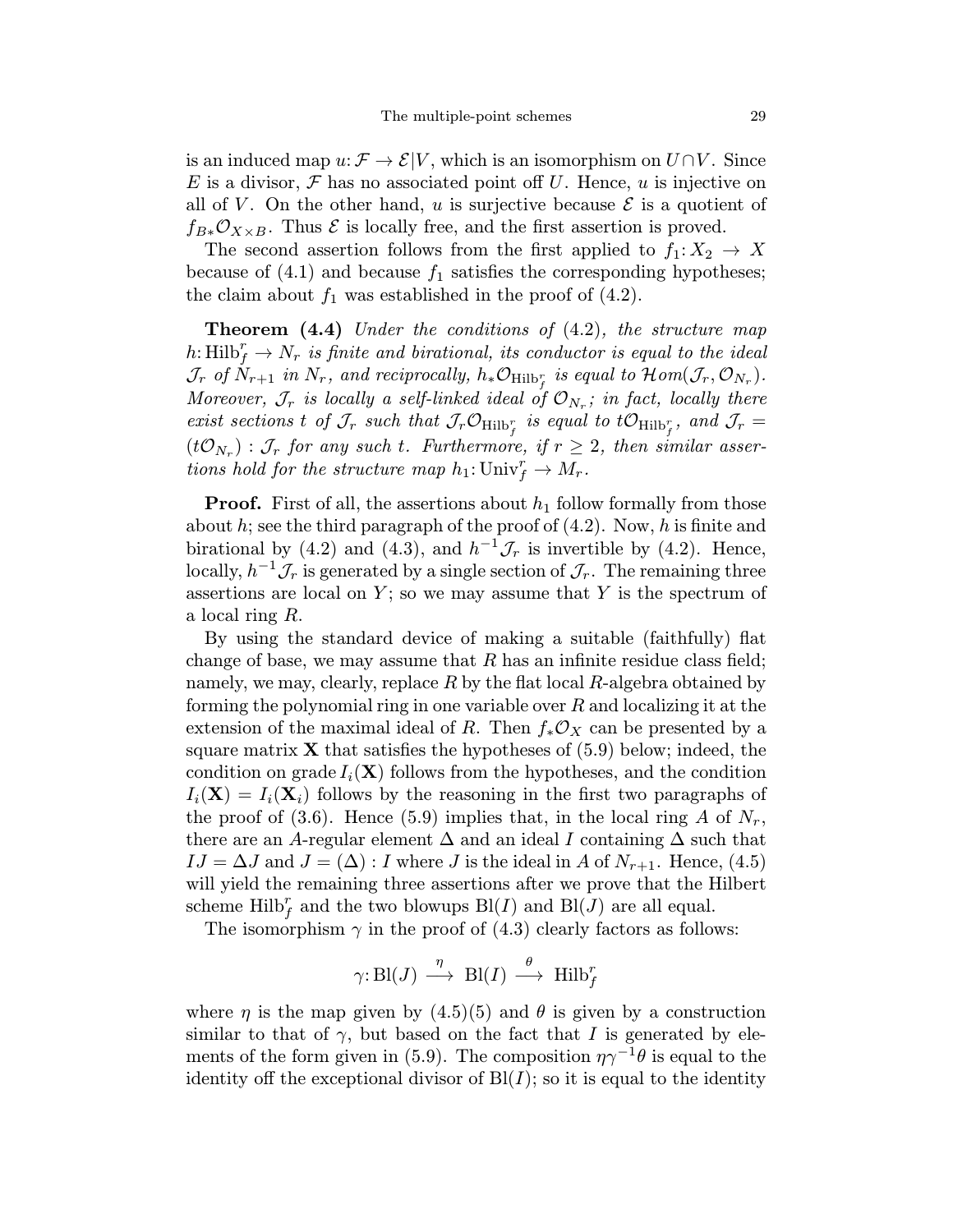everywhere, because  $B(f)$  is separated over  $N_r$ . Therefore, the maps  $\eta$ and  $\theta$  are isomorphisms, and the proof is complete.

**Lemma** (4.5) Let A be a ring,  $\Delta$  an A-regular element, I an ideal containing  $\Delta$ , and J an ideal containing I. Let K be the total quotient ring of A. Set  $B := A \left[ \frac{I}{A} \right]$  $\frac{I}{\Delta}$  and  $C := \{x \in K | xB \subset A\}.$ 

(1) If  $J = (\Delta) : I$ , then  $C \subset J$ .

(2) If  $IJ = \Delta J$ , then  $JB = J$  and  $J \subset C$ .

(3) If  $IJ = \Delta J$  and if  $JB$  is invertible, then  $B = \{x \in K | xJ \subset J\}.$ If in addition  $J = (\Delta) : I$ , then  $B = \{x \in K | xJ \subset A\}.$ 

(4) If  $IJ = \Delta J$  and if J is finitely generated, then  $Spec(B) = Bl(I)$ .

(5) If  $IJ = \Delta J$ , then there is an A-map  $\eta: \text{Bl}(J) \to \text{Bl}(I)$ .

(6) If  $J = C$  and if  $J = tB$  for some t, then t is an A-regular element of A, and  $J = tA : J$ .

**Proof.** (1) Let  $x \in C$ . Then  $x = x \cdot 1$ , so  $x \in A$ . Moreover,  $x(\frac{I}{\Delta}) \subset A$ , so  $xI \subset \Delta A$ . Hence  $x \in (\Delta) : I$ , but  $(\Delta) : I = J$ .

(2) By hypothesis,  $IJ = \Delta J$ . So  $J(\frac{I}{\Delta}) = J$ . Hence,  $J(\frac{I}{\Delta})^n = J$  for any  $n \geq 1$ . Therefore,  $JB = J$ . Consequently,  $J \subset C$ .

(3) Let  $x \in K$ , and suppose  $xJ \subset J$ . Then  $xJB \subset JB$ . Hence  $x \in B$ because  $JB$  is invertible. Conversely, if  $x \in B$ , then  $xJ \subset J$  by (2).

Let  $y \in K$ , and suppose  $yJ \subset A$ . Then  $yJB \subset A$  by (2). So  $yJ \subset C$ by definition of C. If in addition  $J = (\Delta) : I$ , then  $yJ \subset J$  by (1), and so  $y \in B$  by the preceding paragraph.

(4) First, consider any local A-algebra  $D$  such that  $ID$  is invertible. Say  $ID = dD$  and  $\Delta = ed$ . Then  $IJD = \Delta JD$ . So  $JD = eJD$  because d is regular on  $D$ . Hence  $e$  is a unit by Nakayama's lemma because  $J$  is finitely generated. Hence  $ID = \Delta D$ . Therefore, the map  $A \rightarrow D$  factors through B.

Obviously,  $Spec(B)$  is a principal open subscheme of Bl(I). Let  $x \in$  $\text{Bl}(I)$  and set  $D := \mathcal{O}_x$ . By the preceding observation, there is an A-map from  $Spec(D)$  to  $Spec(B)$ . This map agrees with the canonical map of  $Spec(D)$  into  $Bl(I)$  because  $Bl(I)$  is separated and the two maps agree off the closed subscheme  $V(ID)$ , which is a divisor. Hence,  $x \in \text{Spec}(B)$ .

(5) Since  $IJ = \Delta J$  and since  $J\mathcal{O}_{\text{Bl}(J)}$  is invertible,  $I\mathcal{O}_{\text{Bl}(J)}$  is generated by  $\Delta$ . Moreover,  $\Delta$  is regular on  $\mathcal{O}_{\text{Bl}(J)}$  because it is regular on the complement of the exceptional divisor. Thus  $I\mathcal{O}_{\text{Bl}(J)}$  is invertible. Hence the asserted map  $\eta$  exists.

(6) Since  $t \in J$ , also  $t \in A$ . Since  $\Delta = bt$  for some  $b \in B$  and since  $\Delta$ is A-regular, so is t. Now,  $J^2 = Jt$  because  $J = tB$ ; hence,  $J \subseteq tA : J$ . Finally, suppose  $x \in tA : J$ . Then  $xtB \subset At$ . Hence  $x \in C$ , but  $C = J$ . Thus  $J \supseteq tA : J$ , and the proof is complete.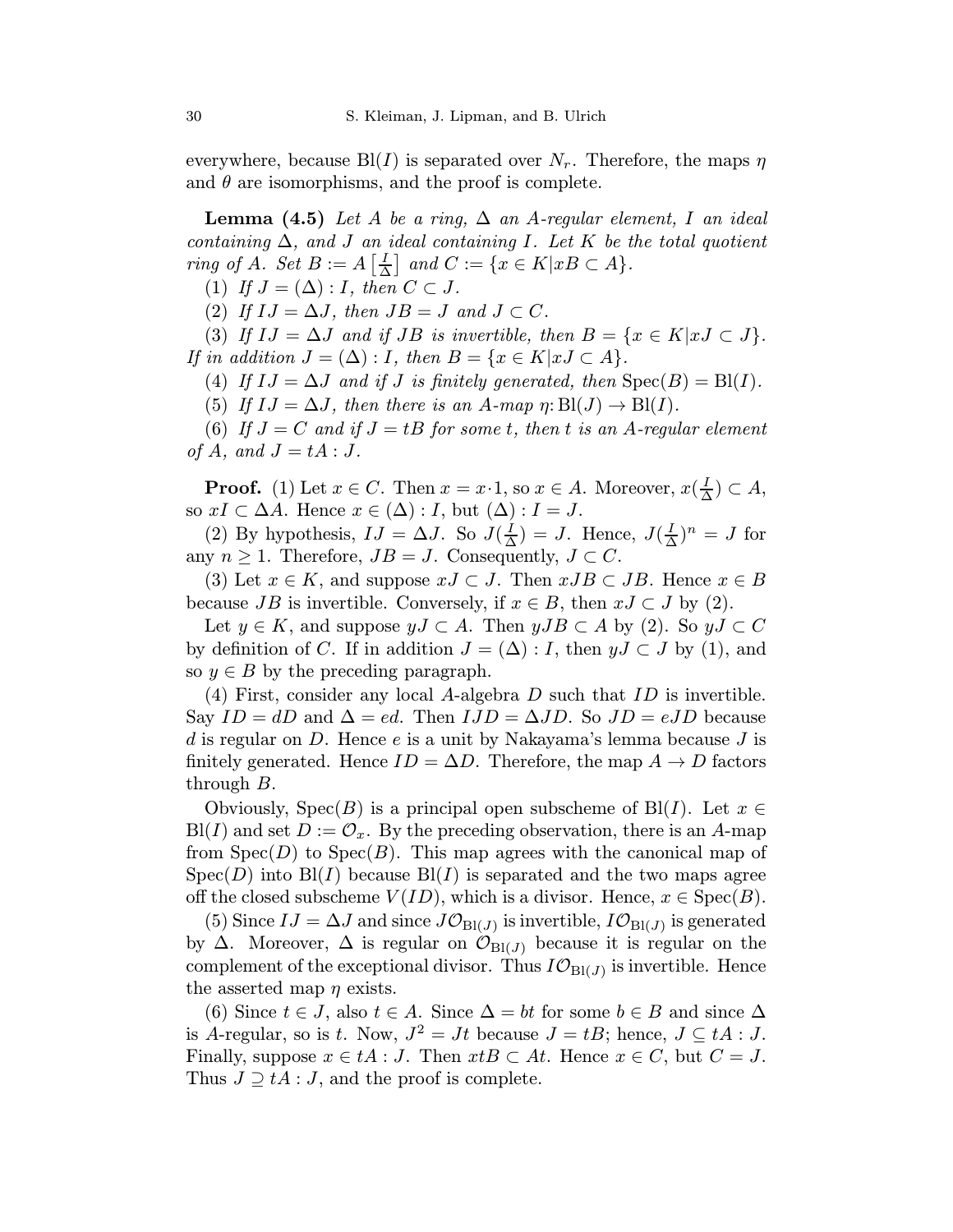**Lemma (4.6)** Let R be a ring, and **X** an m by n matrix. Fix  $p \ge 1$ , and set  $A := R/I_{p+1}(\mathbf{X})$  and  $J := I_p(\mathbf{X})A$  where  $I_q(\mathbf{X})$  denotes the ideal of q by q minors. Denote the image in  $J$  of the minor of  $X$  formed using rows  $i_1, \ldots, i_p$  and columns  $k_1, \ldots, k_p$  by  $d_i^k$ .

(1) Let  $\mathbf{R}_i$  denote the ith row of **X**. Then, for any i and **k**,

$$
d_{\mathbf{i}}^{\mathbf{k}} \mathbf{R}_i = \sum\nolimits_{j=1}^p (-1)^{j+p} d_{\mathbf{i}i_j}^{\mathbf{k}} \mathbf{R}_{i_j}
$$

where  $\mathbf{i}_{i_j}$  is the sequence  $i_1,\ldots,i_p,i$  without its jth element.

(2) (Sylvester's relation) Then  $d_i^{\bf k} d_j^{\bf l} = d_j^{\bf k} d_i^{\bf l}$  for any **i**, **j**, **k**, and **l**.

**Proof.** We may assume that  $X$  is a matrix of indeterminates and that R is obtained by adjoining them to the integers. Then A is a domain.

To prove (1), form a  $p+1$  by n matrix Y using rows  $\mathbf{R}_{i_1}, \ldots, \mathbf{R}_{i_n}$ ,  $\mathbf{R}_i$ . For each k, form a  $p+1$  by  $p+1$  matrix  $\mathbf{Y}^{(k)}$  by taking out of Y columns  $k_1, \ldots, k_p$  and column k. Finally, expand the determinant of  $\mathbf{Y}^{(k)}$  along the last column to get the asserted equation.

To prove  $(2)$ , denote the p by n submatrix of **X** consisting of rows  $i_1,\ldots,i_p$  by  $\mathbf{X_i}$ . Set  $d := d_j^{\mathbf{l}}$ . Then, (1) implies that there is a p by p matrix **M** such that  $d\mathbf{X}_i = \mathbf{M}\mathbf{X}_i$ ; here **M** depends on **i**, **j** and **l**, but not on k. Hence,

$$
d^p d_{\mathbf{i}}^{\mathbf{k}} d_{\mathbf{j}}^{\mathbf{l}} = |\mathbf{M}| \mathbf{d}_{\mathbf{j}}^{\mathbf{k}} \mathbf{d}_{\mathbf{j}}^{\mathbf{l}} = \mathbf{d}^{\mathbf{p}} \mathbf{d}_{\mathbf{j}}^{\mathbf{k}} \mathbf{d}_{\mathbf{i}}^{\mathbf{l}}.
$$

Since  $d \neq 0$  and A is a domain, the assertion follows.

**Lemma (4.7)** Preserve the conditions of  $(4.6)$ . Let **k** range over all sequences  $1 \leq k_1 < \ldots < k_p \leq n$ . Given elements  $a^k$  of A, set

$$
\Delta_{\bf i}:=\sum\nolimits_{\bf k} a^{\bf k} d^{\bf k}_{\bf i}.
$$

Let I be the ideal generated by the various  $\Delta_i$ .

(1) Let  $X^1$  be the submatrix of X consisting of columns  $l_1,\ldots,l_p$ . Then  $d_j^{\mathbf{l}}I = \Delta_j I_p(\mathbf{X}^{\mathbf{l}})$ .

(2) Let  $X_j$  be the submatrix of X consisting of rows  $j_1, \ldots, j_p$ . Then  $\Delta_i I_p(\mathbf{X}_i) \subseteq \Delta_j J$ . Furthermore, if  $J = I_p(\mathbf{X}_i)A$ , then  $IJ = \Delta_j J$ .

(3) Suppose that  $\Delta_i$  is regular on A and generates I. Then every row of **X** is a linear combination of rows  $i_1, \ldots, i_p$  modulo  $I_{p+1}(\mathbf{X})$ .

Proof. Sylvester's relation (4.6)(2) yields

$$
\Delta_{\mathbf{i}} d_{\mathbf{j}}^{\mathbf{l}} = \Delta_{\mathbf{j}} d_{\mathbf{i}}^{\mathbf{l}}.\tag{4.7.1}
$$

Varying  $\mathbf i$  in (4.7.1) yields (1). On the other hand, varying  $\mathbf l$  in (4.7.1) yields  $\Delta_i I_p(\mathbf{X}_i) \subseteq \Delta_j J$ . If  $I_p(\mathbf{X}_i)A = J$ , then  $IJ \subseteq \Delta_j J$ ; hence,  $IJ =$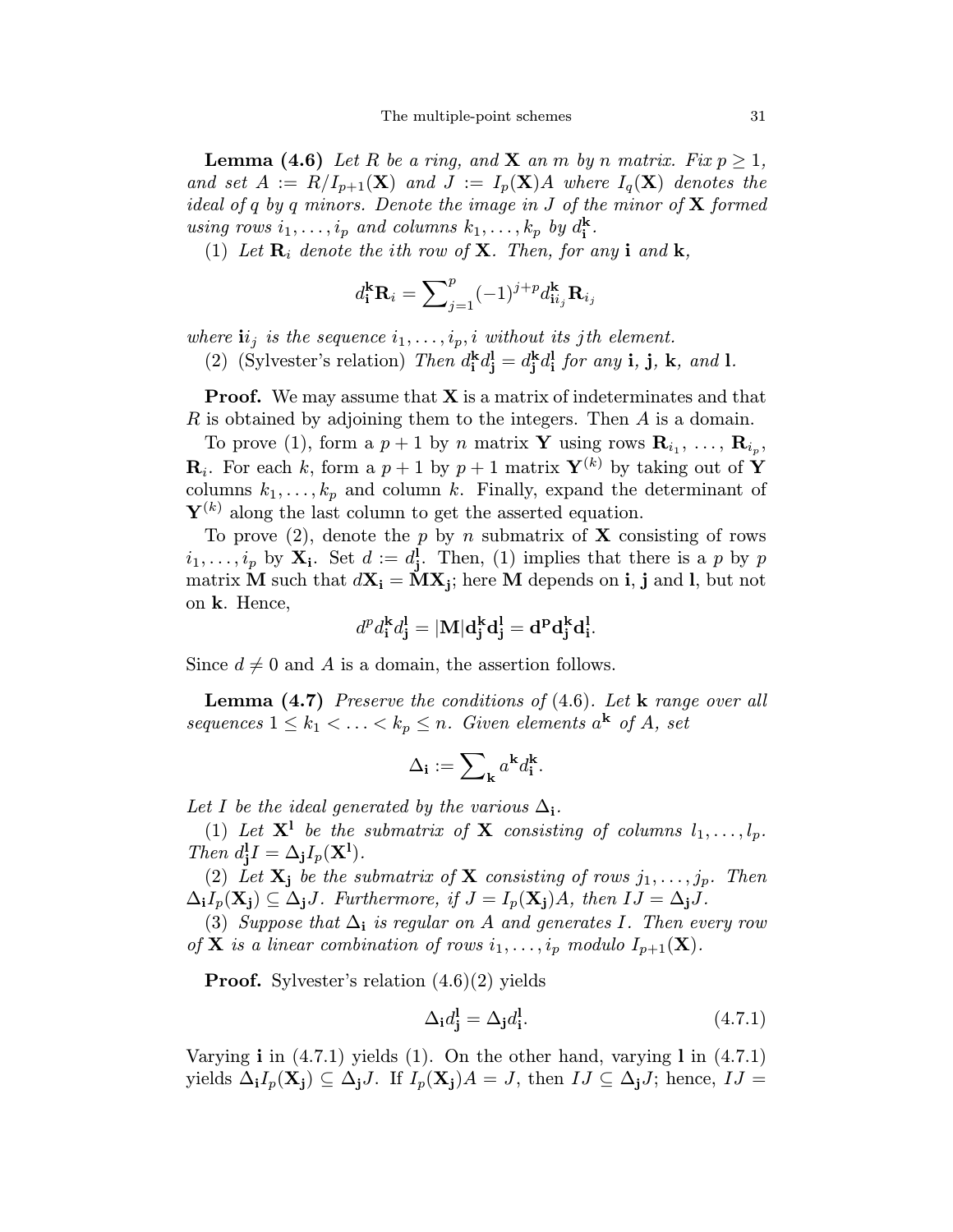$\Delta_j J$  because  $\Delta_j \in I$ . Thus (2) holds. Finally, (4.6)(1) yields

$$
\Delta_{\bf i}{\bf R}_i=\sum\nolimits_{j=1}^p(-1)^{j+p}\Delta_{{\bf i} i_j}{\bf R}_{i_j}.
$$

By hypothesis,  $\Delta_i$  is regular on A and divides each  $\Delta_{i i_j}$ . Hence (3) holds.

### 5. Strongly perfect ideals

**Definition** (5.1) Let B be a Noetherian ring, A a factor ring of B, and I an A-ideal of grade g such that  $\text{grade}_B A/I = s$ . Call I strongly perfect over B if there exists a generating set  $f_1, \ldots, f_n$  of I such that, for  $0 \leq i \leq n-g$ , the Koszul homology modules  $H_i(f_1,\ldots,f_n;A)$  are perfect B-modules of grade s.

Remark (5.2) The notion of strong perfection generalizes Huneke's notion of strong Cohen–Macaulayness [16, p. 739]. Indeed, let I be an ideal of a local Cohen–Macaulay ring A, and write  $\hat{A}$  as a factor ring of a regular local ring  $B$ . Then  $I$  is strongly perfect over  $B$  if and only if I is strongly Cohen–Macaulay.

Some general results about strong perfection will now be proved. The corresponding results about strong Cohen–Macaulayness were proved by Huneke in  $[15]$  and  $[16]$ .

**Lemma** (5.3) Let B be a Noetherian ring, A a factor ring of B, and I an A-ideal. Set  $s := \text{grade}_B A/I$  Let  $f_1, \ldots, f_n$  be an arbitrary generating set of I.

(1) The ideal I is strongly perfect over B if and only if, for every i, the flat dimension over B of  $H_i(f_1,\ldots,f_n;A)$  is at most s.

(2) If I is strongly perfect over B, then the condition in  $(5.1)$  is satisfied for  $f_1,\ldots,f_n$ .

**Proof.** To prove (1), recall that  $IH_i(f_1,\ldots,f_n;A)=0$  for all i and that  $H_i(f_1,\ldots,f_n;A) \neq 0$  if and only if  $0 \leq i \leq n-g$  where  $g :=$ grade I. Hence, I is strongly perfect if the flat dimension of all the Koszul homology is at most s. Moreover, the converse holds if the condition in (5.1) is satisfied for  $f_1, \ldots, f_n$ ; so the full converse follows from (2).

To prove (2), it suffices to compare a generating set  $f_1, \ldots, f_n$  with one of the form  $f_1, \ldots, f_n, f$ . However, there is a natural isomorphism,

$$
H_i(f_1,\ldots,f_n,f;A) = H_i(f_1,\ldots,f_n;A) \oplus H_{i-1}(f_1,\ldots,f_n;A),
$$

and the assertion follows from the portion of (1) already proved.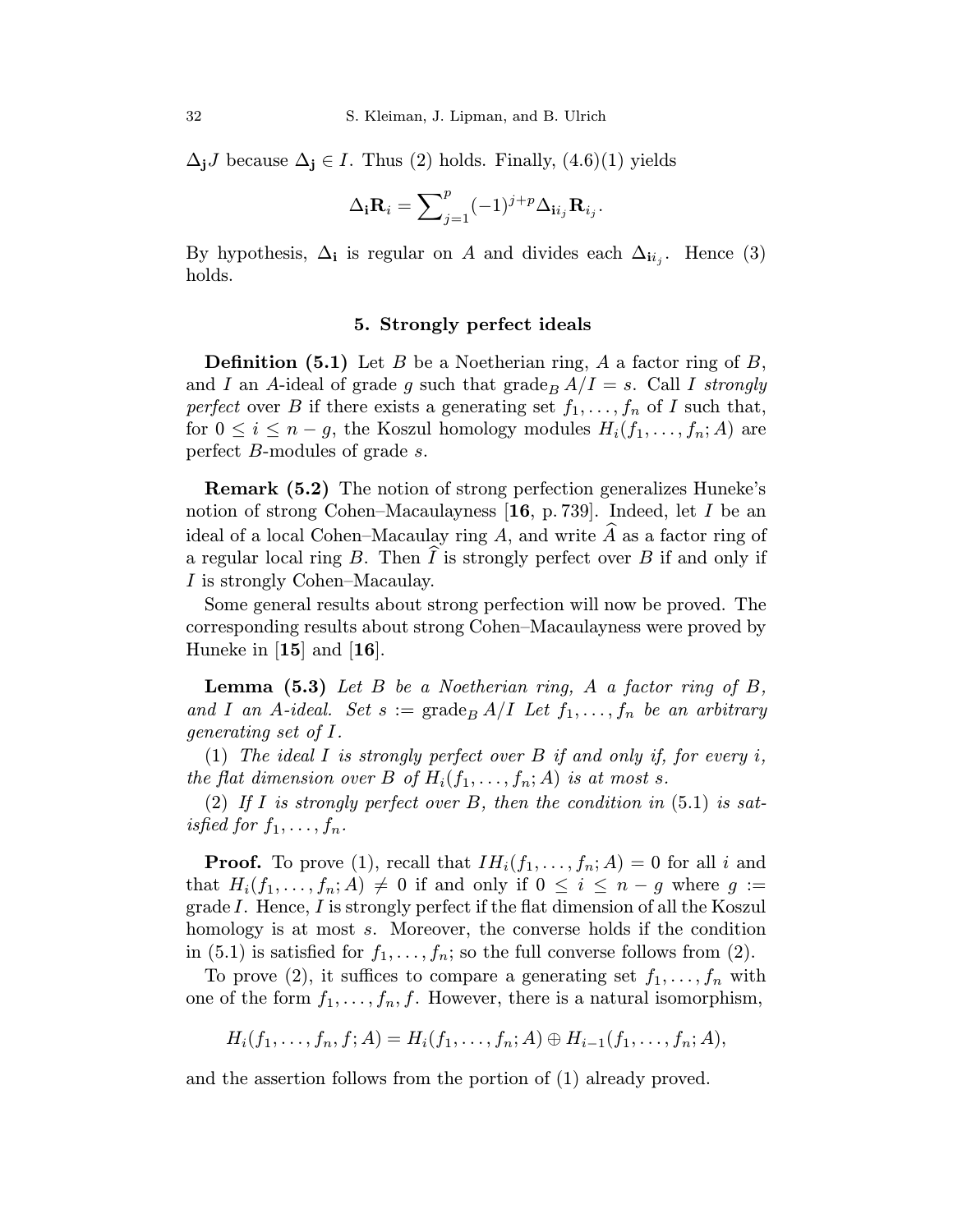**Lemma (5.4)** Let B be a Noetherian ring, A a factor ring of B, and I an A-ideal. Let  $f_1, \ldots, f_n$  be a generating set of I.

(1) Let  $\Delta_1,\ldots,\Delta_m$  be an A-regular sequence contained in I, and let ''' indicate the image in  $A' := A/(\Delta_1,\ldots,\Delta_m)$ . Then I' is strongly perfect over  $B$  if and only if  $I$  is so.

(2) Let  $a_1, \ldots, a_r$  be a sequence of elements in B that is regular on B, on  $\overline{A}$ , and on  $A/I$ . Set  $\overline{B} := B/(a_1,\ldots,a_r)B$  and  $\overline{A} := A/(a_1,\ldots,a_r)A$ . Let  $\cdot$  indicate the image in  $\overline{B}$  and in  $\overline{A}$ . If I strongly perfect over B, then there are natural isomorphisms,

$$
H_i(\overline{f}_1,\ldots,\overline{f}_n;A)=H_i(f_1,\ldots,f_n;A)\otimes_A \overline{A},
$$

and  $\overline{I}$  is strongly perfect over  $\overline{B}$ .

**Proof.** To prove (1), we may assume that  $m = 1$ . Set  $\Delta := \Delta_1$ . Because  $\Delta H_i(f_1,\ldots,f_n;A)$  vanishes, the exact sequence,

$$
0 \longrightarrow A \stackrel{\Delta}{\longrightarrow} A \longrightarrow A' \longrightarrow 0,
$$

induces exact sequences

$$
0 \to H_i(f_1, \ldots, f_n; A) \to H_i(f'_1, \ldots, f'_n; A') \to H_{i-1}(f_1, \ldots, f_n; A) \to 0.
$$

The assertion now follows by induction on i from Lemma  $(5.3)(1)$ .

To prove (2), we may assume that  $r = 1$ . Set  $s := \text{grade}_B A/I$ . Let **p** be an associated prime of the B-module  $H_i(f_1,\ldots,f_n;A)$ . Since I is strongly perfect over B, it follows that depth  $B_p = s$ ; hence, since **p** is in the support of  $A/I$ , it follows that **p** is associated to  $A/I$ ; for both these conclusions, see [4, (16.17), p. 209] for example. Set  $a := a_1$ . Then, therefore, a is regular on  $H_i(f_1,\ldots,f_n;A)$ . Now, the exact sequence,

$$
0 \longrightarrow A \stackrel{a}{\longrightarrow} A \longrightarrow \overline{A} \longrightarrow 0,
$$

induces exact sequences,

$$
0 \to H_i(f_1,\ldots,f_n;A) \stackrel{a}{\longrightarrow} H_i(f_1,\ldots,f_n;A) \to H_i(\overline{f}_1,\ldots,\overline{f}_n;\overline{A}) \to 0.
$$

Hence, they yield the asserted natural isomorphisms. Furthermore,  $\overline{I}$  is strongly perfect over  $\overline{B}$  because grade  $\overline{A}/\overline{I} \geq s$ .

Proposition (5.5) Let B be a Noetherian ring, A a factor ring of B, and I an A-ideal that is strongly perfect over B. Let  $\Delta_1,\ldots,\Delta_m$  be an A-regular sequence contained in I, and let  $a_1, \ldots, a_r$  be a sequence of elements in B that is regular on B, on A, and on  $A/I$ . Let  $\lq\neg$  denote images in  $\overline{A} := A/(a_1,\ldots,a_r)A$ , and assume that  $\overline{\Delta}_1,\ldots,\overline{\Delta}_m$  form an A-regular sequence. Then, in A,

$$
\overline{(\Delta_1,\ldots,\Delta_m)}:\overline{I}=\overline{(\Delta_1,\ldots,\Delta_m):I}.
$$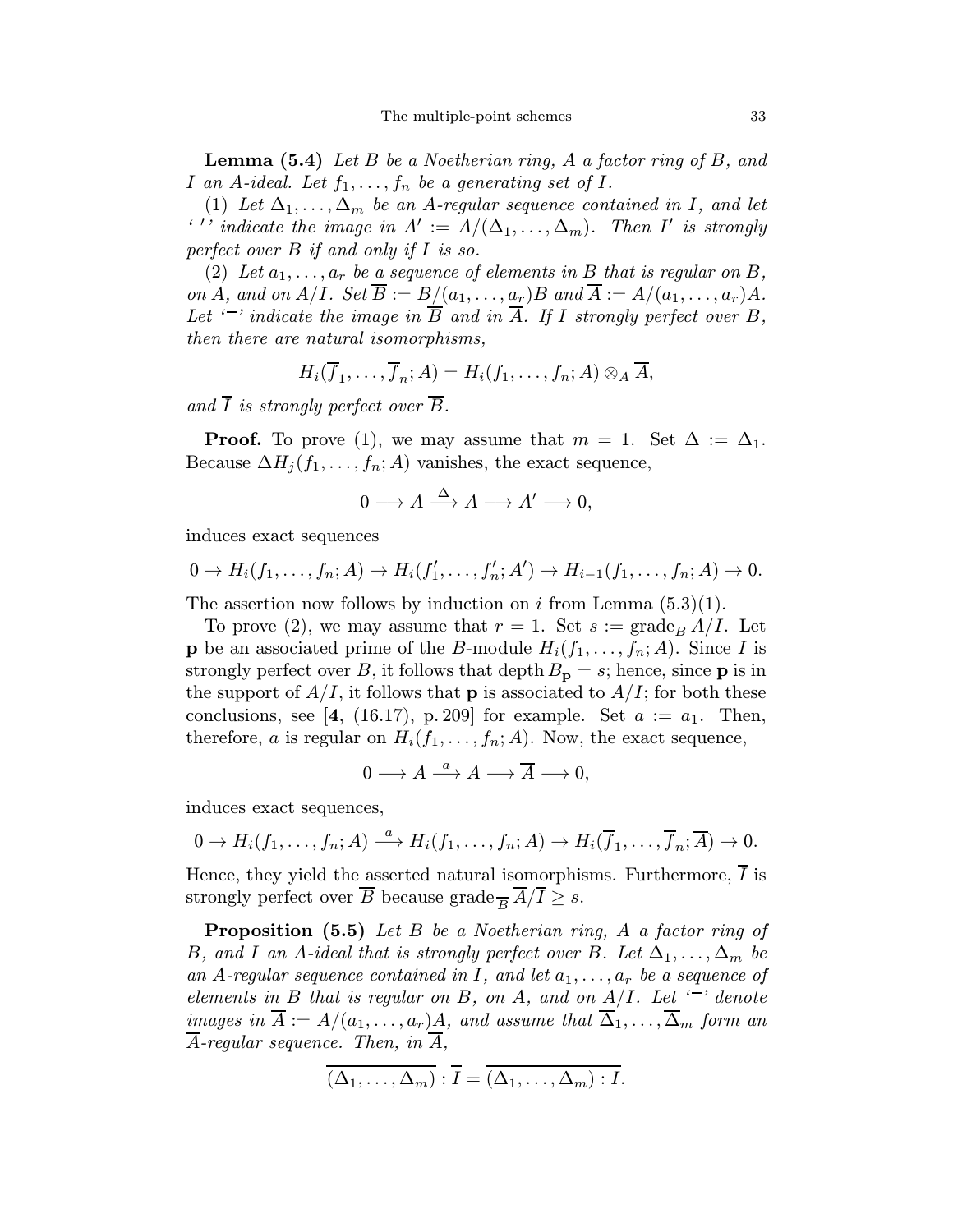**Proof.** It suffices to verify the asserted equality locally at every associated prime ideal of the ideal on the right; so we may assume that all the rings in question are local. Then, since  $a_1, \ldots, a_r, \Delta_1, \ldots, \Delta_m$ form an A-regular sequence,  $\Delta_1,\ldots,\Delta_m,a_1,\ldots,a_r$  do as well, and hence the sequence  $a_1, \ldots, a_r$  is regular on  $A/(\Delta_1, \ldots, \Delta_m)$ . Hence, using Lemma (5.4)(1), we may reduce to the case  $m = 0$ . Now, let  $f_1, \ldots, f_n$ be a generating set of I with  $n \geq 1$ . It follows from the definition of the Koszul complex that there are natural identifications,

$$
0: I = H_n(f_1, \ldots, f_n; A) \text{ and } \overline{0}: \overline{I} = H_n(\overline{f}_1, \ldots, \overline{f}_n; \overline{A}).
$$

Hence the assertion follows from the first assertion of Lemma  $(5.4)(2)$ .

**Lemma (5.6)** Let B be a Noetherian ring, A a factor ring of B, and I an A-ideal that is strongly perfect over B with grade<sub>B</sub>  $A/I = s$ . Set  $J = 0: I$ . Assume that  $I + J \neq A$ , that grade $(I + J) \geq 1$ , and that  $\operatorname{grade}_BA/(I+J) \geq s+1$ . Finally, let  $\overline{\phantom{a}}$  denote images in  $\overline{A} := A/J$ . Then  $\overline{I}$  is a strongly perfect over B with grade<sub>B</sub>  $\overline{A}/\overline{I} = s + 1$ .

**Proof.** Obviously,  $J \neq 0$ . Hence grade  $I = 0$  because  $J = 0$ : I. Therefore,  $I \cap J = 0$  because grade $(I + J) \geq 1$ . Let  $f_1, \ldots, f_n$  be a generating set of  $I$ . Then, by  $[16, 1.4, p. 744]$ , for each  $i$ , there is an exact sequence,

$$
0 \longrightarrow \bigoplus J \longrightarrow H_i(f_1,\ldots,f_n;A) \longrightarrow H_i(\overline{f}_1,\ldots,\overline{f}_n;\overline{A}) \longrightarrow 0,
$$

where the first term is a direct sum of copies of J. Now,  $J = 0: I$ ; so  $J = H_n(f_1,\ldots,f_n;A)$ . And, the  $H_i(f_1,\ldots,f_n;A)$  have flat dimension at most s by  $(5.3)(1)$ . Hence the  $H_i(f_1,\ldots,f_n;\overline{A})$  have flat dimension at most  $s + 1$ . Hence  $(5.3)(1)$  yields the assertion.

**Proposition (5.7)** Let R be a Noetherian ring. Let X be a  $p + 1$  by n matrix of variables with  $n \geq p+1 \geq 2$ , let **Y** be the  $p+1$  by p matrix consisting of the first  $p$  columns of  $X$ , and set

$$
B:=R[{\bf X}],\,\,A:=B/I_{p+1}({\bf X}),\,\,I:=I_p({\bf Y})A
$$

where  $I_{p+1}(\mathbf{X})$  and  $I_p(\mathbf{Y})$  are the ideals of minors of the indicated sizes. Then I is an A-ideal of grade 1 that is strongly perfect over B.

**Proof.** Induct on *n*. Suppose  $n = p + 1$ . Then  $I = I_p(\mathbf{Y})/I_{p+1}(\mathbf{X})$ where  $I_{p+1}(\mathbf{X})$  is generated by a single B-regular element. On the other hand, Avramov and Herzog [1, (2.1)(a), p. 252] proved that  $I_p(\mathbf{Y})$  is a strongly perfect B-ideal of grade 2. Hence,  $(5.4)(1)$  implies that I is an A-ideal of grade 1 that is strongly perfect over B.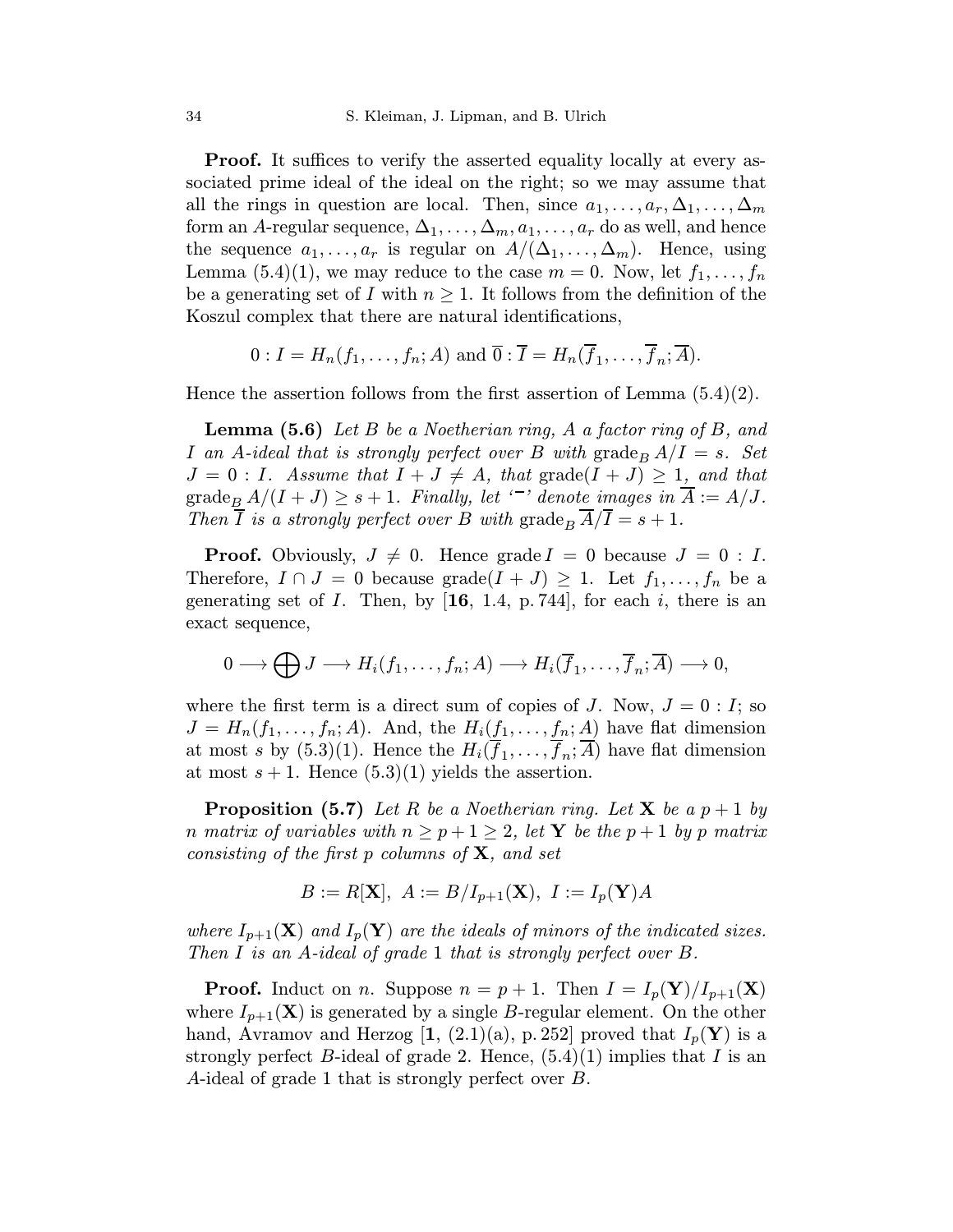Suppose  $n \geq p+2$  and that the assertion holds for  $n-1$ . Let **X'** be the matrix consisting of the first  $n-1$  columns of **X**, set

$$
A' := B/I_{p+1}(\mathbf{X}')B, I' := I_p(\mathbf{Y})A', J' := I_{p+1}(\mathbf{X})A',
$$

and let  $\Delta' \in A'$  be the image of the  $p + 1$  by  $p + 1$  minor of **X** made of columns  $1, \ldots, p, n$ . Then I' is an A'-ideal of grade 1 that is strongly perfect over  $B$  by induction, because the properties in question are stable under the flat base extension from  $R[X']$  to B. Since, moreover, A' is a perfect B-module of grade  $n-p-1$ , it follows (from [4, (16.18), p. 209] for example) that

$$
s := \operatorname{grade}_B A'/I' = \operatorname{grade}_B A' + \operatorname{grade}_{A'} I' = n - p.
$$

First, we show that  $\Delta'$  is A'-regular. To this end, let  $\mathbf{q}'$  be an associated prime of A', and let **q** be the trace of  $q'$  in R. Since A' is R-flat and  $A'/qA'$  is a domain by [4, (2.10), p. 14], it follows that  $q' = qA'.$ Therefore,  $\Delta' \notin \mathbf{q}'$ .

Next, we verify that  $\operatorname{grade}_BA'/(I'+J') \geq s+1$  and  $\operatorname{grade} I'+J' \geq 2$ . Suppose that the grade of  $I_p(\mathbf{Y})+I_{p+1}(\mathbf{X})$  were equal to that of  $I_{p+1}(\mathbf{X}),$ which is  $n - p$ . Since the grade of an ideal is the minimum of depth  $B_{\alpha}$ as q ranges over all primes containing the ideal, there would be some q containing  $I_p(\mathbf{Y})+I_{p+1}(\mathbf{X})$  with depth  $B_q = n-p$ . Since q also contains  $I_{p+1}(\mathbf{X})$ , and that ideal is perfect of grade  $n-p$ , it follows that q would be an associated prime of  $I_{p+1}(\mathbf{X})$ . However, an argument like the one above shows that the B-ideal  $I_p(\mathbf{Y})$  is not contained in any associated prime of the B-ideal  $I_{p+1}(\mathbf{X})$ . Thus

$$
\operatorname{grade} (I_p(\mathbf{Y}) + I_{p+1}(\mathbf{X})) > \operatorname{grade} I_{p+1}(\mathbf{X}) = n-p.
$$

Therefore,  $\operatorname{grade}_BA'/(I'+J') \geq n-p+1=s+1$ . Furthermore, since A' is perfect over B of grade  $n-p-1$ , it follows (from [4, (16.18), p. 209] for example) that

$$
grade I' + J' \geq \operatorname{grade}_B A'/(I' + J') - \operatorname{grade}_B A' \geq 2.
$$

We also have  $I'J' \subset (\Delta')$ ; see [16, proof of 4.1, p. 754]. Indeed, let  $d_1, \ldots, d_{p+1}$  denote the maximal minors of Y, with alternating signs. Then in  $A'/(\Delta')$ ,

$$
(d_1,\ldots,d_{p+1}){\bf X}=0,
$$

and hence  $I_{p+1}(\mathbf{X})$  annihilates each of the  $d_i$  in  $A'/(\Delta')$ . Therefore,  $J' \subseteq (\Delta') : I'$ , and equality will hold if it holds locally at every associated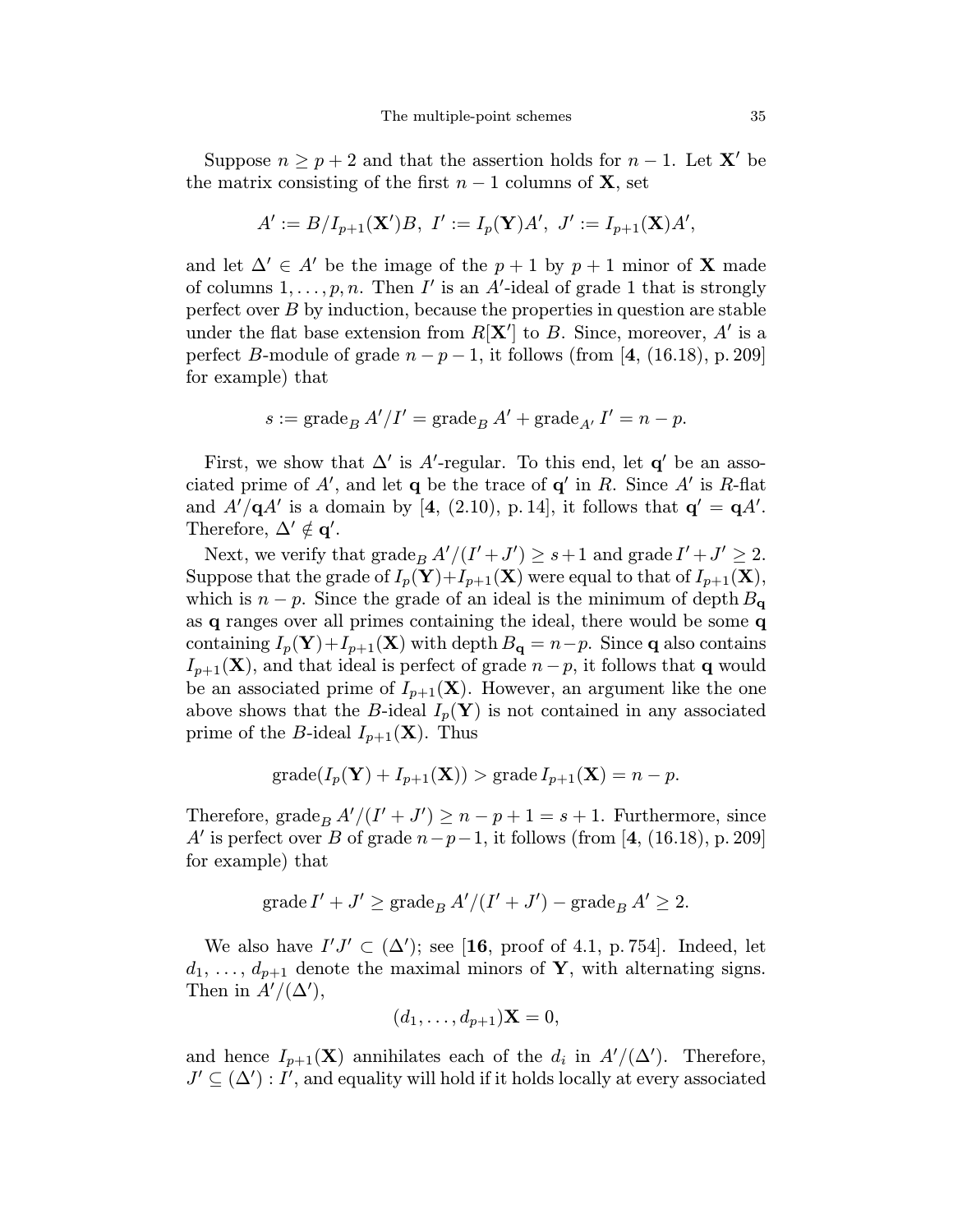prime **p** of the B-module  $A'/J'$ . However, since  $A'/J'$  is a perfect Bmodule, depth  $B_{\mathbf{p}}$  is equal to grade  $A'/J'$  (by [4, (16.17), p. 209] for example). Hence  $I'_{\mathbf{p}} = A'_{\mathbf{p}}$  because

$$
\operatorname{grade} A'/J' < \operatorname{grade} A'/(I'+J').
$$

Therefore,  $J' = (\Delta') : I'$  holds locally at **p**, so globally.

Note that  $I = (I' + J')/J' \subset A = A'/J'$ . Factoring out  $(\Delta')$  and using  $(5.4)(1)$  and  $(5.6)$ , we now conclude that I is strongly perfect over B with

$$
\operatorname{grade}_B A/I = s + 1 = n - p + 1.
$$

But then, by  $[4, (16.18), p. 209]$  for example,

$$
grade I = grade_B A/I - grade_B A = 1.
$$

**Lemma (5.8)** Let B be a Noetherian ring, A a factor ring of B, and I an A-ideal of grade 1 that is strongly perfect over B. Assume that A is perfect over B, and let J be a proper A-ideal such that  $J \cong I$ . Then J is an A-ideal of grade 1 that is strongly perfect over B.

**Proof.** Set  $s := \text{grade}_B A/I$ . Since A and  $A/I$  are perfect B-modules with grade  $I = 1$ , it follows (from [4, (16.18), p. 209] for example) that  $\text{grade}_B A = s-1$ ; hence  $\text{grade}_B A/J \geq s$ . Furthermore,  $aI = bJ$  for some nonzerodivisors a and b in A. Say  $I = (f_1, \ldots, f_n)$  and  $J = (h_1, \ldots, h_n)$ with  $af_j = bh_j$ .

Let  $B_i$  and  $Z_i$  denote the modules of boundaries and cycles in the Koszul complex  $(K_{\bullet}, \partial_{\bullet})$ . For every *i*, there is a commutative diagram

$$
K_i(f_1, \ldots, f_n; A) \xrightarrow{\partial_i(f_1, \ldots, f_n)} K_{i-1}(f_1, \ldots, f_n; A)
$$
  
\n
$$
\parallel \qquad \qquad \downarrow \mu_a
$$
  
\n
$$
K_i(af_1, \ldots, af_n; A) \xrightarrow{\partial_i(af_1, \ldots, af_n)} K_{i-1}(af_1, \ldots, af_n; A)
$$

where  $\mu_a$  denotes multiplication by a. Since  $\mu_a$  is injective, this diagram yields an identification,

$$
Z_i(f_1,\ldots,f_n;A)=Z_i(af_1,\ldots,af_n;A).
$$

Hence, the Isomorphism Theorem yields a natural isomorphism,

$$
B_{i-1}(f_1,\ldots,f_n;A)=B_{i-1}(af_1,\ldots,af_n;A).
$$

Thus there are natural isomorphisms (compare [15, 1.10 pf., p. 1050]):

$$
Z_i(f_1, ..., f_n; A) = Z_i(af_1, ..., af_n; A)
$$
  
=  $Z_i(bh_1, ..., bh_n; A) = Z_i(h_1, ..., h_n; A).$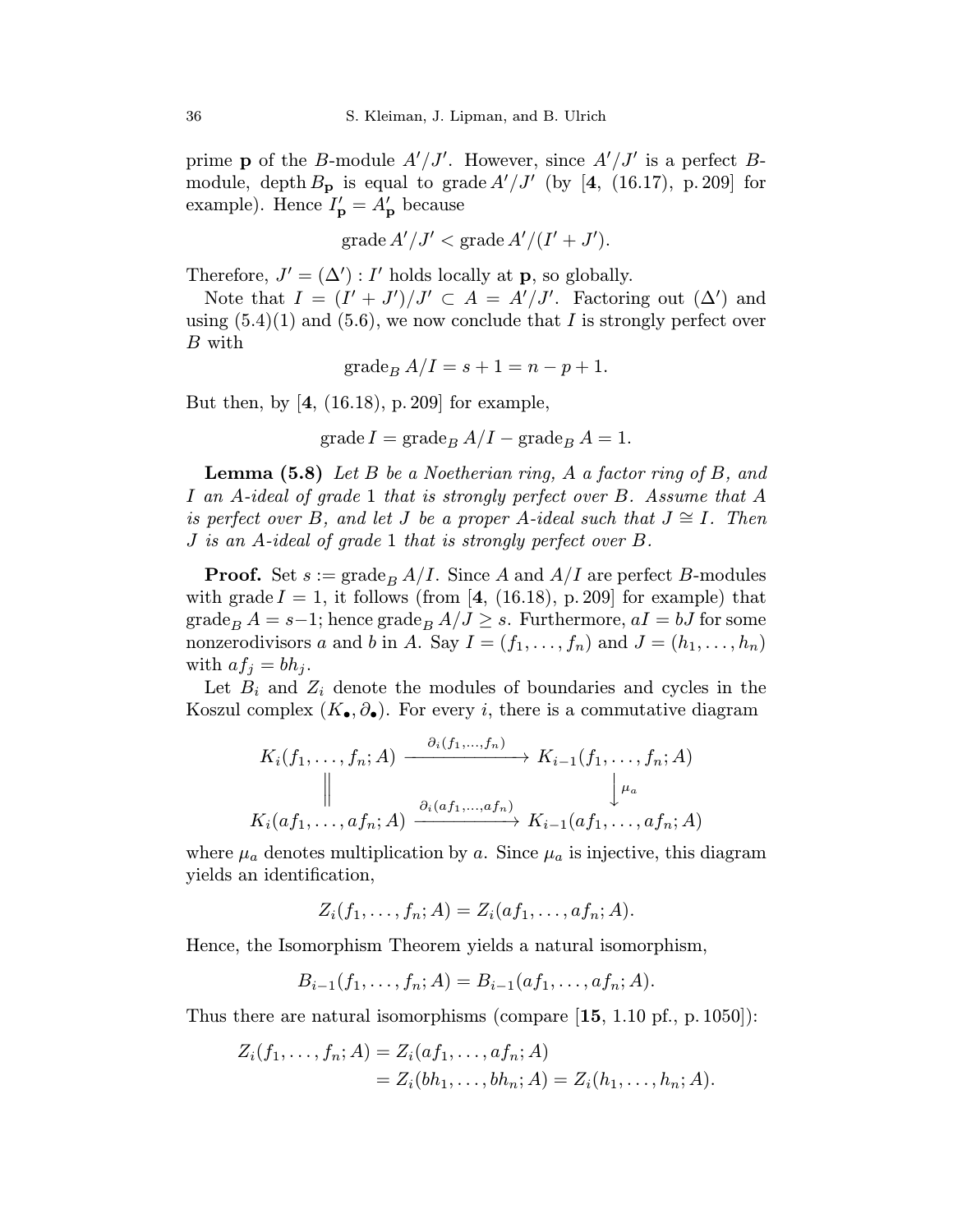Likewise,  $B_i(f_1,...,f_n; A) = B_i(h_1,...,h_n; A)$ .

The B-module A has flat dimension  $s - 1$  because it is perfect of grade  $s - 1$ . The B-module  $H_i(f_1, \ldots, f_n; A)$  has flat dimension at most s by  $(5.3)(1)$ . It follows by induction on i that  $Z_i(f_1,\ldots,f_n;A)$  and  $B_i(f_1,\ldots,f_n;A)$  have flat dimension at most s−1 because their quotient is  $H_i(f_1,\ldots,f_n;A)$  and because  $Z_i(f_1,\ldots,f_n;A)$  is a first syzygy module of  $B_{i-1}(f_1,\ldots,f_n;A)$ . Therefore, the above isomorphisms yield that  $H_i(h_1,\ldots,h_n;A)$  has flat dimension at most s. But  $s \leq \text{grade}_B A/J$ . Hence J is strongly perfect over B by  $(5.3)(1)$ , and the proof is complete.

**Theorem (5.9)** Let R be a Noetherian ring. Let X be an m by n matrix with  $n \geq m \geq 2$  and with entries in R. For  $1 \leq i \leq m$ , let  $\mathbf{X}_i$ denote the submatrix of **X** consisting of the last i rows. Fix  $p \geq 1$ , and assume that the ideals of minors satisfy these conditions:

grade  $I_i(\mathbf{X}) = n - i + 1$  and  $I_i(\mathbf{X}) = I_i(\mathbf{X}_i)$  for  $i = p, p + 1$ .

Set  $A := R/I_{p+1}(\mathbf{X})$  and  $J := I_p(\mathbf{X})A$ . Denote the image in J of the minor of **X** with rows  $i_1 < \ldots < i_p$  and columns  $k_1 < \ldots < k_p$  by  $d_i^k$ .

(1) Let **p** be the sequence  $m - p + 1, \ldots, m$ . Then there exists an A-regular element  $\Delta$  of the form  $\Delta = \sum_{\mathbf{k}} a^{\mathbf{k}} d_{\mathbf{p}}^{\mathbf{k}}$ .

(2) Given an A-regular element  $\Delta$  as in (1), set  $\Delta_i := \sum_{\mathbf{k}} a^{\mathbf{k}} d_i^{\mathbf{k}}$  and let I be the subideal of J generated by the various  $\Delta_i$ . Then  $IJ = \Delta J$ and  $J = (\Delta) : I$ .

**Proof.** Obviously,  $A = R/I_{p+1}(\mathbf{X}_{p+1})$ . Since  $I_{p+1}(\mathbf{X}_{p+1})$  has generic grade, A is a perfect R-module; so A is grade unmixed (by  $[4, (16.17),$ p. 209] for example). Moreover, grade  $I_p(\mathbf{X}_p) >$  grade  $I_{p+1}(\mathbf{X})$ . Therefore, (1) holds.

Consider (2). Obviously,  $(4.7)(2)$  yields  $IJ = \Delta J$ . So  $J \subseteq (\Delta) : I$ . To prove the opposite inclusion, we may replace **X** by  $X_{p+1}$ . Indeed, A and J are obviously unchanged. Let I' be the ideal generated by the  $\Delta_i$ with  $m - p \leq i_1$ , and suppose  $J \supseteq (\Delta) : I'$ . Now,  $(\Delta) : I' \supseteq (\Delta) : I$ since  $I' \subseteq I$ . Hence  $J = (\Delta) : I$ . Thus we may assume  $p = m - 1$ .

Since  $J \subseteq (\Delta) : I$ , equality will hold if it holds locally at every associated prime  $q$  of J. Therefore, localizing at  $q$ , we may assume that R is local with  $(\Delta)$ , I, and J contained in the maximal ideal of A.

The equation  $J = (\Delta) : I$  will now be proved in the "generic" case and then specialized. Let **m** be the maximal ideal of R, let  $\tilde{\mathbf{X}}$  be an m by n matrix of indeterminates over  $R$ , and let  $B$  denote the localization of the polynomial ring R[X] at the ideal  $(m, X - X)$ . Let '<sup>o</sup>' indicate the corresponding objects defined using  $B$  and  $X$  instead of R and  $X$ , except for J, which will now denote  $I_p(\mathbf{X}_p)A$ . Let a be the B-regular sequence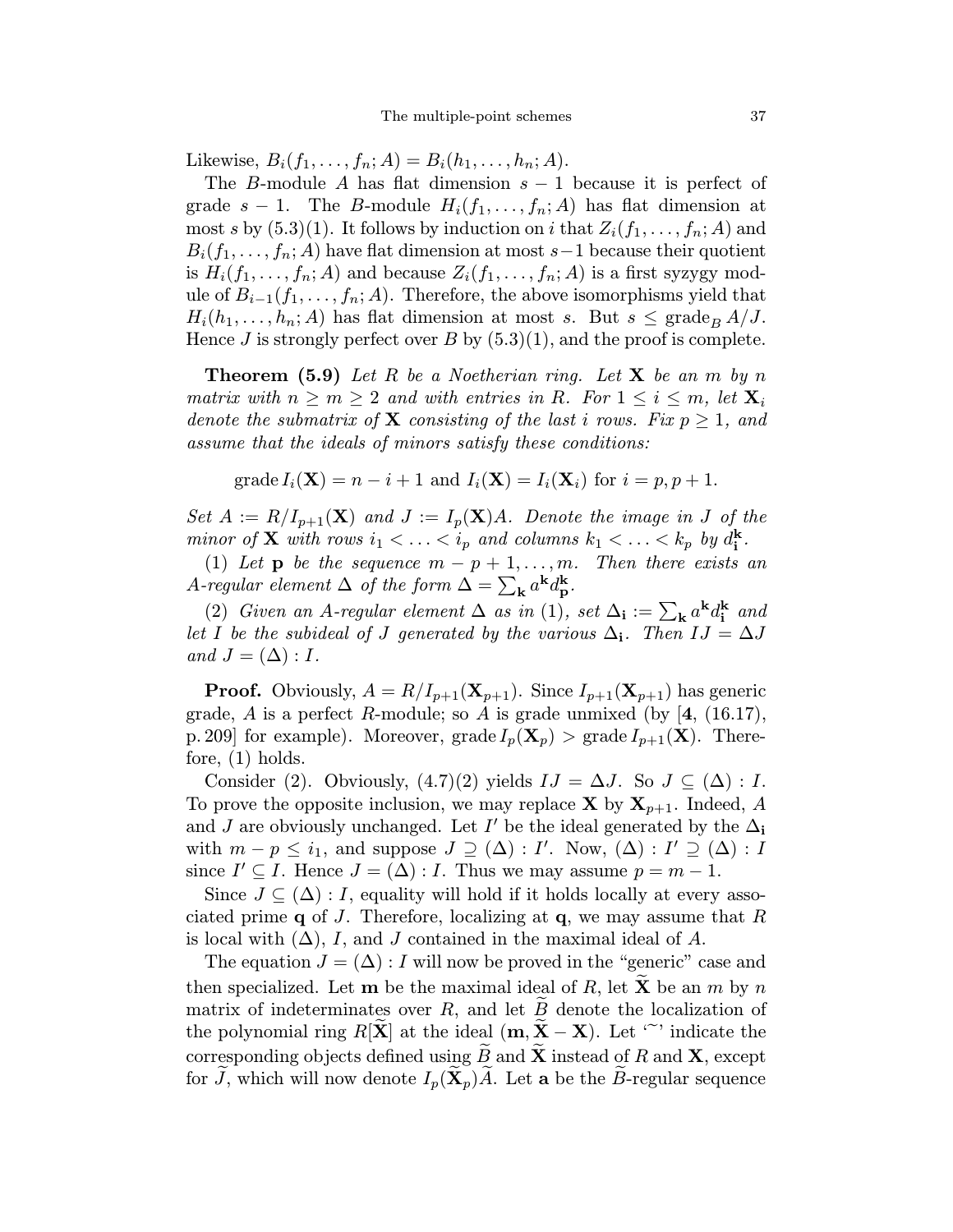consisting of the mn entries of the difference matrix  $\tilde{\mathbf{X}} - \mathbf{X}$ . Then  $\tilde{A}/(a)$ is equal to A. Furthermore, since  $\widetilde{A}$  is a perfect  $\widetilde{B}$ -module and since grade<sub>R</sub> A is equal to grade<sub>R</sub> A, it follows that **a** is A-regular. Hence **a**,  $\Delta$ is A-regular, and so  $\tilde{\Delta}$ , a is A-regular. In particular,  $\tilde{\Delta}$  is A-regular.

Obviously,  $(4.7)(2)$  yields  $IJ \subseteq (\Delta)$ . Hence,  $J \subseteq (\Delta) : I$ , and equality will hold if it holds locally at every associated prime  $\tilde{\mathbf{q}}$  of J. The trace  $\mathbf{q}$ of  $\widetilde{\mathbf{q}}$  is an associated prime of R, and  $\widetilde{\mathbf{q}}/(J+\mathbf{q}A)$  is an associated prime of  $A/(J + \mathbf{q}A)$ ; indeed,  $A/J$  is equal to  $B/I_p(\mathbf{X}_p)$  because  $I_p(\mathbf{X}_p)$  contains  $I_{p+1}(\widetilde{\mathbf{X}})$  as  $m = p+1$ , and  $\widetilde{B}/I_p(\widetilde{\mathbf{X}}_p)$  is (well-known to be) flat over R. Now,  $A/(J + \mathbf{q}A)$  is a domain because it is equal to  $B/(I_p(\mathbf{X}_p) + \mathbf{q}B)$ and the latter is a domain because  $R/\mathbf{q}$  is a domain by [4, (2.10), p. 14]. Therefore,  $\widetilde{\mathbf{q}} = J + \mathbf{q}A$ .

Suppose  $I \subseteq \widetilde{q}$ . Then  $\Delta_i \in \widetilde{q}$  for every i. Take i to be the sequence  $1, \ldots, p$ , and pass momentarily modulo the ideal generated by the last row of **X**. Then J vanishes, whence  $\tilde{q}$  is equal to  $qA$ . Hence, since the  $a^k$  are the coefficients in the definition of  $\Delta_i$ , they must lie in q. Returning to the previous setup, conclude that  $\Delta \in \mathbf{q}A$ . Now,  $A/\mathbf{q}A$  is equal to  $\widetilde{B}/(I_{p+1}(\widetilde{\mathbf{X}})+\mathbf{q}\widetilde{B})$ , which is a domain. So  $\mathbf{q}\widetilde{A}$  is a prime. So it is an associated prime because **q** is. Hence  $\overrightarrow{\Delta}$  is a zerodivisor on  $\overrightarrow{A}$ , contrary to the conclusion drawn above. Now,  $I \nsubseteq \widetilde{\mathbf{q}}$ ; so  $(\Delta) : I = (\Delta)$ locally at  $\widetilde{\mathbf{q}}$ . However,  $(\Delta) \subseteq J$ . Thus  $J = (\Delta) : I$ .

To prove that this equation specializes, we first prove that the ideal  $I$ has grade 1 and is strongly perfect over  $B$ . Now,  $(4.7)(1)$  yields

$$
\widetilde{d}_{\mathbf{p}}^{\mathbf{1}} \widetilde{I} = \widetilde{\Delta}_{\mathbf{p}} I_p(\widetilde{\mathbf{X}}^{\mathbf{1}}) \widetilde{A}
$$

for any 1. This equation yields an isomorphism of A-modules between I and  $I_p(\tilde{\mathbf{X}}^1)\tilde{A}$  because  $d_p^1$  and  $\tilde{\Delta}_p$  are regular on  $\tilde{A}$ . Furthermore, (5.7) implies that  $I_p(\mathbf{X}^I)\tilde{A}$  is either the unit ideal or else an  $\tilde{A}$ -ideal of grade 1 that is strongly perfect over  $B$ . Hence,  $(5.8)$  yields that  $I$  is an A-ideal of grade 1 that is strongly perfect over  $B$ .

Finally, grade  $\tilde{A}/I \leq$  grade  $R A/I$  because I has grade 1; hence, be-<br>use  $\tilde{A}/\tilde{I}$  is negated as is regular on  $\tilde{A}/\tilde{I}$ . Proposition (5.5) now implies cause  $A/I$  is perfect, **a** is regular on  $A/I$ . Proposition (5.5) now implies that the equation  $J = (\Delta) : I$  specializes to  $J = (\Delta) : I$ . Thus (2) is proved.

**Remark (5.10)** If we assume in Theorem (5.9) that  $\text{grade}(d_{\mathbf{p}}^{\mathbf{k}})=1$ for some k, then in (2) we can take  $\Delta = d_{\mathbf{p}}^{\mathbf{k}}$  and  $I = I_p(\mathbf{X}^{\mathbf{k}})A$  where  $\mathbf{X}^{\mathbf{k}}$  is the *m* by *p* submatrix of **X** consisting of columns  $k_1 < \ldots < k_p$ . Moreover, the proof becomes slightly shorter.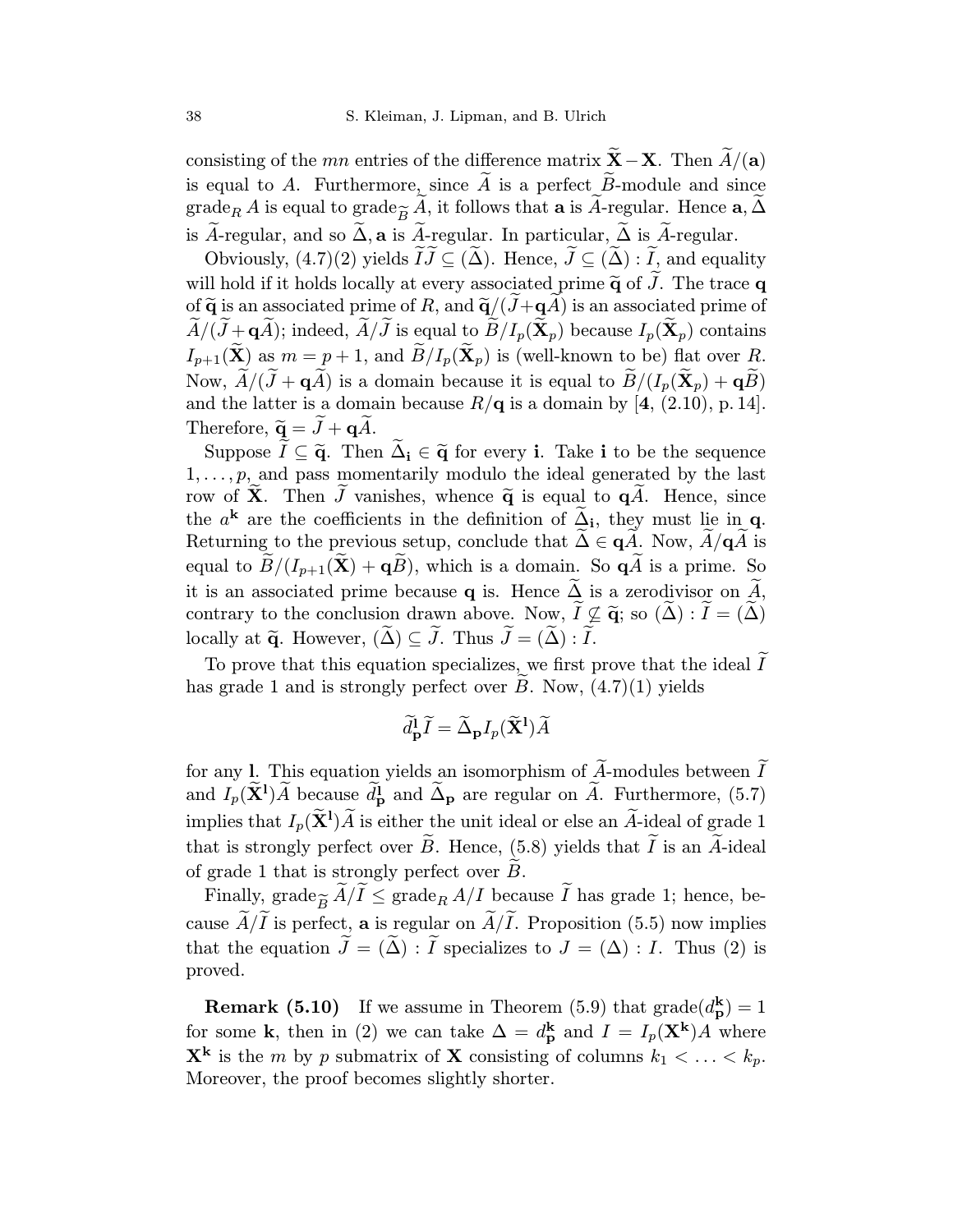**Remark (5.11)** Lemmas  $(5.4)(1)$  and  $(5.8)$  yield answers to some unpublished questions asked by Avramov and Huneke. Let  $B$  be a Noetherian ring, and A a factor ring that is a perfect B-module. The lemmas imply that, given two A-ideals in the same even linkage class, one ideal is strongly perfect over  $B$  if and only if the other is too; in particular, every B-ideal in the linkage class of a complete intersection is strongly perfect over B. Huneke [15, Thm.1.11, p. 1051] proved the corresponding result for strongly Cohen-Macaulay ideals in a Gorenstein local ring.

To prove the general case, obviously it suffices to prove the following assertion. Let K be a proper A-ideal, let  $x_1, \ldots, x_m$  and  $y_1, \ldots, y_m$  be A-regular sequences contained in  $K$ , and set

$$
I := (x_1, \ldots, x_m) : K
$$
 and  $J := (y_1, \ldots, y_m) : K$ .

Then I is the unit ideal or is strongly perfect over B if and only if J is one or the other.

Induct on m. If  $m = 0$ , then  $I = J$  and the assertion is trivial. Suppose  $m = 1$ . If  $I = A$ , then  $K = (x)$ , and so  $(x^2) : K = (x)$ . Now,  $(x)$  is a proper ideal; moreover, it is strongly perfect because A is perfect. Hence, we may replace x by  $x^2$ , and so assume that I is proper. Similarly, we may assume that  $J$  is proper. Now, in the total quotient ring of A, consider the fractional ideal  $xK^{-1}$ . It lies in A because  $x \in K$ . Hence  $xK^{-1} = (x) : K$ . Similarly,  $yK^{-1} = (y) : K$ . Therefore, I and J are isomorphic. Consequently, the assertion follows from (5.8).

Suppose  $m > 1$ . Then we can modify  $y_1$  modulo  $y_2, \ldots, y_m$  so that  $x_1, \ldots, x_{m-1}, y_1$  form a A-regular sequence and  $y_1$  is still A-regular (see [15, proof of Theorem 1.11, p. 1051]). Set

$$
L := (x_1, \ldots, x_{m-1}, y_1) : K, \ \overline{A} := A/(x_1), \text{ and } A' := A/(y_1),
$$

and let  $\cdot$   $\cdot$  indicate the image in A and  $\cdot$   $\cdot$  that in A'. Then I is the unit ideal or is strongly perfect over B if and only if  $\overline{I}$  is so by (5.4)(1), if and only if  $\overline{L}$  is so by the induction hypothesis, if and only if  $L'$  is so by  $(5.4)(1)$  applied twice. Now, L' is so if and only if J' is so by the induction hypothesis because the ideals  $(x_1, \ldots, x_{m-1})$  and  $(y_2, \ldots, y_m)$ are still generated by A'-regular sequences of length  $m-1$  although the given generators need not form  $A'$ -regular sequences. Finally,  $J'$  is so if and only if J is so, by  $(5.4)(1)$  again. Thus I is the unit ideal or is strongly perfect over  $B$  if and only if  $J$  is so, as asserted.

It follows that certain powers of certain ideals I of B have finite projective dimension; more precisely, if  $I$  has grade  $m$  and is in the linkage class of a complete intersection, then  $I^i$  has projective dimension at most  $m + i - 2$  in the range  $1 \le i \le k$  provided that, for every prime p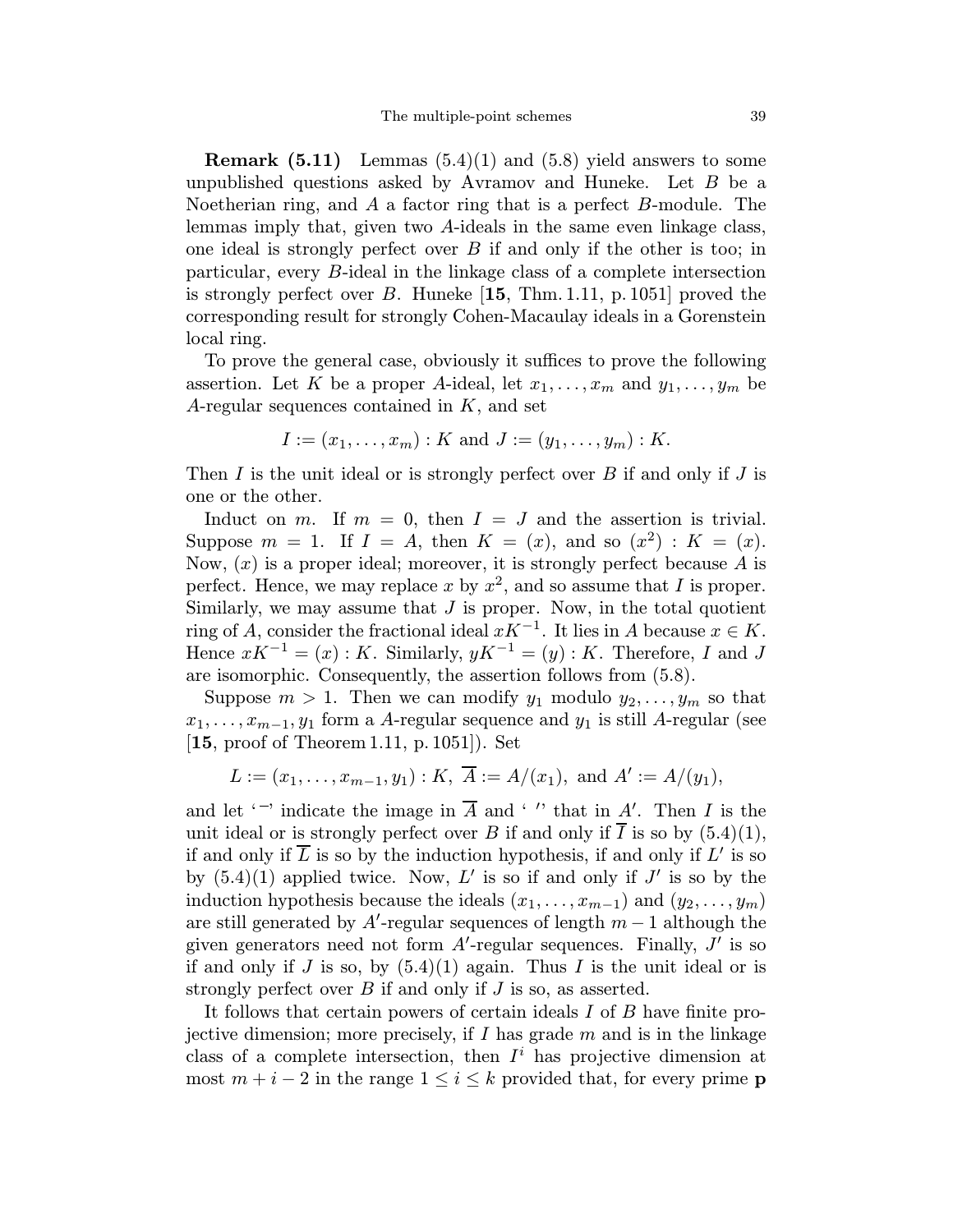containing I with depth  $R_p \leq m + k - 2$ , the number of generators of  $I_p$ is at most depth  $R_p$ . Indeed, given a generating set  $f_1, \ldots, f_n$  of I, set

$$
H_j := H_j(f_1, ..., f_n; B)
$$
 and  $S_j := \text{Sym}_j(B^n)$ .

Consider the component  $\mathcal{M}_i$  of degree i of the 'approximation complex' of Simis and Vasconcelos [33, p. 351]:

$$
\mathcal{M}_i: 0 \to H_i \otimes S_0 \to \ldots \to H_j \otimes S_{i-j} \to \ldots \to H_0 \otimes S_i \to 0.
$$

These component compexes are acyclic in the range  $0 \leq i \leq k-1$  by the acyclicity lemma because the B-modules  $H_i$  are either zero or perfect of grade m and because of the assumption on the number of generators of each  $I_p$ ; see the proof of Theorem 4.2 in [33, p. 353]. Hence, by the proof of Theorem 4.6 in Herzog, Simis, and Vasconcelos [14, p. 105],

$$
H_0(\mathcal{M}_i) = I^i/I^{i+1} \text{ for } 0 \le i \le k-1.
$$

Hence,  $I^{i}/I^{i+1}$  has projective dimension at most  $m+i$  for  $0 \leq i \leq k-1$ again because the  $H_j$  are either zero or perfect of grade m. Therefore,  $I^{i+1}$  has projective dimension at most  $m + i - 1$  for  $0 \leq i \leq k - 1$ , as asserted.

### 6. References

- [1] L. Avramov and J. Herzog, The Koszul algebra of a codimension 2 embedding, Math. Z. 175 (1980), 249–260.
- [2] P. Berthelot et al., "SGA 6: Théorie des intersections et théorème de Riemann– Roch," Lecture Notes in Math. 225, Springer-Verlag,1971.
- [3] W. Bruns and U. Vetter, Length formulas for the local cohomology of exterior powers, Math. Z. 191 (1986), 145–158.
- [4] W. Bruns and U. Vetter, "Determinantal Rings," Lecture Notes in Math. 1327, Springer-Verlag, 1988.
- [5] D. Buchsbaum and D. Eisenbud, What annihilates a module, J. Algebra 47 (1977), 231–43.
- [6] D. Buchsbaum and D. Rim, A generalized Koszul complex. II. Depth and multiplicity, Trans. Amer. Math. Soc. 111 (1964), 197–224.
- [7] F. Catanese, Commutative algebra methods and equations of regular surfaces, in "Algebraic Geometry, Bucharest 1982.," L. Bǎdescu and D. Popescu (eds.), Lecture Notes in Math. 1056, Springer-Verlag, 1984, pp. 68–111.
- [8] S. Colley, Lines having specified contact with projective varieties, in "Proc. 1984 Vancouver Conf. in Algebraic Geometry," J. Carrell, A. V. Geramita, P. Russell (eds.), CMS Conf. Proc. 6, Amer. Math. Soc., 1986, pp. 47–70.
- [9] D. Eisenbud, Homological algebra on a complete intersection, with an application to group representations, Trans. Amer. Math. Soc. 260 (1980), 35–64.
- [10] A. Grothendieck, with J. Dieudonné, "Eléments de Géométrie Algébrique I," Springer-Verlag, 1971.
- [11] A. Grothendieck, with J. Dieudonné, "Eléments de Géometrie Algébrique IV<sub>4</sub>," Publ. Math. I.H.E.S. 24, 1965.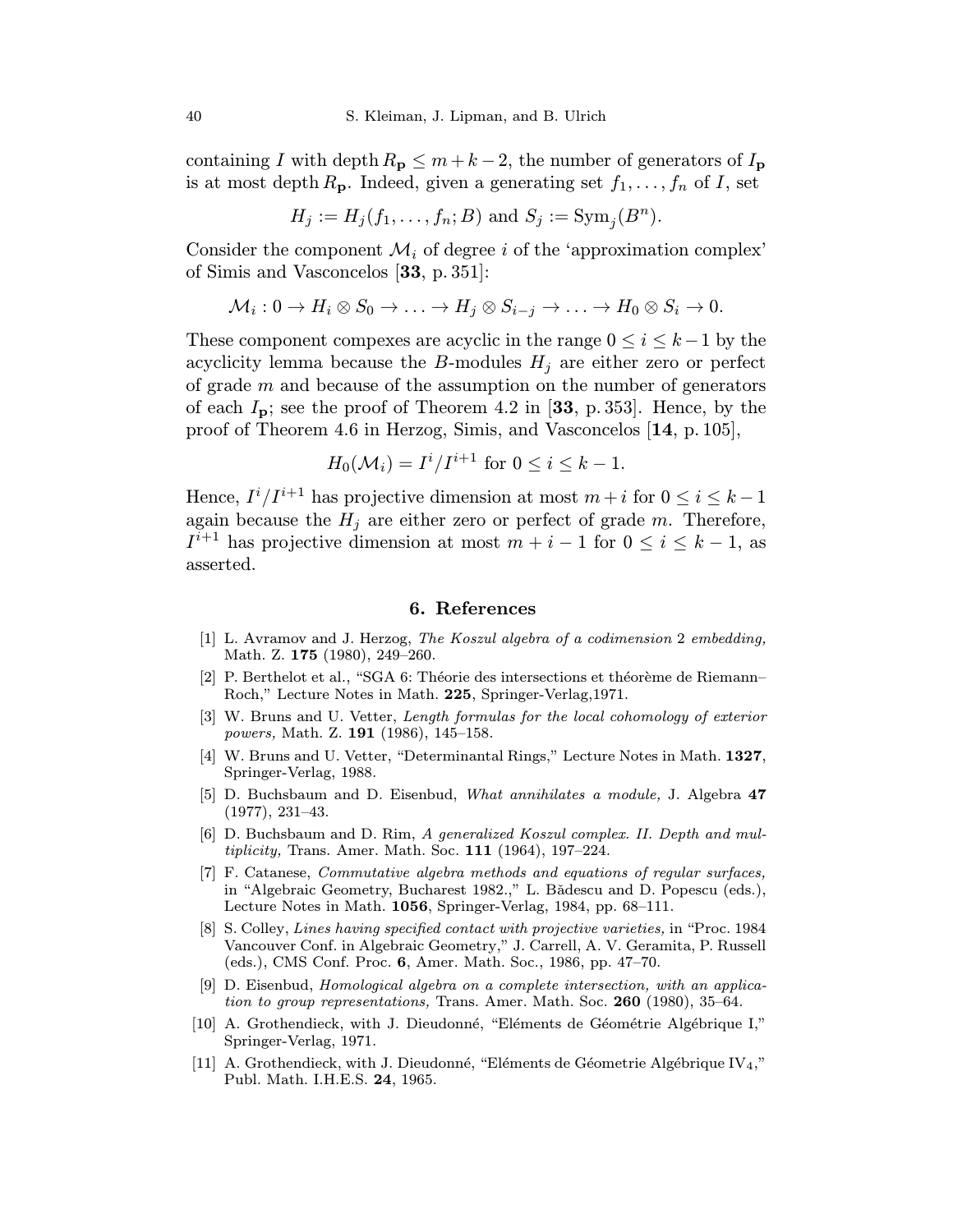- [12] L. Gruson and C. Peskine, Courbes de l'espace projectif: variétés de sécantes, in "Enumerative and Classical Algebraic Geometry," P. le Barz, Y. Hervier (eds.), Proc. Conf., Nice 1981. Progr. Math. 24, Birkhäuser, 1982, pp. 1-31.
- [13] R. Hartshorne, "Residues and duality," Lecture Notes in Math. 20, Springer-Verlag,1966.
- [14] J. Herzog, A. Simis, and W. V. Vasconcelos, Koszul homology and blowing-up rings, in "Commutative Algebra – Proceedings of the Trento Conference," S. Greco and G.Valla, Eds., Marcel Dekker, New York, 1983, pp. 79-169.
- [15] C. Huneke, Linkage and the Koszul homology of ideals, Amer. J. Math. 104 (1982), 1043–62.
- [16] C. Huneke, Strongly Cohen–Macaulay schemes, Trans. Amer. Math. Soc. 277 (1983), 739–63.
- [17] T. Johnsen, Eight-secant conics for space curves, Math. Z. 211 (1992), 609–626.
- [18] S. Katz, Iteration of multiple point formulas and applications to conics, in "Algebraic Geometry – Sundance, 1986," A. Holme, R. Speiser, Eds. Lecture Notes in Math. 1311, Springer, 1988, pp. 147–155.
- [19] S. Kleiman, Multiple-point Formulas I: Iteration, Acta Math. 147 (1981), 13– 49.
- [20] S. Kleiman, Multiple-point formulas II: the Hilbert scheme, in "Enumerative Geometry," S. Xambó Descamps (ed.), Proc. Conf., Sitges 1987, Lecture Notes in Math. 1436, Springer-Verlag, 1990, pp. 101–138.
- [21] S. Kleiman, J. Lipman, and B. Ulrich, The source double-point cycle of a finite map of codimension one, in "Complex Projective Varieties," G. Ellingsrud, C. Peskine, G. Sacchiero, and S. A. Stromme (eds.), London Math. Soc. Lecture Note Series 179 (1992), 199–212.
- [22] S. Kleiman and B. Ulrich, Gorenstein algebras, symmetric matrices, self-linked ideals, and symbolic powers, Preprint alg-geom/9509005.
- [23] E. Kunz, "Kähler differentials," Advandced Lectures in Math., Vieweg, Braunschweig, 1986.
- [24] J. Lipman, Free derivation modules on algebraic varieties, Amer. J. Math. 87 (1965), 874–98.
- [25] J. Lipman, On the Jacobian ideal of the module of differentials, Proc. Amer. Math. Soc. **21** (1969), 422–26.
- [26] N. McCoy, "Rings and ideals," Carus Monograph 8, Math. Assoc. of America, 1948.
- [27] W. Marar and D. Mond, Multiple point schemes for corank 1 maps, J. London Math. Soc. (2) **39** (1989), 553–567.
- [28] H. Matsumura, "Commutative ring theory," Cambridge studies in advanced math 8, 1986.
- [29] D. Mond and R. Pellikaan, Fitting ideals and multiple points of analytic mappings, in "Algebraic geometry and complex analysis," E. Ramírez de Arellano (ed.), Proc. Conf., Pátzcuaro 1987, Lecture Notes in Math. 1414, Springer-Verlag, 1989, pp. 107–161.
- [30] D. Mumford, "Lectures on curves on an algebraic surface," Annals of Mathematics Studies 59, Princeton University Press, 1966.
- [31] J. Roberts, *Hypersurfaces with nonsingular normalization and their double loci*, J. Algebra 53 (1978), 253–67.
- [32] P. Roberts, Le théorème d'intersection, C. R. Acad. Sci. Paris 304 (1987), 177–180.